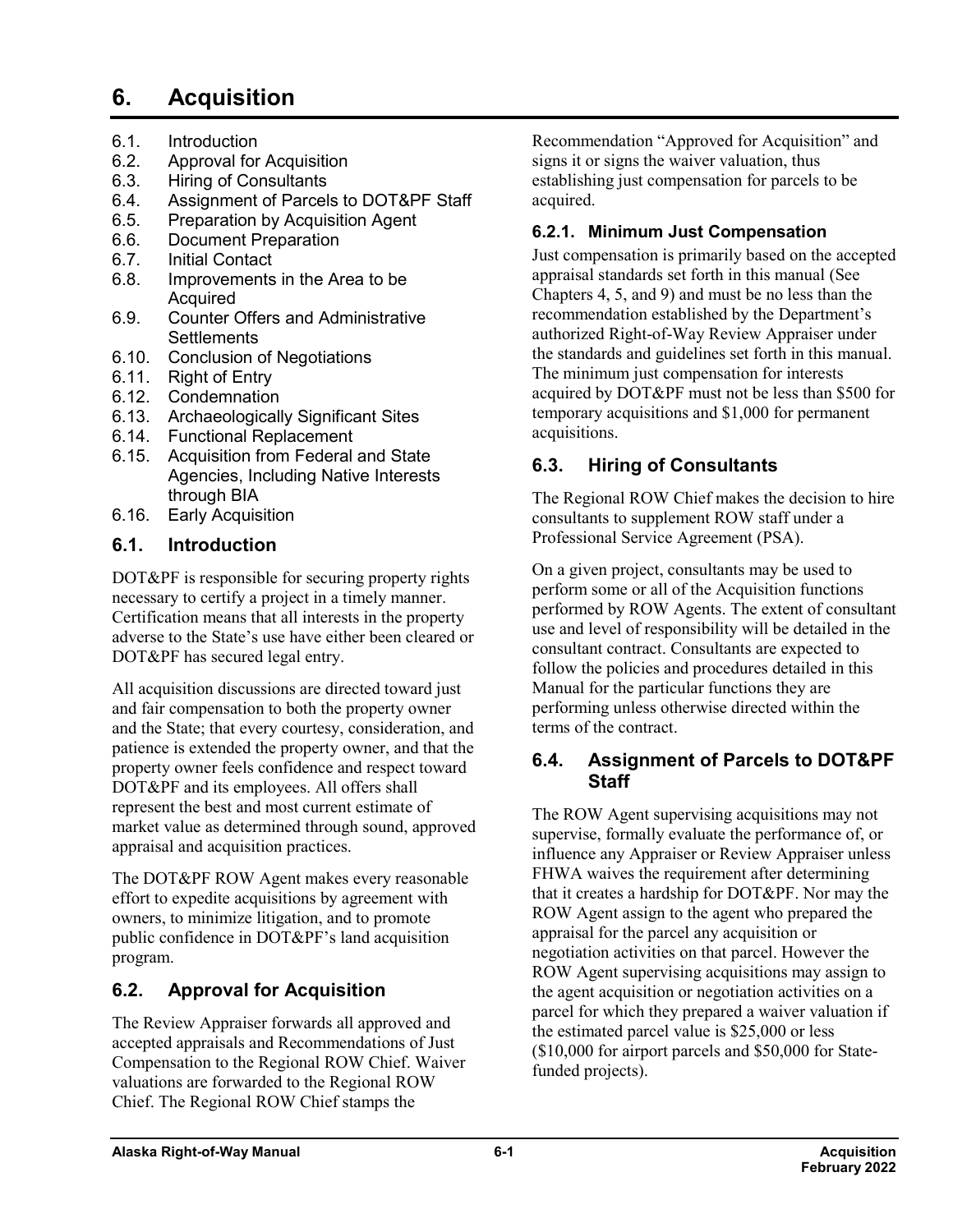## **6.5. Preparation by Acquisition Agent**

Unless otherwise specified, all instructions in the remainder of this chapter refer to the ROW Agent ("Acquisition Agent") assigned to acquire the ROW.

Be familiar with and be able to express the following:

- the role of DOT&PF and its acquisition functions;
- the necessity for the proposed project; and
- project design and how the proposed project will affect the property.

During the course of acquisition discussions, remember that you are representing the interests of the public as well as that of the property owner. Care should be exercised at all times, particularly if the property owner may be unfamiliar or inexperienced in real estate transactions and real estate values. Conditions or characteristics of the property that were not available to be considered in the appraisal shall be fully considered and evaluated before acquisition of the property is continued.

Before the Acquisition Agent's first contact with the property owner, assemble the following:

- 1. Valuation (the Estimate of Just Compensation), including one of the following:
	- a. approve[d Value Estimate Form](http://www.dot.state.ak.us/stwddes/dcsrow/assets/pdf/forms/25ar420.pdf) 25A-R420; or
	- b. approved appraisal and [Review Appraiser's](http://www.dot.state.ak.us/stwddes/dcsrow/assets/pdf/forms/25ar505.pdf)  [Recommendation of Just Compensation](http://www.dot.state.ak.us/stwddes/dcsrow/assets/pdf/forms/25ar505.pdf)  Form [25A-R505.](http://www.dot.state.ak.us/stwddes/dcsrow/assets/pdf/forms/25ar505.pdf)
- 2. ROW plans and design plans;
- 3. current (within past six months) Title [Search](http://www.dot.state.ak.us/stwddes/dcsrow/assets/pdf/forms/25ar305.pdf)  [Report Form](http://www.dot.state.ak.us/stwddes/dcsrow/assets/pdf/forms/25ar305.pdf) 25A-R305 (or equivalent);
- 4. Letter of Offer to Purchase, as described in Sec. 6.6.4;
- 5. [Acquisition Incentive Program](http://www.dot.state.ak.us/stwddes/dcsrow/assets/pdf/forms/25ar604.pdf) Form 25A-R604 (see Sec. 6.7.1), if approved for use on the project;
- 6. [Memorandum](http://www.dot.state.ak.us/stwddes/dcsrow/assets/pdf/forms/25ar605.pdf) of Agreement Form [25A-](http://www.dot.state.ak.us/stwddes/dcsrow/assets/pdf/forms/25ar605.pdf)R605 as described in Sec. 6.6.1;
- 7. Deed and/or other conveyance document with legal descriptions and plats listed in Sec. 6.6.2;
- 8. [Purchase Voucher Form](http://www.dot.state.ak.us/stwddes/dcsrow/assets/pdf/forms/25ar682.pdf) 25A-R682 as described in Sec. 6.6.3;
- 9. [Record of Contact Form](http://www.dot.state.ak.us/stwddes/dcsrow/assets/pdf/forms/25ar685.pdf) 25A-R685 as described in Sec. 6.7.12, or a document containing the same information);
- 10. Acquisition and Relocation Brochures; and,
- 11. If \$600 or more, IRS Form W-9 (Request for Social Security or Tax ID Number) (the property owner must complete the IRS forms) or Substitute W-9 DOT&PF Internal Form.

The title search will identify the individual or corporate ownership of the property.

The completed acquisition document package needs to be reviewed by the ROW negotiations and acquisition supervisor before presenting to the property owner.

## **6.6. Document Preparation**

The ROW Agent will ensure that compliant forms are used to document property management and transfers. There are various approved forms provided throughout this manual and on the Alaska DOT&PF Right-of-Way website. ROW staff must also consult with DOT&PF's Title [VI Non](http://www.dot.state.ak.us/cvlrts/pdfs/TitleVI_Nondiscrimination_Program_Plan.pdf)[discrimination Program Plan](http://www.dot.state.ak.us/cvlrts/pdfs/TitleVI_Nondiscrimination_Program_Plan.pdf) (2020) to ensure the various appendices for contracts and deeds under [USDOT Order](http://dot.alaska.gov/cvlrts/pdfs/dot-order-1050-2A-standard-dot-title-vi-assurances.pdf) 1050.2A are included as required. See [http://dot.alaska.gov/cvlrts/forms.shtml#titleVI.](http://dot.alaska.gov/cvlrts/forms.shtml#titleVI)

### **6.6.1. Memorandum of Agreement (MOA)**

The [Memorandum of Agreement Form](http://www.dot.state.ak.us/stwddes/dcsrow/assets/pdf/forms/25ar605.pdf) 25A-R605 (MOA) is the contract of sale between DOT&PF and the property owner. Each grantor or tenant must date and sign the MOA in ink.

The MOA should contain information on the land and improvements acquired, damages, total compensation due the owner, and any terms and agreements.

## **6.6.2. Conveyance and Related Documents**

The deed to DOT&PF should, whenever possible, be a general warranty deed for a fee simple interest (see AS [34.15.030\)](http://www.akleg.gov/basis/statutes.asp#34.15.030). (In some cases when a fee simple interest cannot be acquired, a permanent easement may suffice though it is not the policy of DOT&PF to acquire easements in lieu of fee simple interests merely for convenience. Refer to AS [09.55.230](http://www.akleg.gov/basis/statutes.asp#09.55.250) discussed in Section 6.7.2.) All parties with an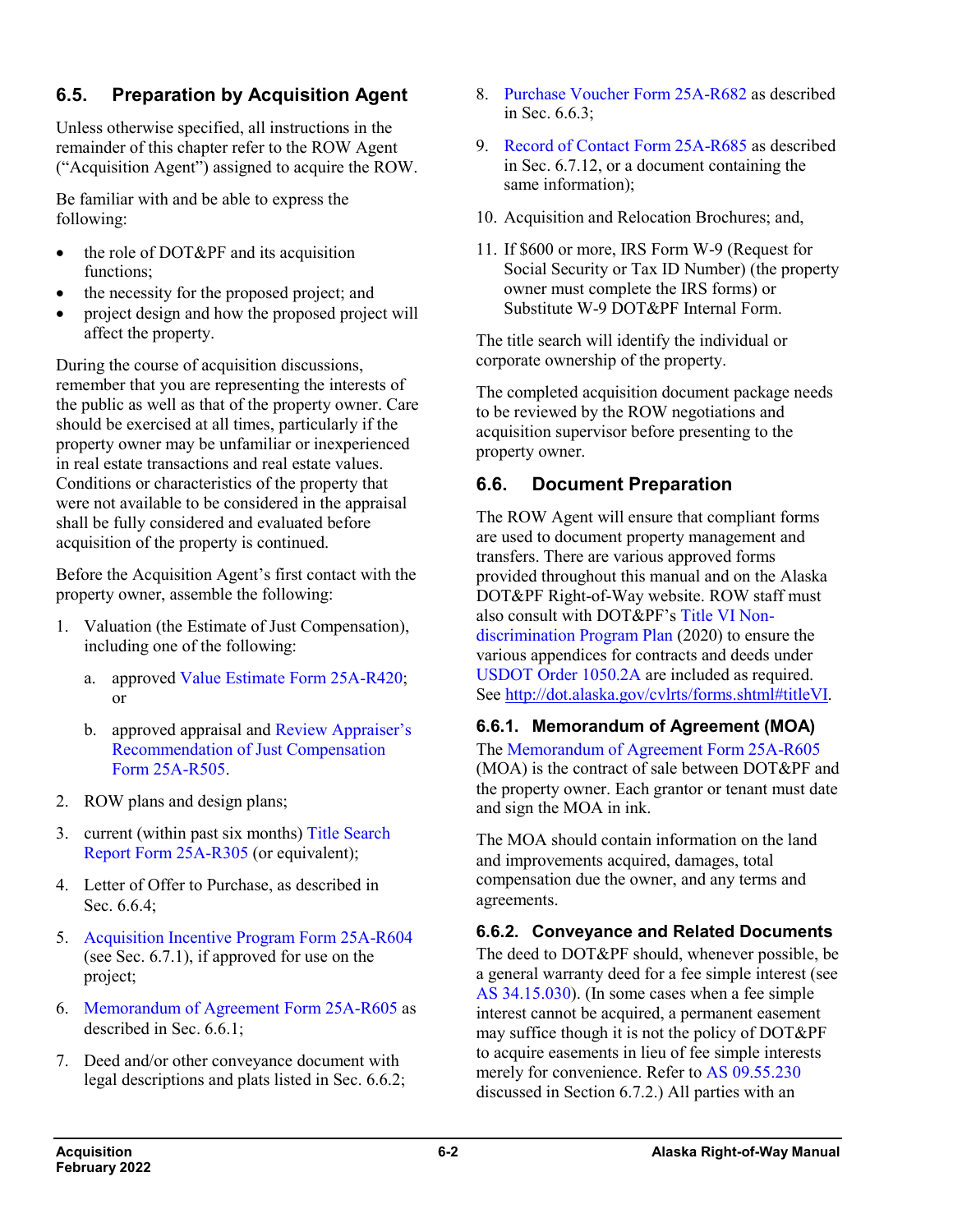interest in the property need to execute the instrument. Conveyance and related documents can also be found on the DOT website at: [http://www.dot.state.ak.us/stwddes/dcsrow/pop\\_row](http://www.dot.state.ak.us/stwddes/dcsrow/pop_rowmanual.shtml) [manual.shtml.](http://www.dot.state.ak.us/stwddes/dcsrow/pop_rowmanual.shtml)

Include the following in each conveyance document:

- 1. grantor's name (typed); show the name of the grantor exactly as it appears on the document that gave the grantor title. If differences appear, clearly identify the principals with an "AKA" (also known as) or "Nee" (maiden name);
- 2. grantor's legal capacity (executor, attorney-infact, guardian, etc.);
- 3. vesting (husband and wife, a single person, Alaska corporation, etc.) or how property is deeded;
- 4. grantor's mailing address;
- 5. amount of the consideration or a notation that consideration is exchanged; for example, "\$10 and other valuable consideration";
- 6. legal description;
- 7. project and parcel number;
- 8. page number for each attached plat;
- 9. area of the acquisition;
- 10. reservations or exceptions approved by DOT&PF (if land is to be conveyed subject to certain rights, such as easements or mineral rights, note those rights in the conveyance document; frame the document to convey all of the grantor's rights, title, and interests subject to those rights unless the MOA expressly provides otherwise);
- 11. other rights acquired by DOT&PF such as access control, etc.;
- 12. date the grantor signs the document; if numerous grantors are involved, the date of conveyance is the date of the final signature (add as many additional notary blocks to the form as necessary to accommodate persons signing on different dates); all signatures must be acknowledged; and
- 13. Access Control Clause (if portions of the access control clauses must be changed, carefully combine clauses in the deed so that the intent of

the deed is not changed. Request legal advice, if necessary, through the acquisition supervisor).

### **Access Control**

Use the following special warranty deeds to prepare deeds for controlled access facilities when only a portion of a property is acquired:

Use [Warranty Deed \(Standard/Partial](http://www.dot.state.ak.us/stwddes/dcsrow/assets/pdf/forms/25ar615.pdf)  [Property/Controlled Access Without Frontage Road\)](http://www.dot.state.ak.us/stwddes/dcsrow/assets/pdf/forms/25ar615.pdf)  Form [25A-R615,](http://www.dot.state.ak.us/stwddes/dcsrow/assets/pdf/forms/25ar615.pdf) [Warranty Deed \(Corporate/Partial](http://www.dot.state.ak.us/stwddes/dcsrow/assets/pdf/forms/25ar622.pdf)  [Property/Controlled Access Without Frontage Road\)](http://www.dot.state.ak.us/stwddes/dcsrow/assets/pdf/forms/25ar622.pdf)  Form [25A-R622,](http://www.dot.state.ak.us/stwddes/dcsrow/assets/pdf/forms/25ar622.pdf) or if the entire ROW is to be controlled access, [Warranty Deed \(Standard/Partial](http://www.dot.state.ak.us/stwddes/dcsrow/assets/pdf/forms/25ar618.pdf)  [Property/Controlled Access With Frontage Road\)](http://www.dot.state.ak.us/stwddes/dcsrow/assets/pdf/forms/25ar618.pdf)  Form [25A-R618.](http://www.dot.state.ak.us/stwddes/dcsrow/assets/pdf/forms/25ar618.pdf) Use the first two forms where no frontage road is provided and the other two where a frontage road will be built. If there is to be an opening, designate to which highway or roadway access is reserved and between specific engineers' stations ("...said highway" "B Avenue," "4th Street").

Use [Warranty Deed \(Standard/No Taking/Controlled](http://www.dot.state.ak.us/stwddes/dcsrow/assets/pdf/forms/25ar619.pdf)  Access) Form [25A-R619](http://www.dot.state.ak.us/stwddes/dcsrow/assets/pdf/forms/25ar619.pdf) or [Warranty Deed](http://www.dot.state.ak.us/stwddes/dcsrow/assets/pdf/forms/25ar624.pdf)  [\(Corporate/No Taking/Controlled Access\)](http://www.dot.state.ak.us/stwddes/dcsrow/assets/pdf/forms/25ar624.pdf)

Form [24A-R624](http://www.dot.state.ak.us/stwddes/dcsrow/assets/pdf/forms/25ar624.pdf) if there is no take area and only the access rights are to be acquired. Include access rights in all instruments necessary to clear the title. Modify the usual access clause as necessary to fit the situation. An example is:

"...the undersigned mortgagees do further release and discharge from the lien of said mortgage any and all rights or easements appurtenant to the remaining property..."

If acquiring an entire property for a controlled access facility, use [Warranty Deed \(Standard/Total](http://www.dot.state.ak.us/stwddes/dcsrow/assets/pdf/forms/25ar613.pdf)  Property) Form [25A-R613](http://www.dot.state.ak.us/stwddes/dcsrow/assets/pdf/forms/25ar613.pdf) or [Warranty Deed](http://www.dot.state.ak.us/stwddes/dcsrow/assets/pdf/forms/25ar621.pdf)  [\(Corporate/Total Property\)](http://www.dot.state.ak.us/stwddes/dcsrow/assets/pdf/forms/25ar621.pdf) Form 25A-R621.

### **Acknowledgments**

Acknowledgments must be signed and sealed in accordance with AS [09.63.100.](http://www.akleg.gov/basis/statutes.asp#09.63.100) All grantors and their spouses must sign the document in ink exactly as their names appear (as grantees) in the conveyance to them. Use "AKA" or "Nee," as appropriate. Add as many additional notary blocks to the form as necessary to accommodate persons signing on different dates.

If a corporation executes the document, it must be signed in the full and correct name of the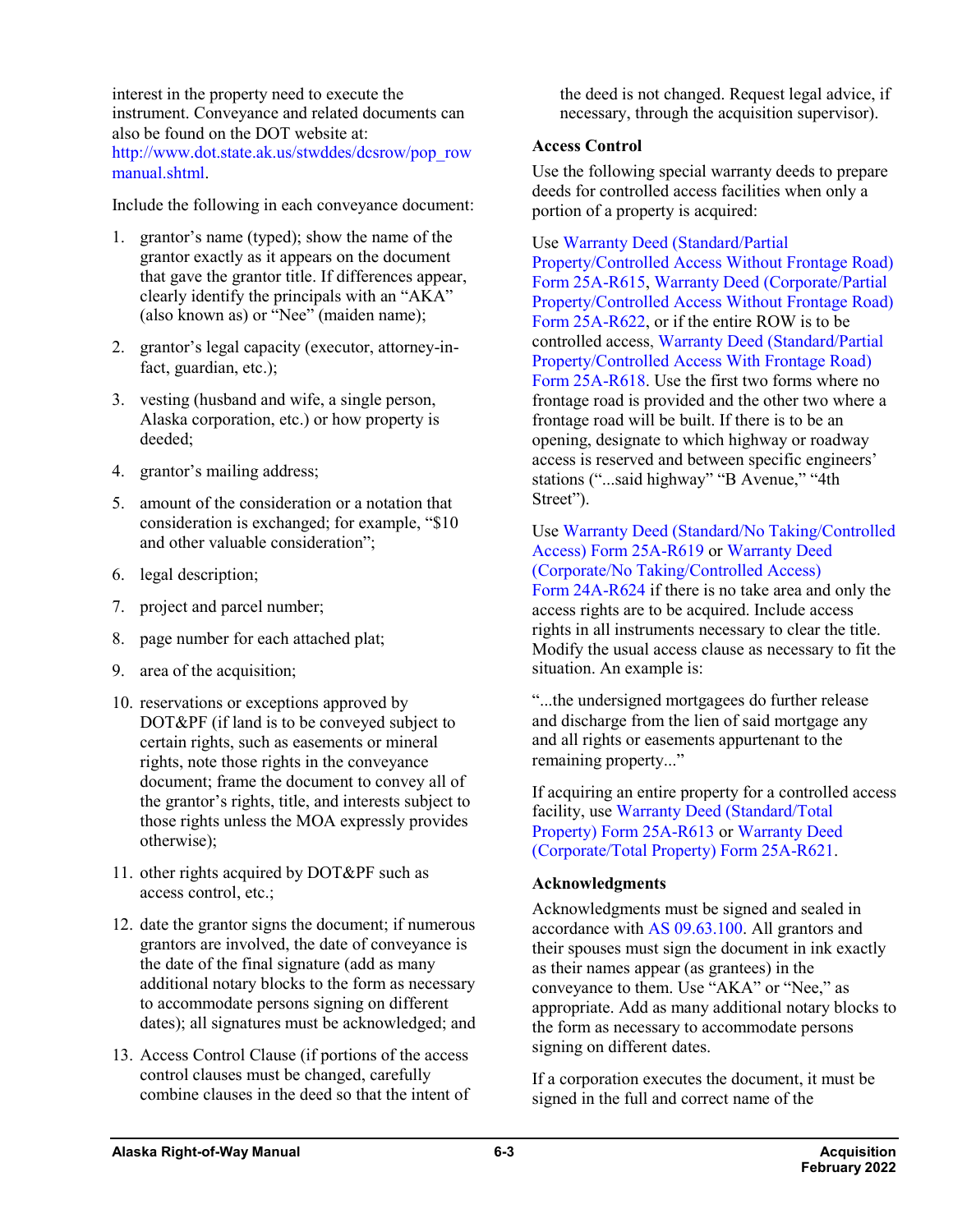corporation by its duly authorized officer or officers, sealed with the corporate seal, and attested. The acknowledgment must specify the official designation of the corporate officers. The deed must be accompanied by a copy of the resolution authorizing the conveyance to DOT&PF.

If the document is executed by an attorney-in-fact, it must meet the following criteria:

- be signed in the name of the principal by the attorney;
- be properly acknowledged by the attorney as the free act and deed of the principal; and
- be accompanied by the original or a certified copy of the power of attorney in force at the time of its exercise, if there is not a prior recorded power of attorney in the appropriate recording district.

Organizations such as associations, clubs, and municipalities must have the appropriate acknowledgment attached to the deed, accompanied by a resolution authorizing the conveyance to DOT&PF.

### **Exceptions in Deeds**

A property owner may refuse to execute a warranty deed due to reservations in the owner's, or previous owner's patent, or from previous deed reservations. If this occurs, amend the warranty deed after consultation with the acquisition supervisor.

### **6.6.3. Purchase Voucher**

The [Purchase Voucher Form](http://www.dot.state.ak.us/stwddes/dcsrow/assets/pdf/forms/25ar682.pdf) 25A-R682 is the method of payment from DOT&PF to the property owner. Fill it out to the extent that information is available.

### **6.6.4. Letter of Offer to Purchase**

A Letter of Offer to Purchase (Exhibit 6-1) sets forth the total amount of the approved just compensation and identifies the property interests and improvements being acquired. The compensation offered must be the total amount approved by the Regional ROW Chief.

## **6.7. Initial Contact**

Promptly contact all persons with an interest in the property (land or improvements). Make the initial contact by a mail-out package offer or by personal contact. Make reasonable efforts to contact all

property owners, and document the type, date, and result of each attempt in the [Record of Contact](http://www.dot.state.ak.us/stwddes/dcsrow/assets/pdf/forms/25ar685.pdf)  Form [25A-R685](http://www.dot.state.ak.us/stwddes/dcsrow/assets/pdf/forms/25ar685.pdf) (see details in Sec. 6.7.12 "Record of Contact").

Determine that the person contacted has the authority to negotiate or convey the property to DOT&PF. If ownership differs from that shown on the title report, notify the appropriate persons for necessary changes to the title report, ROW plans, and documents. The owner may be represented by others. Sections 6.7.7 through 6.7.10 describe entities that may handle the acquisition instead of the owner.

Present the written offer package for the owner to read. This first presentation of a written offer to purchase is the "initiation of negotiations." Make sure that the owner understands all provisions. If there is concern that the owner does not understand, work with the DOT&PF Civil Rights Office to obtain assistance for the owner. Indicate where each owner or tenant-owner is to sign. If they choose not to sign at that point, allow them adequate time to consider the offer.

DOT&PF may not require any owner or tenant to surrender possession of real property before receiving the agreed purchase price or depositing with the court an amount not less than the approved Recommendation of Just Compensation.

Offer to tour the property with the owner during the first personal contact with them. If a translator is needed, work with the DOT&PF Civil Rights Office to select a translator with whom the owner is comfortable. Secure a signed affidavit from the translator that the owner is making any agreements knowingly, willingly, and without duress.

Make DOT&PF's offer in a clear and forthright manner. DOT&PF uses the one-offer method, which contemplates acquisition of the property based on DOT&PF's formal Recommendation of Just Compensation. When presenting the offer, thoroughly familiarize the owner with the approved appraisal or waiver valuation. Under no circumstances may condemnation be used as a threat or as a reason to accept DOT&PF's offer.

If questions arise that require clarification or further discussion, contact the Appraiser, Review Appraiser, or their supervisor, depending on the complexity of the issue.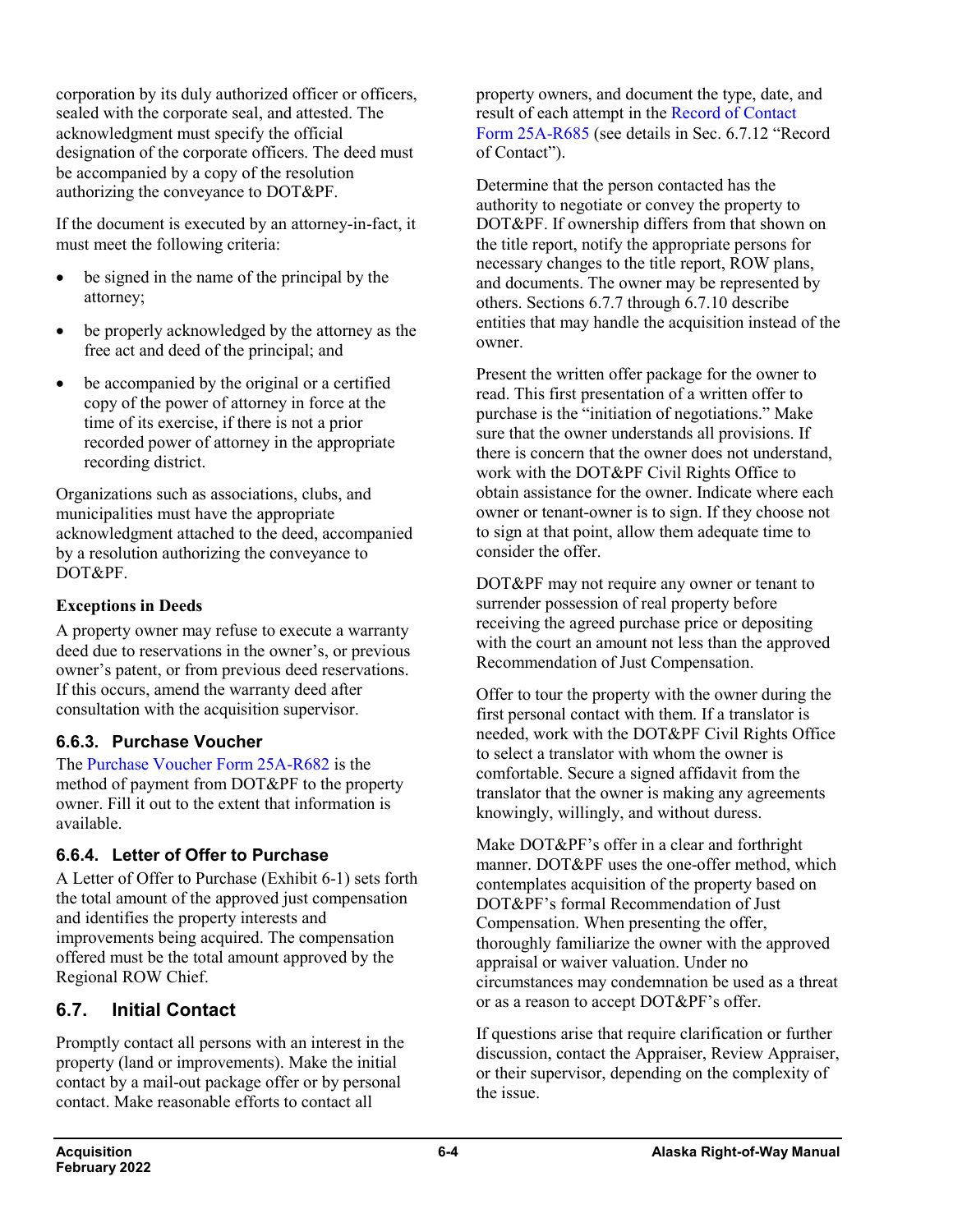Before making the first contact thoroughly read the appraisal and Review Appraiser's Recommendation of Just Compensation. Be alert for any outdated information. Among other items consider market changes, new ownership information, and liens. If changes are necessary, submit a recommendation to the acquisition supervisor who will work with the Review Appraiser to obtain corrections.

### **6.7.1. Acquisition**

The acquisition incentive program is intended to reduce project time and potentially costs by offering property owners an incentive above the approved just compensation for timely acceptance of the offer to acquire their property.

DOT&PF encourages "acquisition in person" as the procedure for all acquisitions. However, when not feasible, owners can be contacted by telephone with a package of information immediately mailed to them by certified mail, return receipt.

Give the owner at least two weeks to review the offer. If the owner does not respond within two weeks, make additional efforts to contact the owner. If all reasonable measures fail, two offers sent in this manner to the last known address, followed by reasonable attempts to contact the owner personally or by telephone constitute a diligent attempt. If no response is received, send a third and final offer. If there is no response, consult with appropriate Regional ROW Chief to discuss options. The Regional ROW Chief will decide when it is appropriate to proceed to condemnation.

#### **Acquisition Incentive Program**

The use of acquisition incentives for a project requires prior written approval of the Pre-Construction Engineer. When multiple projects result from a single Environmental Document, incentives must be offered on either all or none of the projects. The Pre-Construction Engineer may grant exceptions where offers to parcel owners will be made at least one year after the bidding date of the adjacent project.

The incentive will be an amount of money above the approved just compensation. Incentives are to be applied to all parcels on approved projects except for parcels owned by governmental entities.

| Where the Approved Compensation is: |               | The Incentive is Calculated as:    |                         |  |
|-------------------------------------|---------------|------------------------------------|-------------------------|--|
| Over:                               | But Not Over: | Incentive:<br>$+$ % of Amount Over |                         |  |
| \$0                                 | \$1,000       | \$1,000                            |                         |  |
| \$1,000                             | \$2,500       | \$1,000 base                       | $+83.3\%$ over \$1,000  |  |
| \$2,500                             | \$5,000       | \$2,250 base                       | $+70\%$ over \$2,500    |  |
| \$5,000                             | \$7,500       | \$4,000 base                       | $+50\%$ over \$5,000    |  |
| \$7,500                             | \$10,000      | \$5,250 base                       | $+45\%$ over \$7,500    |  |
| \$10,000                            | \$20,000      | \$6,375 base                       | $+40\%$ over \$10,000   |  |
| \$20,000                            | \$30,000      | \$10,375 base                      | $+35\%$ over \$20,000   |  |
| \$30,000                            | \$100,000     | \$13,875 base                      | $+32.5\%$ over \$30,000 |  |
| \$100,000                           | \$300,000     | \$36,625 base                      | $+30\%$ over \$100,000  |  |
| \$300,000                           | \$513,500     | \$96,625 base                      | $+25\%$ over \$300,000  |  |
| \$513,500                           |               | \$150,000                          |                         |  |

#### **Figure 1 Incentive Offer Computation**

**Note:** Round incentive amount up to the next ten-dollar increment

#### **Example Part A:**

| Approved Just Compensation on part acquired:        | \$150,000 |
|-----------------------------------------------------|-----------|
| Incentive amount                                    |           |
| $$36,625 + [(\$150,000 - \$100,000) \times 30\%] =$ | \$51,625  |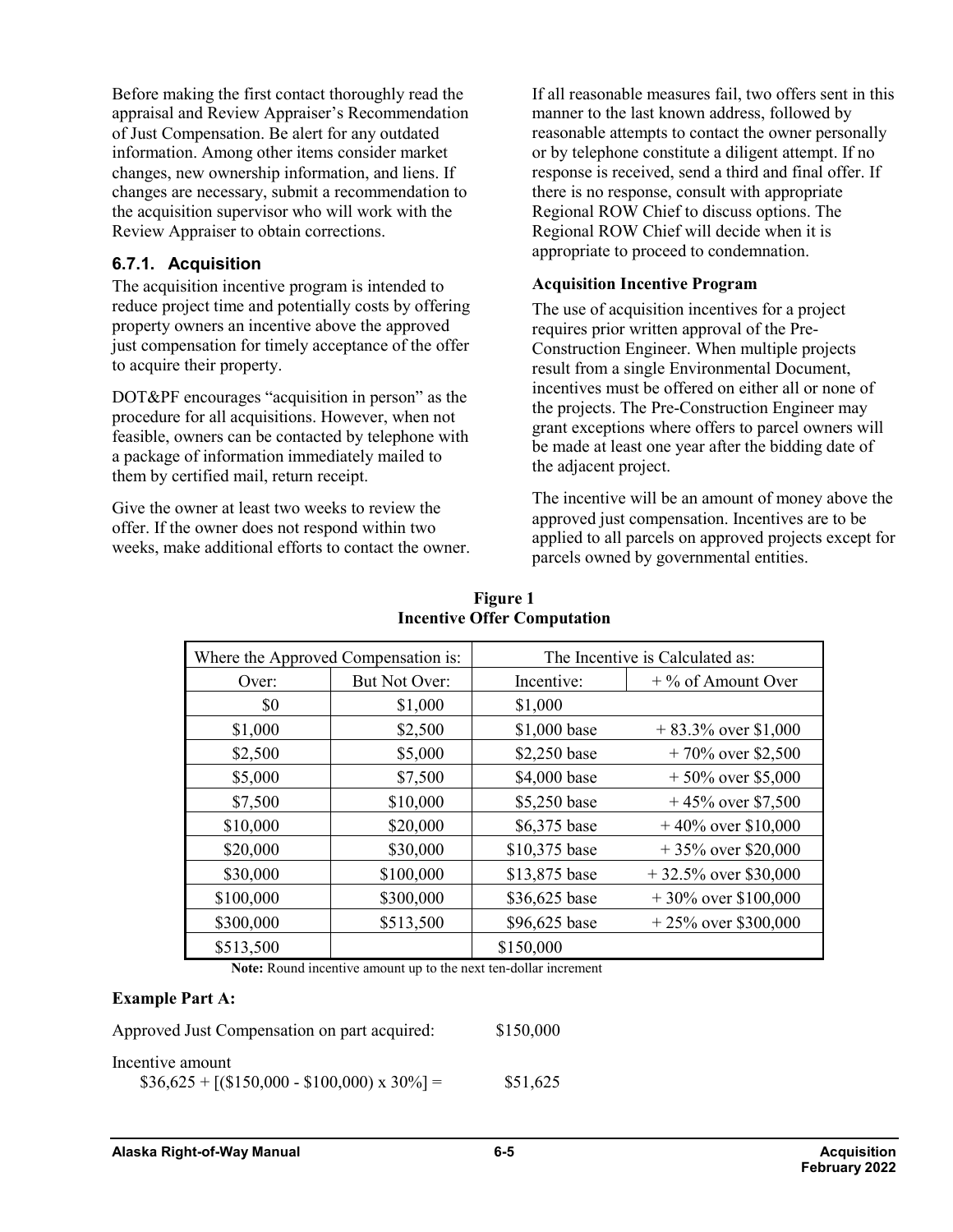Incentive offer (rounded up to next \$10): \$51,630

Do not consider the uneconomic remnant value when calculating the incentive amount.

### **Example Part B:**

| Appraised value of part acquired (from Example Part A)      | \$150,000    |
|-------------------------------------------------------------|--------------|
| Incentive (calculated in Example Part A based on \$150,000) | $+$ \$51,630 |
| Appraised value of uneconomic remnant                       | $+$ \$20,000 |
|                                                             |              |

Total offer:  $\frac{$221,630}{2}$ 

If tenant-owned improvements require a separate offer, then the incentive is shared between the property owner and the tenant based on the percentage shares of the value for the whole property respectively attributable to each party.

### **Example Part C:**

| Approved Just Compensation on part acquired (from Example Part A)                                          | \$150,000 |          |
|------------------------------------------------------------------------------------------------------------|-----------|----------|
| Allocated value of Tenant Improvement (as a portion of total above)                                        | \$30,000  |          |
| Percentage of Incentive<br>to Owner $[1 - (\$30,000 / \$150,000)] =$                                       | 80%       |          |
| to Tenant<br>$[(\$30,000 / \$150,000)] \text{ OR } (1-80\% \text{ determined above}) =$                    | 20%       |          |
| Total Incentive Amount (calculated in Example Part A and rounded)                                          |           | \$51,630 |
| Owner Portion of Incentive<br>$80\%$ of \$51,630 (NOT rounded a second time) =                             |           | \$41,304 |
| <b>Tenant Portion of Incentive</b><br>20% of \$51,630 OR (\$51,630-\$41,304) = (NOT rounded a second time) |           | \$10.326 |

When there are multiple takings from the same parent tract (e.g. a fee and an easement) the incentive is based on the total just compensation for all the takings.

Incentives will be held open for 90 days from the date the initial offer is made. Advise property owners in writing of the expiration date of the incentives during the initial contact. Negotiations conducted after the expiration date of the incentive will be based on established just compensation without consideration of an incentive, unless the offer is formally withdrawn in writing and a revised "initial" offer is made due to alteration of the parcel being acquired. The revised "initial" offer will also have the incentive included and be held open for 90 days.

Incentive payments made based on the just compensation amount and settled within the 90-day period do not need additional approval. Any negotiated settlement above just compensation that

includes an incentive must be supported and approved according to this chapter.

Replacement housing payment (RHP) calculations for residential owners who have accepted offers with incentives will be based on the amount determined to be just compensation. The incentive will not be considered in the calculation and will not offset the amount of the RHP.

When parcels on the incentive projects must be acquired by eminent domain, suit will be filed based on approved just compensation. The incentive amount will not be included. The approved just compensation amount should be defended throughout the litigation process unless additional information or circumstances arise that alter the Department's Recommendation of Just Compensation.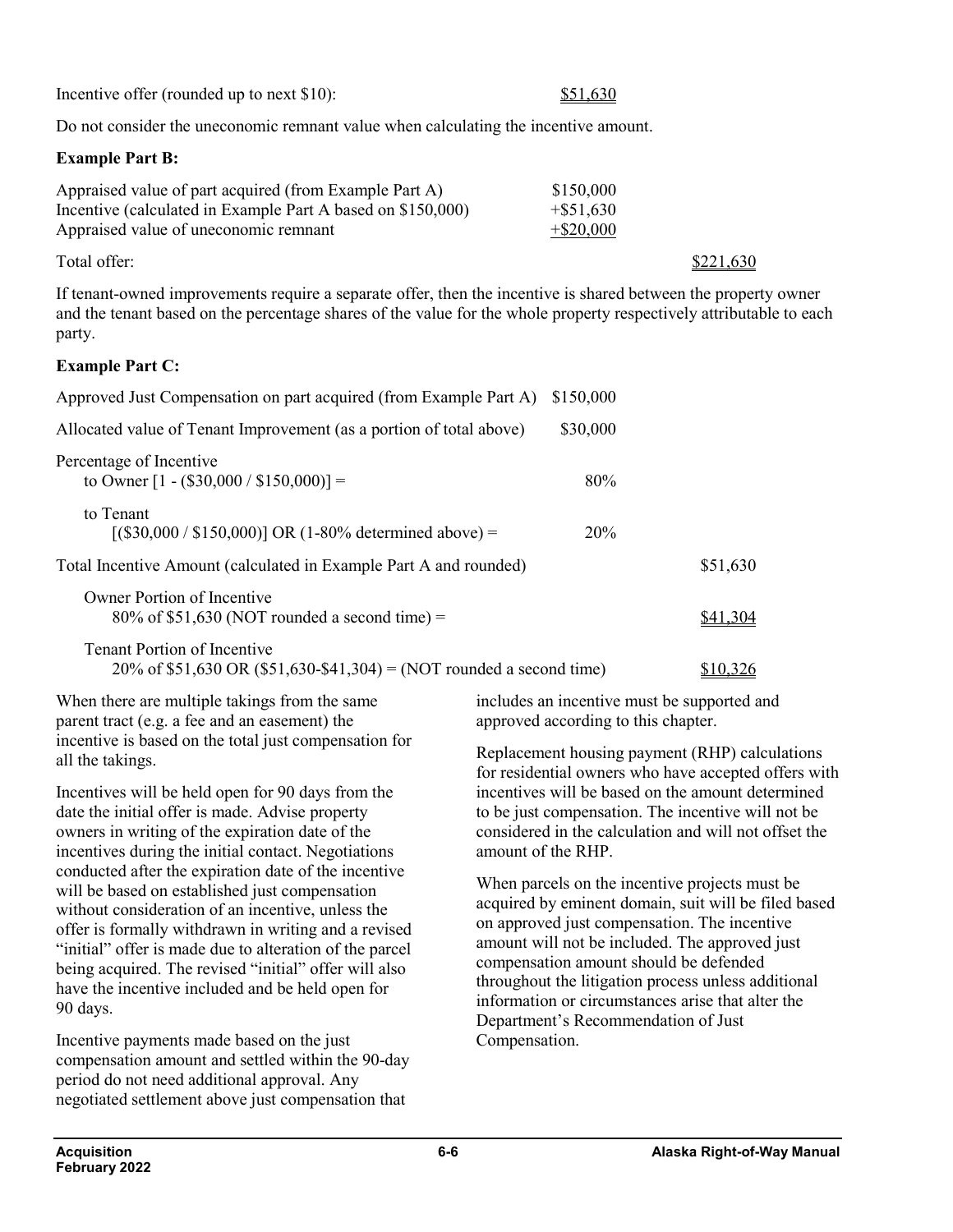### **6.7.2. Explain the Impact of the Project**

Explain the physical impact of the project on the property, the interest DOT&PF is seeking to acquire, and any interests DOT&PF will extinguish by the acquisition.

### **Physical Impact**

Explain or reaffirm the public need and necessity of the project, and how the property fits into the overall project. Be positive. Inform the owner of the following:

- public necessity of the facility or improvement;
- positive effects the improvement will have on the neighborhood and the remaining property;
- engineering, environmental studies, and public hearings held that led to determining the final location; and
- impacts on the owner's property and DOT&PF's decisions or actions to deal with or mitigate those impacts.

Discuss the basic content of the acquisition's legal description with the owner and explain it on the ROW map. Avoid technical terminology as much as possible. Show the instruments of conveyance and explain them either during or after discussing the ROW map. Offer to walk with the owner around the acquisition.

Show the relationship between the layout of the proposed construction, the types and location of project improvements and the remaining land, including ingress and egress, proximity to the improvements, drainage patterns, relative elevation compared to the existing terrain, general details, the types and location of project improvements, etc. Point out where improvements or damages have been considered in the appraisal report, and what has been done about them (payment or mitigation measures).

### **Interest to be Acquired for the Project**

It is the policy of Alaska DOT&PF to acquire fee simple interest whenever possible. AS [09.55.230](http://www.akleg.gov/basis/statutes.asp#09.55.250) allows for acquisition of fee simple interest for "public buildings or grounds, or for permanent buildings, for reservoirs and dams and permanent flooding occasioned by them, or for an outlet for a flow, or a place for the deposit of debris or tailings of a mine… and for "any of the purposes for which the department, on behalf of the state, is authorized by law to acquire real property by condemnation." Under this same statute, easements are reserved "for any other use", including temporary uses.

Explain the interest to be acquired, such as fee simple, easement, access control, temporary construction permit, right of entry, etc. Explain the documents necessary to acquire that interest.

### **Split Estate Lands and Subsurface Easements:**

Split estate lands acquired adjacent to most communities are generally owned by the ANCSA village corporation (surface) and the ANCSA regional corporation (subsurface). DOT&PF makes offers based on the fee value of the combined surface and subsurface estates. DOT&PF does not divide estate values, does not negotiate with subsurface owners, and does not split payments between surface and subsurface owners. Property owners are responsible for negotiating and dividing the compensation amongst themselves without DOT&PF's involvement.

Note that if there is significant value estimated in sand, gravel, minerals, or other such resources, the appraisal should consider this in the analysis of highest and best use and other valuation principles. It may be helpful to include this in the appraisal scope. See Ch. 4.

If the sale involves an Administrative Settlement, the same unit value must be presented in a written counteroffer from both corporations.

DOT&PF often ends up with a different quality of interest in the two different estates. While DOT&PF occasionally obtains deeds for subsurface interests, subsurface easements are more commonly obtained.

Subsurface easements come in two forms. First, those that are part of split estate acquisition (compensable) are adequate title if they convey material rights and sub-lateral, subjacent support to the DOT&PF facility. Secondly, there are also subsurface easements, generally titled Non-Development Covenants, that protect DOT&PF facilities where only an ANSCA surface estate is held.

### **Existing Interests to be Extinguished**

Explain any other pre-existing interest that must be extinguished (utility easements, tenant-owned improvements, leaseholds, etc.). Adhere to the same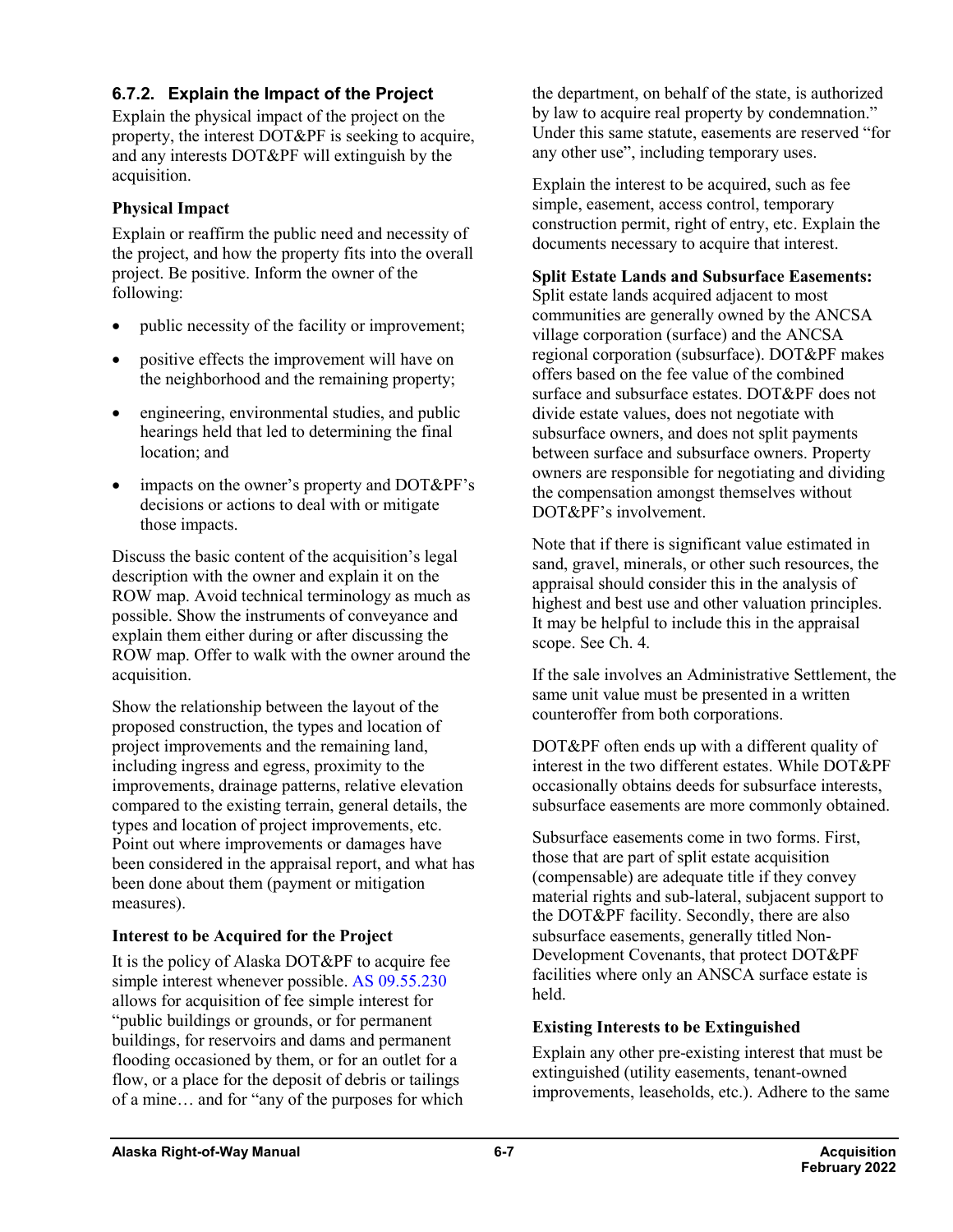procedures in the acquisition of less-than-fee interests and take the following actions:

- ensure that the conveyance documents reflect the proper interest to be acquired;
- verify that current title information is correct; and
- obtain any information needed to clear the title to the property (satisfaction of judgments or liens, re-conveyances of deeds of trust, missing or unrecorded documentation, etc.).

### **6.7.3. Uneconomic Remnants**

If DOT&PF determines that a remainder is uneconomic, as noted on the [Review Appraiser's](http://www.dot.state.ak.us/stwddes/dcsrow/assets/pdf/forms/25ar505.pdf)  [Recommendation of Just Compensation](http://www.dot.state.ak.us/stwddes/dcsrow/assets/pdf/forms/25ar505.pdf)  Form [25A-R505,](http://www.dot.state.ak.us/stwddes/dcsrow/assets/pdf/forms/25ar505.pdf) include it in the offer. If the Appraiser has determined that the remainder is not an uneconomic remnant, but the owner advises that the remainder has little or no value or utility, advise the acquisition supervisor and the Appraisal Review Section.

Though DOT&PF is required to make an offer to purchase an uneconomic remnant the owner may choose to retain it.

### **6.7.4. Relocation Assistance Advisory Services**

If the parcel involves relocation, briefly explain the relocation assistance program to each property owner or tenant and explain that a Relocation Agent will be contacting the owner or tenant with more detailed information. Prepare the [Notice to](http://www.dot.state.ak.us/stwddes/dcsrow/assets/pdf/forms/25ar607.pdf)  [Relocation Form](http://www.dot.state.ak.us/stwddes/dcsrow/assets/pdf/forms/25ar607.pdf) 25A-R607 and transmit a copy to the Relocation Unit immediately following the initiation of negotiations. See Ch. 7.

## **6.7.5. Ending Initial Contact**

If the owner chooses not to sign the applicable documents, establish a date for a subsequent appointment, by mutual agreement.

## **6.7.6. Corporate Ownership**

Determine which officers are authorized to convey property and act in the corporation's behalf by requesting a copy of the corporation's articles of incorporation and bylaws for the files. If necessary, secure a corporate resolution authorizing conveyance of the property to DOT&PF. (Refer to the list of conveyance documents in Sec. 6.6.2. to find the forms intended for corporate use.)

## **6.7.7. Owner Represented by Attorney**

If the owner (or their authorized agent) advises DOT&PF to conduct all negotiations with an attorney, discuss the involvement of the attorney with the ROW Agent's supervisor, who will determine the need for the Department of Law (LAW) to attend meetings.

Following consultation with the ROW Agent's supervisor, make all contacts with the owner's attorney. Ask the owner or the owner's attorney to furnish written confirmation of the scope and fact of such representation, and place it in the parcel file. If the owner subsequently advises that an attorney no longer represents them, ask the owner to furnish a letter of notification for the file.

If the property owner employs someone as a representative to conduct discussions, including an attorney, thoroughly establish the extent of the authority of the owner's representative. Such authority or agreement must be in writing from the property owner.

### **6.7.8. Powers of Attorney (Owner Represented by Attorney-in-Fact)**

You may accept conveyance from the attorney-infact only after verifying the following conditions:

- 1. The power of attorney is current and recorded in the appropriate recording district; place a copy in the parcel file.
- 2. The power of attorney includes the authority to act for the principal in all matters relating to the property being conveyed.
- 3. A copy of the power of attorney is in the transaction package when transmitted for payment.

Even with an attorney-in-fact, you may accept conveyance directly from the individual or principal.

## **6.7.9. Owner Represented by a Fiduciary**

The title report or field work may indicate that a fiduciary (administrator, executor, guardian, trustee, personal representative, etc.) exists or is needed. The title report should note the existence of a courtappointed fiduciary if the court action was in (or was recorded in) the recording district where the property is located. If a fiduciary is needed, or if the existing court-appointed fiduciary does not have the power to convey, suggest that the party in interest (their heirs,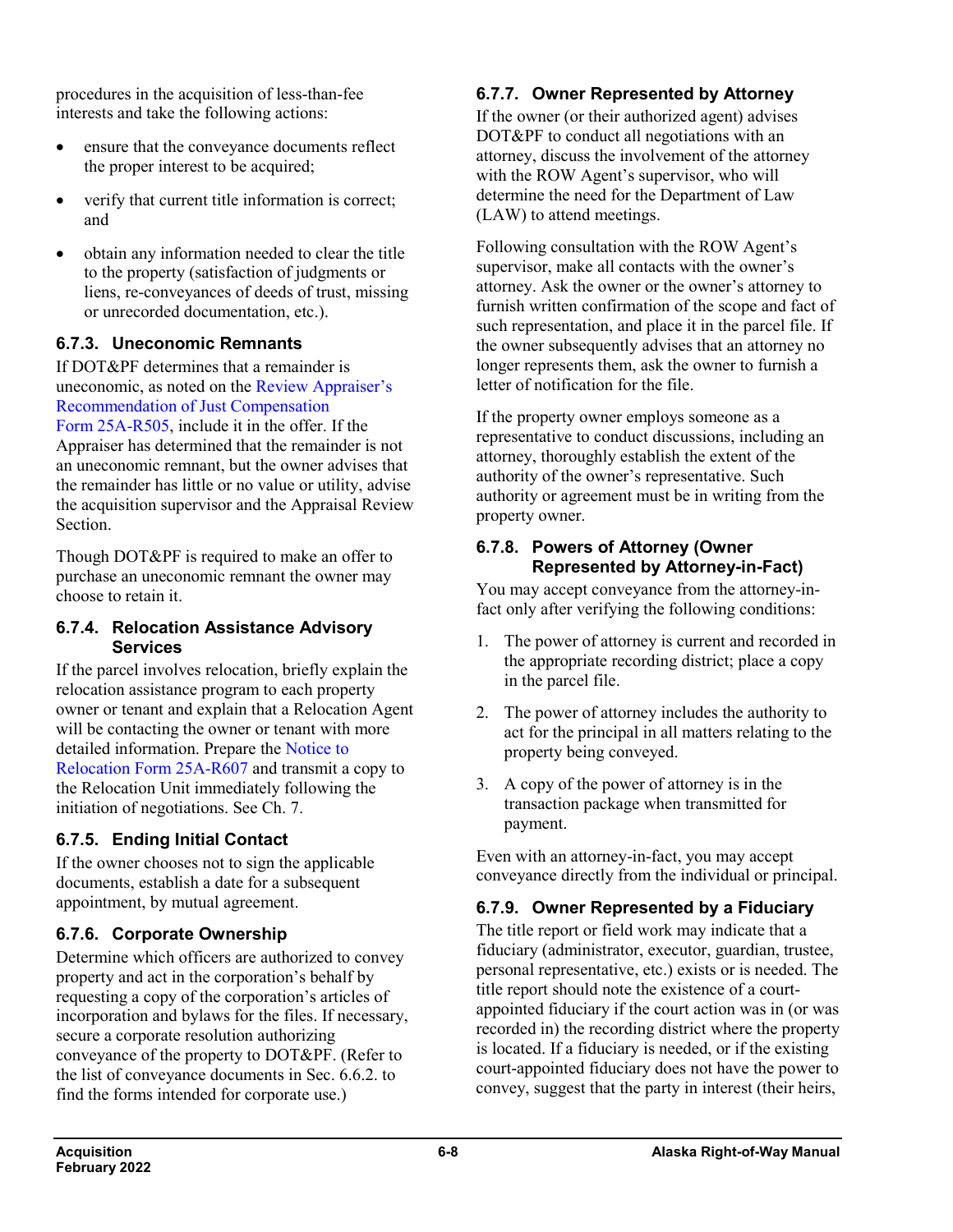successors or assigns) obtain the services of an attorney.

When confirmed or appointed by a court, and acting under court order, a fiduciary may take the form of one of the following:

- administrator, executor, or personal representative of the estate of a decedent;
- court-appointed guardian of a minor, legally incompetent, or person with mental challenges;
- receiver of a corporation in receivership;
- referee or trustee of a person or business in bankruptcy; or
- a similar fiduciary role recognized under State law.

### **6.7.10. Owner of a Restricted Native Allotment or Town-site Lot**

If the land being acquired is a restricted Native allotment or town-site lot, the Bureau of Indian Affairs (BIA) approves the conveyance with each owner's consent. Notify the BIA, or the Tribal Service Provider that provides real estate management for the land. Do this as early as possible, since BIA has its own mandated procedures that are time-consuming.

The requirements for obtaining a ROW (25 [CFR](https://www.ecfr.gov/cgi-bin/text-idx?SID=1549adad4af1b8ef9afa8435091b17ed&mc=true&node=pt25.1.169&rgn=div5) 169) differ from those for acquiring a fee interest in restricted land (25 [CFR](https://www.ecfr.gov/cgi-bin/text-idx?SID=1549adad4af1b8ef9afa8435091b17ed&mc=true&node=pt25.1.152&rgn=div5) 152). The BIA or the Tribal Service Provider can provide instructions for each process.

The BIA's Alaska Title Services Center can advise which entity to contact for a particular tract of land.

### **6.7.11. Subsequent Occupants: Protective Lease Rental Agreement**

When a property contains rental units, there is the potential for the original tenants (in occupancy at the initiation of negotiations) to vacate the property and for new tenants to move in. Tenants who move in prior to final acquisition may become displaced persons entitled to relocation services and moving costs and replacement housing payments (see Ch. 7).

To avoid additional relocation payments, consider whether to enter into [a Protective Lease Rental](http://www.dot.state.ak.us/stwddes/dcsrow/assets/pdf/forms/25ar687.pdf)  [Agreement Form](http://www.dot.state.ak.us/stwddes/dcsrow/assets/pdf/forms/25ar687.pdf) 25A-R687 with the property owner for the vacated units.

Work with a Relocation Agent to analyze the cost effectiveness of this rental agreement. Consider the rental cost over the projected length of time to reach settlement with the owner versus the potential moving cost and availability of replacement housing (which might create the possibility of needing to make replacement housing payments under the provisions of last resort housing). The [Protective](http://www.dot.state.ak.us/stwddes/dcsrow/assets/pdf/forms/25ar686.pdf)  [Lease Analysis Form](http://www.dot.state.ak.us/stwddes/dcsrow/assets/pdf/forms/25ar686.pdf) 25A-R686 must be in writing, must be signed by the agents conducting the study, and must be approved by the Regional ROW Chief before any rental agreement may be entered into with the property owner.

If it is determined to be in the State's best interest to use a protective lease, negotiate a [Protective Lease](http://www.dot.state.ak.us/stwddes/dcsrow/assets/pdf/forms/25ar687.pdf)  [Rental Agreement](http://www.dot.state.ak.us/stwddes/dcsrow/assets/pdf/forms/25ar687.pdf) Form 25A-R687 with the property owner taking into consideration the following:

- 1. The rental amount should not exceed the market rent for similar units within the area.
- 2. The rent payments to the property owner are assured.
- 3. No cleanup, painting, or improvements are required prior to the lease.
- 4. The property owner will not be responsible for maintenance beyond that necessary to maintain the property in a safe and habitable condition.
- 5. The rental history of the unit being leased. Negotiations should begin at a rate equal to the average yearly occupancy rate multiplied by the most recent periodic rent previously paid for the unit.

The rental agreement is signed and dated by the Regional ROW Chief and the property owner. Send a copy of the agreement to the Pre-Audit Section for the purposes of making the monthly payments. The lease will continue on a month-to-month basis until the property is acquired, with the last periodic payment prorated to the date of closing or order of taking deposit, as appropriate. The cost of these payments will be coded as part of the settlement cost of the parcel.

## **6.7.12. Record of Contact**

The agent assigned to acquire a property shall maintain a timely written record of all contacts (also sometimes referred to as the ROC or diary) with the property owner or owner's representative and any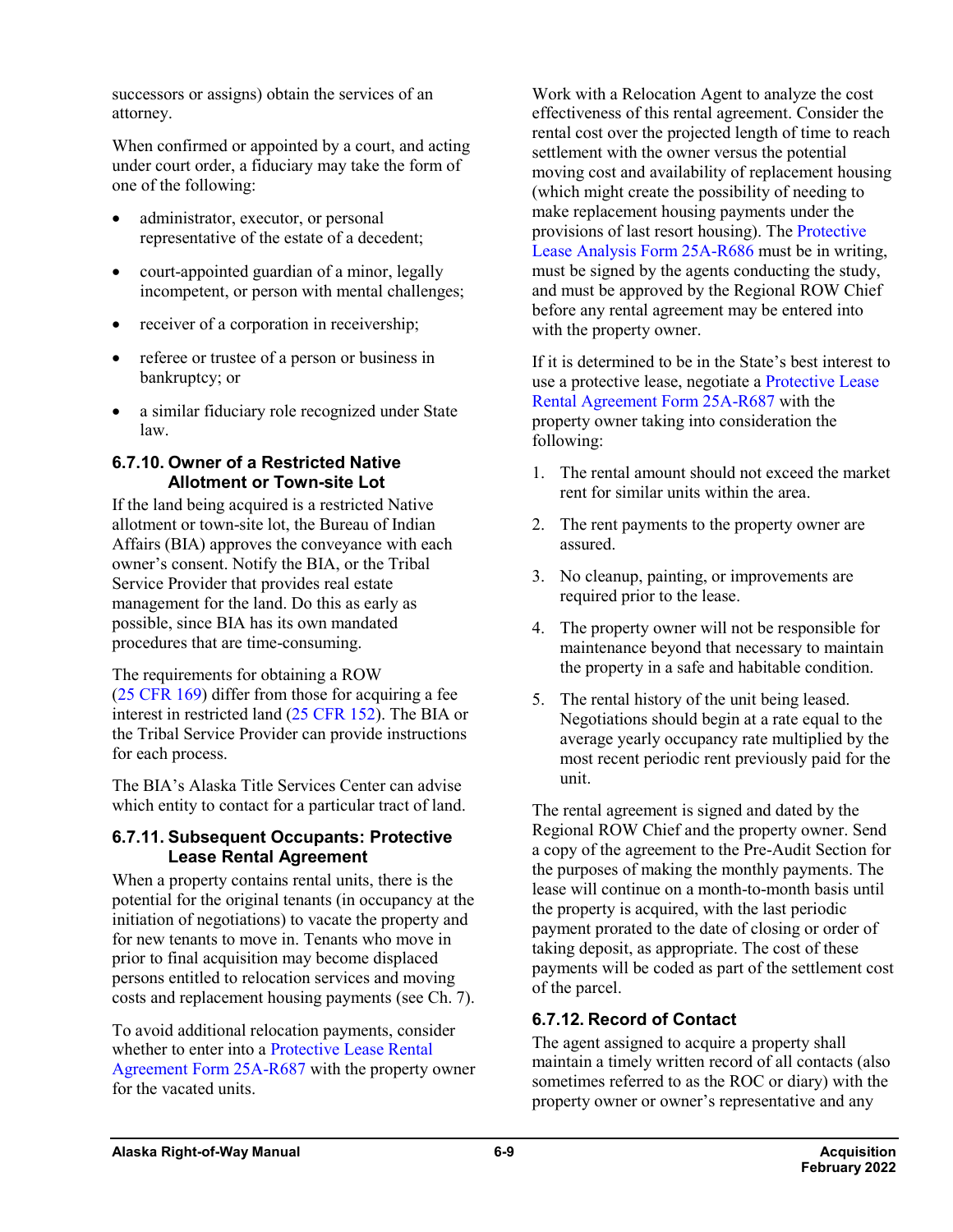#### tenants or lessees. (Form [25A-R685 Record of](http://www.dot.state.ak.us/stwddes/dcsrow/assets/pdf/forms/25ar685.pdf)  [Contact\)](http://www.dot.state.ak.us/stwddes/dcsrow/assets/pdf/forms/25ar685.pdf)

The purpose of the ROC is to record all contacts and efforts used by DOT&PF to acquire a parcel through settlement and negotiation prior to litigation. The ROC should indicate what has taken place during the negotiation.

Keep a current, detailed written diary for each parcel using the [Record of Contact Form](http://www.dot.state.ak.us/stwddes/dcsrow/assets/pdf/forms/25ar685.pdf) 25A-R685, or a form that contains the same information. The Record of Contact contains questions regarding ethnicity and gender, required by FHWA.

During the interview, pay particular attention to the following things and consider including them in the ROC:

- owner's questions, requests, and responses to DOT&PF's offer;
- pertinent materials received from, or left with, the owner; list all documents given to each owner, such as the MOA, brochure, warranty deed, etc.;
- responses to specific questions or concerns, or promises made to the owner;
- problems noted or special requests made (construction features, etc.);
- specifics of any relocation benefits discussed with the owner;
- explanation of the owner's right to retain improvements, if applicable;
- offer to purchase uneconomic remnants, if any;
- explanation of the 90-day notice or rental provisions, if applicable;
- explanation of prepaid taxes or other reimbursable items;
- details of any counter-offers and the outcomes;
- explanation of any delays if a prompt offer was not made, and an explanation of any delays between subsequent contacts;
- any other information considered pertinent or helpful; and

• [Final Disposition Form](http://www.dot.state.ak.us/stwddes/dcsrow/assets/pdf/forms/25ar688.pdf) 25A-R688 completed before transmitting for payment.

Make entries as soon as possible after each contact to assure accuracy. Since the ROC may be used as evidence in a court proceeding (including relocation assistance appeals) it is imperative that remarks in the ROC refer only to the negotiations and discussions with the owners/occupants and is limited to a recitation of the facts.

### **6.7.13. Valuation**

Appraisals and waiver valuations are proprietary. Provide a copy of the valuation to the property owner or an authorized representative if requested, but leave the original in DOT&PF's possession until the parcel is settled or placed in condemnation. Retention schedules should comply with 23 CFR [710.201](https://www.ecfr.gov/cgi-bin/text-idx?SID=1fad4147cbcad5de02b7b41d78b134f2&mc=true&node=se23.1.710_1201&rgn=div8) (e).

#### **6.7.14. Revised Offer Letter or Withdrawal of Offer**

If the parcel is determined no longer required for a project, send a letter to the owner withdrawing the offer.

If the Review Appraiser issues a revised Recommendation of Just Compensation, or if the agent revises the waiver valuation, send a letter to the owner withdrawing the first offer, and present all revised offers in writing. Include one copy of each written offer with the paying documents or condemnation request for the region's files.

### **6.8. Improvements in the Area to be Acquired**

### **6.8.1. Owner/Tenant Retention**

If the owner or tenant requests retention of an improvement, discuss it with the acquisition supervisor. If the supervisor determines it to be in DOT&PF's best interest, the Regional ROW Chief will establish a retention value, provided that it was not determined to deny owner retention on a projectwide basis during the plans-in-hand review. If the owner retains an improvement, withhold a deposit from the acquisition payment until the owner removes the improvement. Set a date and notify the owner for the removal of the improvement.

### **6.8.2. Tenant/Leasehold Interests**

During the pre-appraisal contact, determine if there are any buildings, structures, or other improvements located upon the parcel to be acquired which are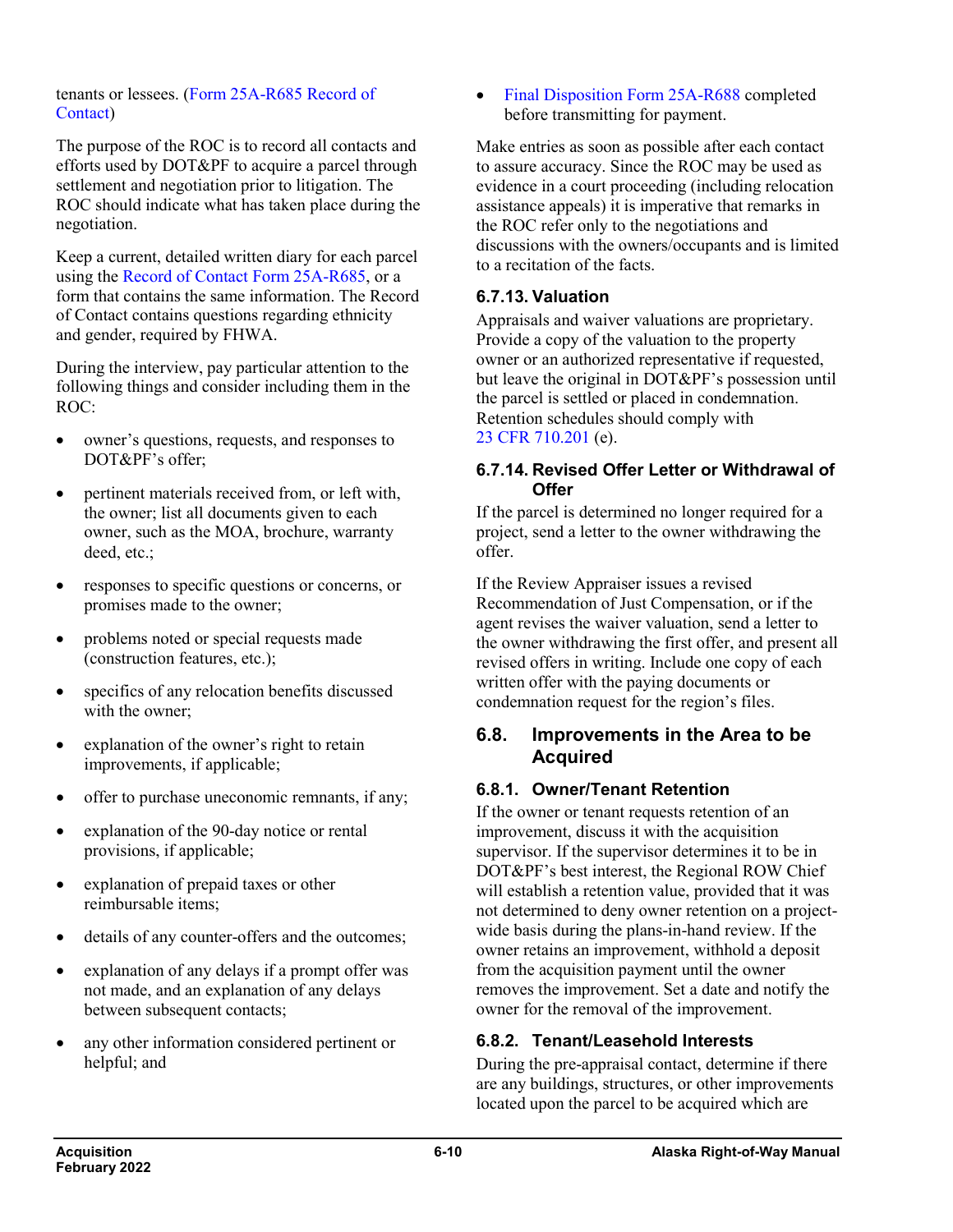held by a lessee. Often leases are not recorded or there may only be a memorandum of lease. The ROW Agent making the pre-appraisal contact should request copies of all leases and agreements that may be unrecorded. A title examination may also help determine if there is a recorded property lease.

When a lease is disclosed, DOT&PF deals separately with the owner for fee and leaseholder for their separated interests.

There must be a clearly separate and defined leasehold interest that can be distinctly appraised separate from the fee interest. DOT&PF will not be expected to attempt separate negotiations when the various interests cannot be clearly defined. The value of the leased fee and leasehold interests can only be estimated after the terms and conditions of the lease are determined.

The lease document should be reviewed for a "condemnation clause." The condemnation clause often dictates the formula to be used in determining how much should be paid to the lessee.

Make separate offers to the owners of each legally recognized leasehold interest, and to owners of the underlying fee interests, identifying the property to be acquired. The interest acquired in any leasehold or tenant-owned improvement may not be less than the interest acquired in the underlying fee, regardless of the terms of the lease. With each letter, include one copy each of the acquisition brochure and the relocation brochure.

Conclude acquisition of tenant-owned improvements when:

- the fee owner disclaims all interest in the tenantowned improvements, using the [Disclaimer of](http://www.dot.state.ak.us/stwddes/dcsrow/assets/pdf/forms/25ar683.pdf)  Interest [Lessor-Lessee Release Form](http://www.dot.state.ak.us/stwddes/dcsrow/assets/pdf/forms/25ar683.pdf) 25A-R683;
- the lessee conveys all rights, title, and interest in the improvements (and any leasehold interests in the land) via quitclaim deed; or
- the payment does not result in a duplication of compensation.
- If either offer is unacceptable, then both parties are joined in eminent domain proceedings. If a parcel has to be condemned, then a final offer letter is sent to the fee owner, with the consideration being the total approved value.

## **6.8.3. Notifying Property Management Unit**

When improvements are acquired or if DOT&PF initiates condemnation action, prepare the [Assignment and Disposition of Improvements](http://www.dot.state.ak.us/stwddes/dcsrow/assets/pdf/forms/25ar690.pdf)  Form [25A-R690,](http://www.dot.state.ak.us/stwddes/dcsrow/assets/pdf/forms/25ar690.pdf) listing all improvements, and deliver a copy to the supervising ROW Agent.

### **6.8.4. Utilities**

In partial acquisitions, ensure that any affected utilities will be relocated or replaced. Set a completion date for utilities replaced by the owner.

### **6.9. Counter Offers and Administrative Settlements**

An administrative settlement is any settlement made that differs from the approved waiver valuation or the Review Appraiser's Recommendation of Just Compensation. Administrative settlements may be made when normal efforts to acquire have failed, and the Regional ROW Chief has determined that a negotiated settlement is reasonable, prudent, and in the public's best interest.

If a property owner submits a counter offer requesting special construction items not shown on the plans, submit the request to the Project Manager for approval. The design Project Manager must approve the request in the space provided on the MOA. If the items requested might affect the value of the part to be acquired or the remainder, handle the request as an administrative settlement.

Prepare a memorandum to the Regional ROW Chief, through the supervising ROW Agent. For an administrative settlement, include a written counter offer from the owner in the documentation.

The memorandum may include the following attachments:

- all available indications of value, including any appraisals supplied by the owner;
- [Review Appraiser's Recommendation of Just](http://www.dot.state.ak.us/stwddes/dcsrow/assets/pdf/forms/25ar505.pdf)  [Compensation Form](http://www.dot.state.ak.us/stwddes/dcsrow/assets/pdf/forms/25ar505.pdf) 25A-R505, or the approved waiver valuation;
- written diary (Record of Contact Form [25A-R685\)](http://www.dot.state.ak.us/stwddes/dcsrow/assets/pdf/forms/25ar685.pdf), also known as ROC;
- all justification for the settlement; and
- any additional information provided by the property owner with the written counter offer.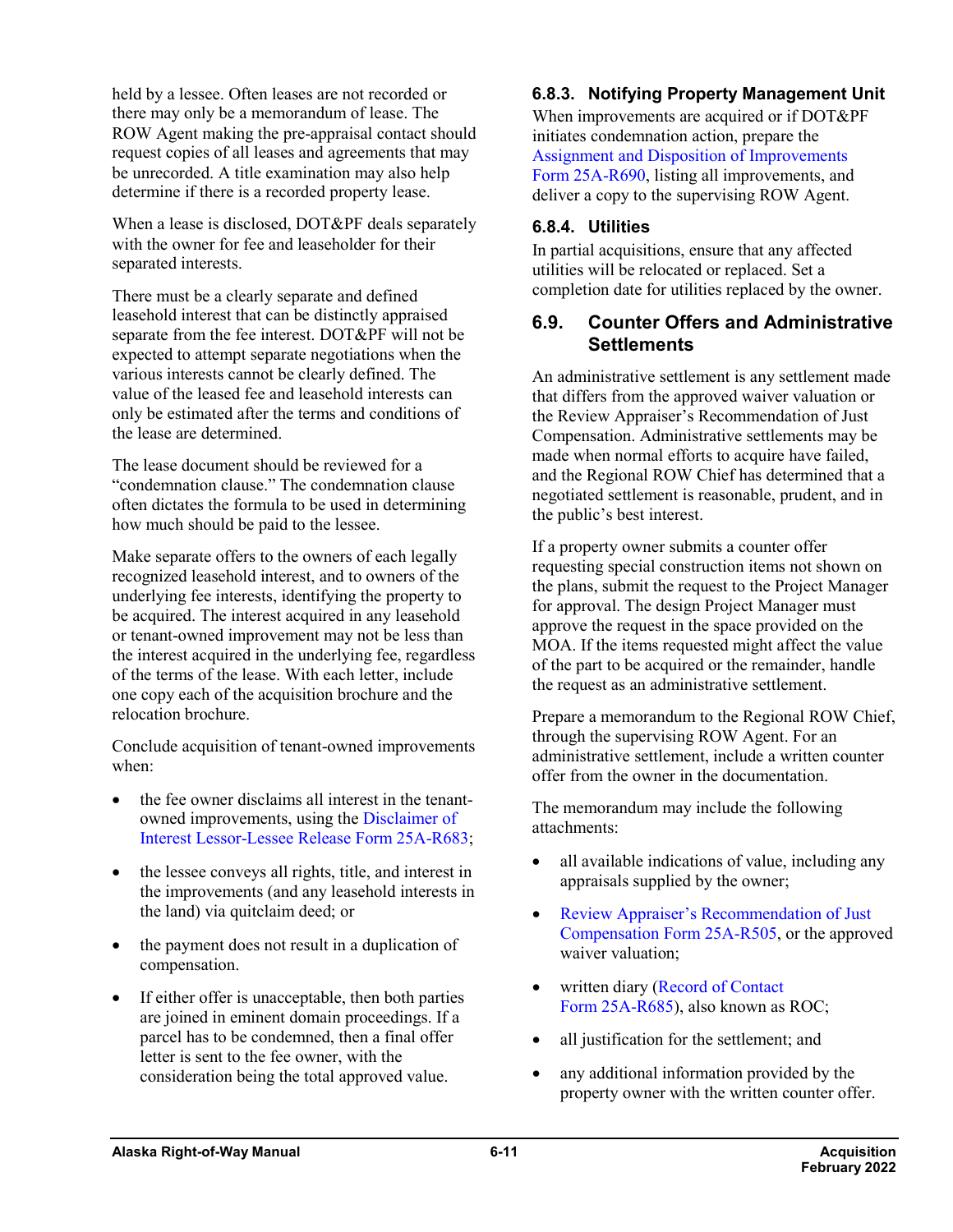To be valid, the Regional Pre-Construction Engineer must approve the proposed settlement in writing. The Regional Pre-Construction Engineer may delegate the Regional ROW Chief to approve administrative settlements up to an increase of 10% above just compensation or \$50,000, whichever is more.

## **6.9.1. Mediation**

Mediation may be used at the discretion of the Regional ROW Chief. Mediation is non-binding and may be formal or informal. Informal mediation may simply consist of the Regional ROW Chief assigning a Settlement Agent to the parcel who has no involvement with the current negotiations.

Formal mediation involves the Regional ROW Chief enlisting the services of a professional mediator, whose purpose is to arrive at a mutually agreeable settlement within a specified time. The owner must consent to formal mediation. The mediator has no power to enforce settlement, but DOT&PF expects the mediator to produce a settlement. The mediator should be a properly qualified, unbiased third party and should not be a DOT&PF employee.

## **6.9.2. Land Exchange**

A land exchange is an alternative method of acquiring property for a DOT&PF project. It involves the acquisition of property rights needed by DOT&PF in exchange for a specific parcel of land desired by the property owner, who must initiate the request for a land exchange in writing.

The decision to acquire land by exchange is discretionary, and used only when it is clearly in the best interest of the State.

The Regional ROW Chief will forward the property owner's request to the Pre-Construction Engineer with a recommendation for either approval or denial. If the Pre-Construction Engineer denies the request, the Regional ROW Chief will notify the property owner of the right to appeal that decision to the Regional Director.

There are two general types of land exchanges; a Type 1 land exchange and Type 2 land exchange. A Type 1 land exchange involves land already owned by DOT&PF and that is exchanged as a part of the compensation for an acquisition. This exchange is considered a disposal of excess land. See Ch. 9 for the procedures to be followed in disposing of excess land. A Type 2 land exchange involves land

acquired by DOT&PF for the purpose of exchanging the land for property needed for the project. Type 2 exchanges are used primarily for a property owner whose principal business is holding land for longterm management (such as an ANCSA corporation or a land trust), and an exchange is essential to adhere to trust or corporate policy to maintain its land base. Type 2 land exchanges may also be used for environmental mitigation. DOT&PF will use the acquisition procedures in this chapter to acquire Type 2 exchange property.

Condemnation may be used only to clear title or if the condemnation action is non-hostile. The Uniform Act applies to the property needed for the project and to the acquired exchange land.

Federal-aid highway funds will only participate in the cost of property incorporated into a highway project; therefore the property needed for the project must be appraised, and the appraised value must be deducted from the cost of acquiring the exchange property. Any excess over the appraised value must be coded as nonparticipating.

If the land proposed for exchange is under the jurisdiction of the Alaska Department of Natural Resources or another State agency, follow the procedures in Sec. 6.15.4.

For both exchanges, the Commissioner must provide a formal declaration stating that the exchange is in the best interest of the public. Use the following form:

### DECLARATION

The Commissioner of the Department of Transportation & Public Facilities hereby formally declares that the State's best public interest will be served by the Department acquiring Parcel Number

for exchange with Parcel Number on Project Number , which will be used for transportation purposes.

### RECOMMENDED FOR APPROVAL:

Chief Engineer, Division of Statewide Design and Engineering Services [or as delegated and described in the table of positions, units, and functions in Ch. 1 of this manual]

#### APPROVED:

Commissioner, Department of Transportation & Public Facilities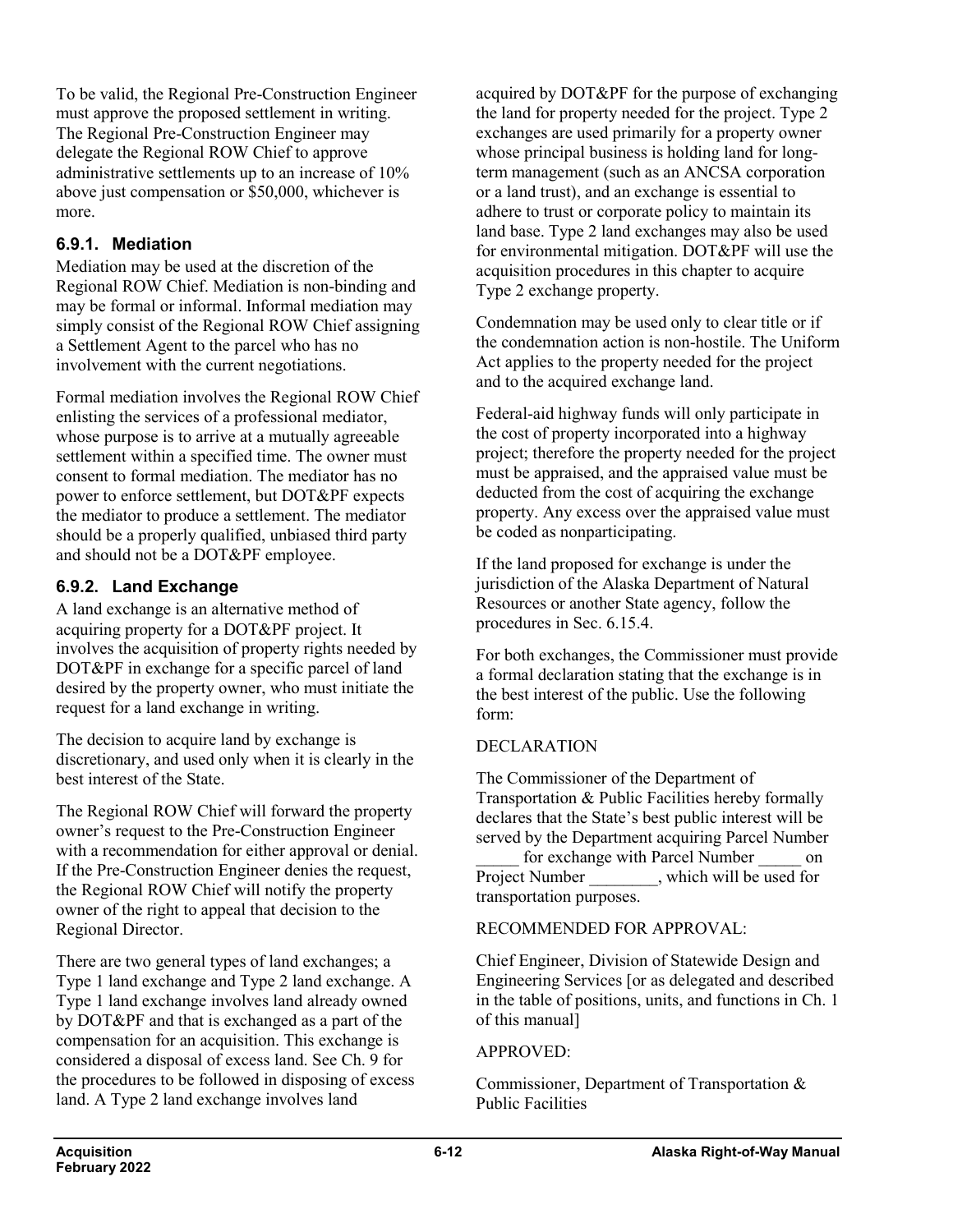Date:

### **6.9.3. Donations**

If the property owner elects to donate the property to DOT&PF, the department must inform the owner that under 23 CFR [710.505](https://www.ecfr.gov/cgi-bin/retrieveECFR?gp=&SID=1fad4147cbcad5de02b7b41d78b134f2&mc=true&n=pt23.1.710&r=PART&ty=HTML#se23.1.710_1505) they are entitled to receive just compensation for the property and that they have the right to an appraisal as described in Ch. 4 of this manual.

If DOT&PF has determined that no appraisal is necessary, or the owner waives an appraisal, the owner must sign this written statement:

*"(My/our) donation of (the above-referenced parcel) to DOT&PF is made voluntarily and with full knowledge of (my/our) entitlement to receive just compensation. (I/We) also release DOT&PF from the obligation of preparing an appraisal of this donated parcel."*

If an appraisal is necessary, the owner must sign this statement:

*"(My/our) donation of (the above-referenced parcel) to DOT&PF is made voluntarily and with full knowledge of (my/our) entitlement to receive just compensation."*

Advise the owner to consult with the Internal Revenue Service for guidance on potential tax liabilities related to the donation and related just compensation.

If independent appraisal/(s) is/(are) required, DOT&PF may charge the cost of the appraisal/(s) to the project.

If the owner requests an appraisal, follow Ch. 4 for valuation.

## **6.10. Conclusion of Negotiations**

### **6.10.1. Title Clearance**

Carefully analyze every encumbrance given or listed in a current title report or provided by the owner, and make a good faith effort to clear all encumbrances noted in the title report. For instance, the property may be involved in foreclosure, divorce proceedings, or bankruptcy, or there may be a lien on the property (such as a Federal tax lien filed by the IRS).

If an encumbrance or break in the chain of title cannot be cleared with reasonable effort, request a review by a title examiner through the appropriate

supervisor. The title examiner must make a written statement of the problem and an analysis of the potential liability to DOT&PF if the encumbrance or break is not cleared. The examiner may recommend one of the three following actions:

- The agent should continue the process, with recommended instructions for clearance of specific items;
- Condemnation for title purposes; or
- No further action should be taken due to limited potential liability to DOT&PF.

If the title examiner recommends that no further action be taken, written concurrence must be added to the recommendation by the acquisition supervisor, and the document must be approved by the Regional ROW Chief. The document is a part of the permanent parcel file, and the item is considered to be cleared for title purposes.

With the approval of the Regional ROW Chief, encumbrances to title may not need to be cleared for acquisitions valued at \$10,000 or less.

#### **6.10.2. Reimbursement of Incidental Expenses**

Prepare a separate purchase voucher (or equivalent document) for incidental expenses. The State will reimburse prepaid property taxes and special assessments prorated from the date of the warranty deed. Verify the tax payment status at the taxing authority's office, break the annual tax down to a daily rate, and multiply that rate times the number of days left in the calendar year from the date of the signature on the warranty deed. Apply this rate only to the portion of property actually acquired. For example:

Amount owner paid in property taxes (from tax receipt): \$1,200

\$1,200 **x** 20 % (percentage of property acquired) **=** \$240 (property tax on percentage of property acquired)  $\div$  365 days =  $$0.66$ /day (the property tax paid per day) **x** 165 (the number of days owner owned parcel this year) **=** \$108.49 (taxes the property owner owes on acquisition)

Reimbursable expense: \$240 (property tax on percentage of property acquired) - \$108.49 (taxes the property owner owes on acquisition)  $=$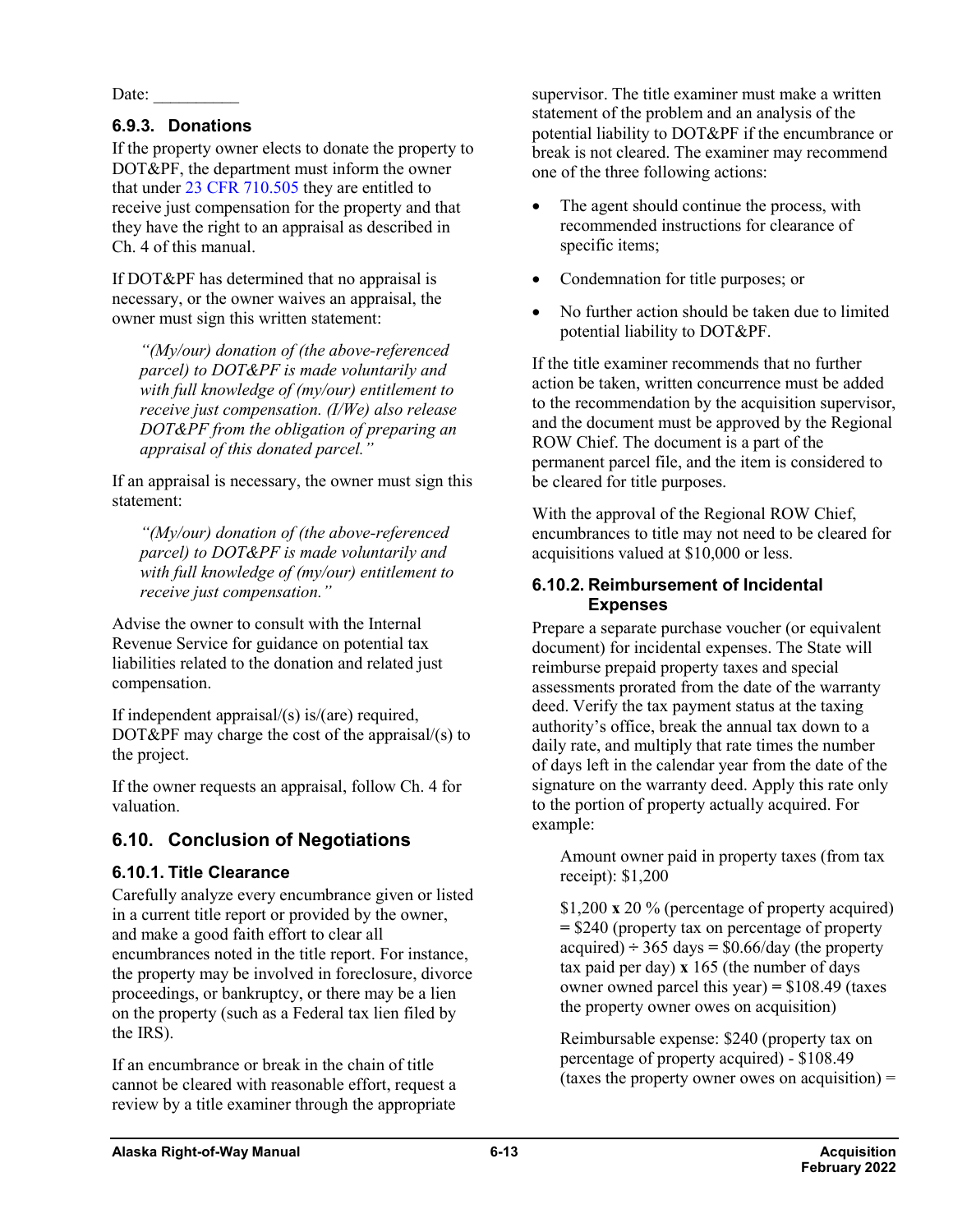\$131.51 (reimbursement for prepaid property taxes due to the owner).

If the owner prepaid the taxes, DOT&PF automatically refunds any pro rata amount over \$10 and smaller amounts only at the owner's request. DOT&PF must reimburse any other incidental payments (boundary surveys, title, prepayment penalties, re-conveyance fees, etc.) incurred by the owner in transferring the property. If the owner is dissatisfied with the calculated amount, advise the owner that they may make an appeal to the Regional ROW Chief.

### **6.10.3. Acquisition Package**

Complete the acquisition package and include the following:

- [Memorandum of Agreement](http://www.dot.state.ak.us/stwddes/dcsrow/assets/pdf/forms/25ar605.pdf) Form 25A-R605;
- Deed, Other Conveyance Documents, Easement, or Permit;
- [Final Disposition Form](http://www.dot.state.ak.us/stwddes/dcsrow/assets/pdf/forms/25ar688.pdf) 25A-R688;
- [Record of Contact Form](http://www.dot.state.ak.us/stwddes/dcsrow/assets/pdf/forms/25ar685.pdf) 25A-R685 (ROC);
- [Purchase Voucher Form](http://www.dot.state.ak.us/stwddes/dcsrow/assets/pdf/forms/25ar682.pdf) 25A-R682 (if more than one, number "1 of  $\cdot$ ," "2 of  $\cdot$ ," etc.);
- Disclaimer of Interest (tenant-owned improvements);
- Report for Property Management Unit (Sec. 6.8.3);
- Appraisal/waiver valuation;
- Current title; and
- Any other pertinent or helpful documents.

Submit the package to the ROW Agent supervising acquisitions. Upon acceptance, ensure that all appropriate documents are recorded and submitted for payment.

## **6.11. Right of Entry**

DOT&PF may obtain a right of entry for construction purposes before making payment to the owner. Use rights of entry only on an exceptional or emergency basis. Obtain prior approval from the Statewide Chief Engineer or designee for a right of entry on Federal-aid highway projects. Deliver an informational copy of the approval to the FHWA Division Administrator.

Do not use rights of entry solely to meet a predetermined construction schedule, unless the project itself is of an emergency nature.

Rights of entry are not acceptable for construction of FAA projects since they don't provide permanent interests.

## **6.12. Condemnation**

Condemnation can be time-consuming and expensive for the State and for the property owner. Before turning a parcel over to LAW consider attempting mediation (Sec. 6.9.1.). If you are considering using mediation before turning a parcel over LAW, remember to obtain approval from Regional ROW Chief and FHWA.

There will be times when all honest efforts to reach agreement fail, and condemnation appears to be the only recourse.

Never threaten condemnation, even by inference or implication. Explain the condemnation process if asked. Describe the usual course of events in a condemnation proceeding, being careful not to provide any legal advice. Refer all legal questions to LAW and recommend that the owner secure legal advice through an attorney.

If condemnation becomes necessary, explain that the acquisition process is based upon certain constitutional and legislative protections.

If DOT&PF and the owner cannot reach an agreement, send a final letter of intent to condemn by certified mail, return receipt requested. Then proceed as outlined in Sec. 6.12.1.

Allow the owner adequate time to consider DOT&PF's offer. In exceptional circumstances, three contacts may be impractical. Take no action that might be considered coercive. (See Sec. 6.7.1 for reasonable measures)

#### **6.12.1. Recommendation to Place a Parcel in Condemnation**

If the Regional ROW Chief determines that there is no reasonable alternative to legal action, then prepare a recommendation for their signature (see Ch. 8). Once this determination is made, formal condemnation proceedings must be initiated so the owner does not have to initiate legal proceedings to prove the fact of the taking of the real property.

Prepare a condemnation package that contains the following:

• list of all persons with an interest in the property and their addresses;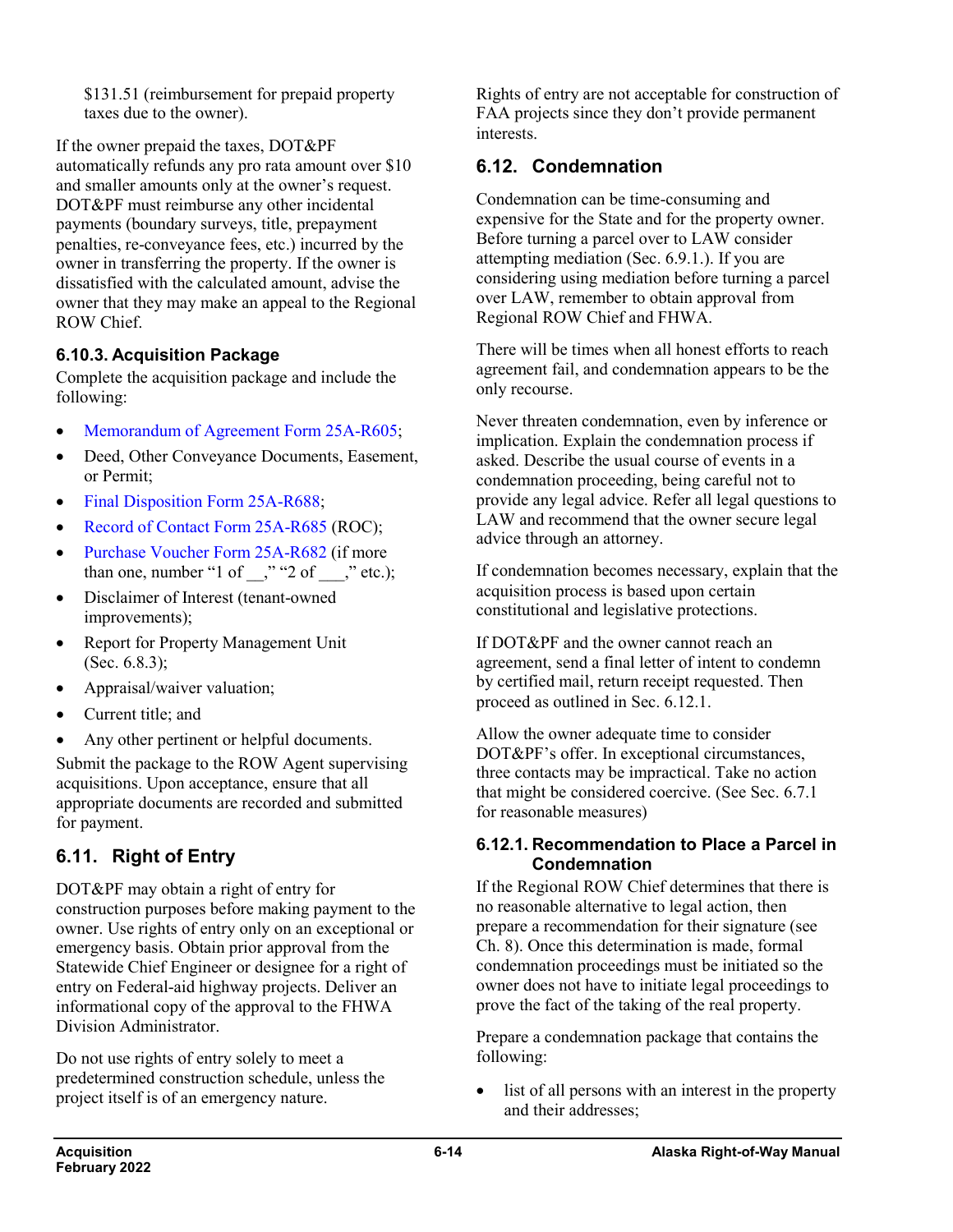- written diary (Record of Contact Form [25A-R685\)](http://www.dot.state.ak.us/stwddes/dcsrow/assets/pdf/forms/25ar685.pdf), also known as ROC;
- Letter of Offer to Purchase:
- tract description, plat, and vicinity map;
- recently-updated title report;
- approved appraisals and the Review Appraiser's [Recommendation of Just Compensation](http://www.dot.state.ak.us/stwddes/dcsrow/assets/pdf/forms/25ar505.pdf) Form [25A-R505](http://www.dot.state.ak.us/stwddes/dcsrow/assets/pdf/forms/25ar505.pdf) or approved waiver valuation;
- decisional document;
- all correspondence;
- appropriate relocation Benefit Statement if applicable [\(Benefit Statement \(Owner-Occupant](http://www.dot.state.ak.us/stwddes/dcsrow/assets/pdf/forms/25ar730.pdf)  [of 180 Days or More](http://www.dot.state.ak.us/stwddes/dcsrow/assets/pdf/forms/25ar730.pdf) Form 25A-R730, [Benefit](http://www.dot.state.ak.us/stwddes/dcsrow/assets/pdf/forms/25ar733.pdf)  [Statement \(Occupant Less Than 90 Days\)](http://www.dot.state.ak.us/stwddes/dcsrow/assets/pdf/forms/25ar733.pdf)  Form [25A-R733,](http://www.dot.state.ak.us/stwddes/dcsrow/assets/pdf/forms/25ar733.pdf) [Benefit](http://www.dot.state.ak.us/stwddes/dcsrow/assets/pdf/forms/25ar735.pdf)  Statement - [Residential \(Owner-Occupant More](http://www.dot.state.ak.us/stwddes/dcsrow/assets/pdf/forms/25ar735.pdf)  [Than 90 Days But More Than 90 Days\)](http://www.dot.state.ak.us/stwddes/dcsrow/assets/pdf/forms/25ar735.pdf)  Form [25A-R735,](http://www.dot.state.ak.us/stwddes/dcsrow/assets/pdf/forms/25ar735.pdf) [Benefit Statement \(Tenant of](http://www.dot.state.ak.us/stwddes/dcsrow/assets/pdf/forms/25ar738.pdf)  [More Than 90 Days\) Form](http://www.dot.state.ak.us/stwddes/dcsrow/assets/pdf/forms/25ar738.pdf) 25A-R738, [Benefit](http://www.dot.state.ak.us/stwddes/dcsrow/assets/pdf/forms/25ar740.pdf)  [Statement \(Tenant of Less Than 90 Days\) Form](http://www.dot.state.ak.us/stwddes/dcsrow/assets/pdf/forms/25ar740.pdf)  [25A-R740,](http://www.dot.state.ak.us/stwddes/dcsrow/assets/pdf/forms/25ar740.pdf) or [Benefit Statement](http://www.dot.state.ak.us/stwddes/dcsrow/assets/pdf/forms/25ar743.pdf) (Business) Form [25A-R743\)](http://www.dot.state.ak.us/stwddes/dcsrow/assets/pdf/forms/25ar743.pdf);
- letter of final offer and intent to condemn; and
- [Purchase Voucher Form](http://www.dot.state.ak.us/stwddes/dcsrow/assets/pdf/forms/25ar682.pdf) 25A-R682 to the Clerk of Court for the acquisition amount.

## **6.13. Archaeologically Significant Sites**

If the remains of archaeological or paleontological significance are encountered during the project, DOT&PF must abide by the National Historic Preservation Act Archeological Resources Protection Act (16 USC 470 *[et seq.](http://uscode.house.gov/view.xhtml?req=16+U.S.+Code+470&f=treesort&fq=true&num=29&hl=true&edition=prelim&granuleId=USC-prelim-title16-section470)* and 54 USC [300101\)](http://uscode.house.gov/view.xhtml?req=54+USC+300101&f=treesort&fq=true&num=25&hl=true&edition=prelim&granuleId=USC-prelim-title54-section300101). If the grave is that of a Native American, DOT&PF must abide by the Native American Graves Protection and Repatriation Act (25 USC 3001, *[et seq.](http://uscode.house.gov/view.xhtml?req=(title:25%20section:3001%20edition:prelim)%20OR%20(granuleid:USC-prelim-title25-section3001)&f=treesort&edition=prelim&num=0&jumpTo=true)*) and coordinate with the local contact person. Notify the Project Manager immediately that any activity in the area of the grave must be stopped and the grave protected.

### **6.13.1. Identification of the Grave**

Make every effort to identify each grave to be relocated. After a grave is identified, request a copy of the death certificate of the deceased from the Alaska Bureau of Vital Statistics (Division of Public Health, Department of Health and Social Services).

Include the person's name and the date and place of death if known. If unable to identify a grave, document it by an affidavit indicating that a diligent and prudent attempt was made.

### **6.13.2. Permission of Heirs or Survivors**

Heirs may have substantial legal and emotional interests in the buried remains of a deceased person. To protect the State's interests, make every effort to locate the closest heirs. If none can be found, locate the group with the closest cultural affiliations. When the heirs or cultural affiliates are located, secure a signed document stating consent to relocate the deceased. If heirs or a cultural group cannot be found, prepare an affidavit that sets out all of the details and extent of the search. If the gravesite is that of a Native American, obtain permission to relocate from the tribe, Native group, or group of closest known cultural affiliation.

### **6.13.3. Permits Required**

When a body is to be relocated, the Bureau of Vital Statistics requires a Burial-Transit Permit and a Disinterment Permit issued by the local magistrate or the Bureau of Vital Statistics (AS [18.50.250\)](http://www.akleg.gov/basis/statutes.asp#18.50.250). The permit also authorizes transportation, interment, or other final disposition of the body (7 AAC [05.540\)](http://www.akleg.gov/basis/aac.asp#7.05.540).

#### **6.13.4. Notices and Public Health Protective Measures**

Notify the Department of Health and Social Services of any disinterment plans. They may furnish special handling instructions. Obtain a letter of approval for disinterment from the Bureau of Vital Statistics by submitting a copy of the death certificate, if possible, and a brief statement of the proposed disinterment and interment plan.

### **6.13.5. Procedures**

Follow these procedures:

- 1. Identify the deceased.
- 2. Obtain the death certificate or prepare appropriate affidavit of identification.
- 3. Take photographs.
- 4. Locate and secure permission from heirs or closest cultural affiliates.
- 5. Agree with heirs on a location for interment.
- 6. Agree with heirs on a minimum casket and grave box.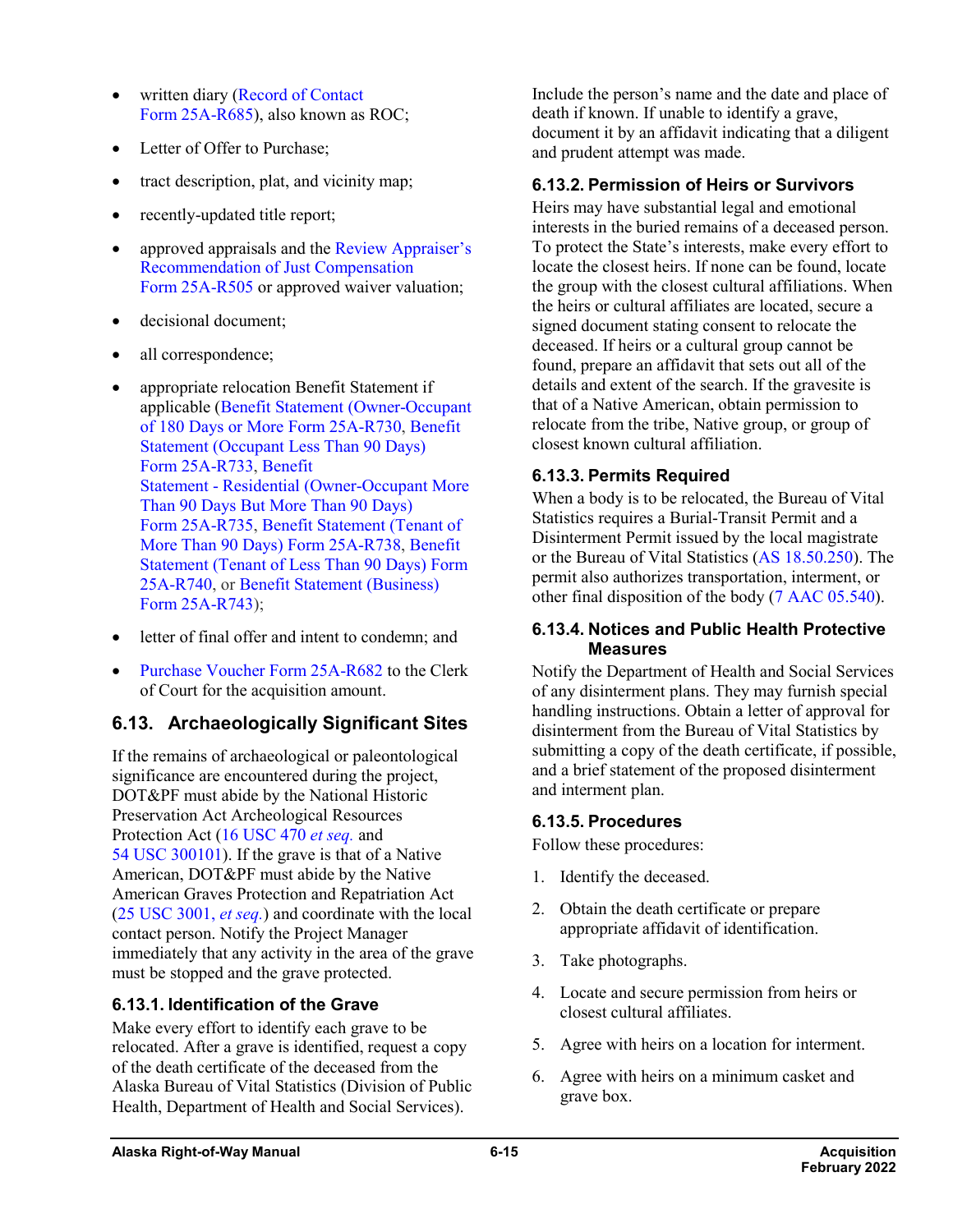- 7. Agree with heirs on a minimum grave marker (bronze or stone) if no existing marker is in place.
- 8. Obtain at least two estimates from licensed morticians; an estimate must include the following:
	- a. burial plot (closest cemetery);
	- b. minimum casket and grave box; if casket is not required, appropriate burial bags;
	- c. grave marker;
	- d. labor (detailed); and
	- e. other expenses as required (detailed).
- 9. Obtain a Burial-Transit Permit (Sec. 6.13.3) and approval letter.
- 10. Follow appropriate bid procedures.
- 11. Monitor the contract.

## **6.14. Functional Replacement**

Functional replacement is an alternative acquisition available on Federal-aid highway projects. It means to replace publicly-owned real property (land, facilities, or both) acquired as a result of a Federalaid transportation project with land, facilities, or both, that provide equivalent utility.

The State must have the property appraised, have the appraisal reviewed, and present an offer. The affected public agency may then request functional replacement of its facility as an alternative to a sale. FHWA must concur that the functional replacement is in the public interest, and grant authority to proceed before the land transaction takes place.

Replacement sites and construction must comply with existing codes, ordinances, and zoning regulations, and be functionally equivalent to the subject. Except for utilities or railroads, the replacement facility must be in public ownership and continue the function of the acquired facility.

### **6.15. Acquisition from Federal and State Agencies, Including Native Interests through BIA**

For lands administered by the Army, Air Force, Navy, Veterans Administration, and General

Services Administration, apply directly to those entities.

For restricted lands administered by the Bureau of Indian Affairs (BIA), contact BIA or the appropriate service provider to determine the process for the interest you are acquiring. For more information see 25 [CFR](https://www.ecfr.gov/cgi-bin/text-idx?SID=1fad4147cbcad5de02b7b41d78b134f2&mc=true&tpl=/ecfrbrowse/Title25/25cfr169_main_02.tpl) 169 – Rights of Way Over Indian Lands.

For lands administrated by the National Park Service (NPS), the method is mutually determined after meeting with representatives of the NPS.

Applications under the authority of the Federal Land Policy Management Act (FLPMA) (P.L. 94-579, October 21, 1976) fall under Title V, 90 Stat. 2776 (43 USC [1761\)](http://uscode.house.gov/view.xhtml?req=43+USC+1761&f=treesort&fq=true&num=22&hl=true&edition=prelim&granuleId=USC-prelim-title43-section1761).

### **6.15.1. Applications to the BLM and the USFS**

#### **Sec. 317 Transfers**

FHWA is authorized to appropriate and transfer certain public lands owned by the United States and managed by the Bureau of Land Management (BLM) or the U.S. Forest Service (USFS) to DOT&PF under the 1958 Highway Act  $(23 \text{ USC } 107 \text{ (d)}$  $(23 \text{ USC } 107 \text{ (d)}$  $(23 \text{ USC } 107 \text{ (d)}$  and  $23 \text{ USC } 317)$  for the following purposes for Federal-aid highways (commonly referred to as Sec. 317 Transfers):

- ROW;
- sources of materials for construction or maintenance;
- maintenance and stockpile sites; and
- roadside and landscape development.

Allow at least 120 days' lead time for processing and issuing rights of way or material sources.

Rights of way for utility relocation and, in some cases, trails or pathways are not covered by the above authorization. Apply for them using Standard Form 299. DOT&PF may also apply for highway ROW using this form.

The following sections outline the procedures for a Sec. 317 transfer.

### **Preliminary Meeting**

Arrange a preliminary meeting with the agency head as soon as DOT&PF is aware of the need for the ROW or material site.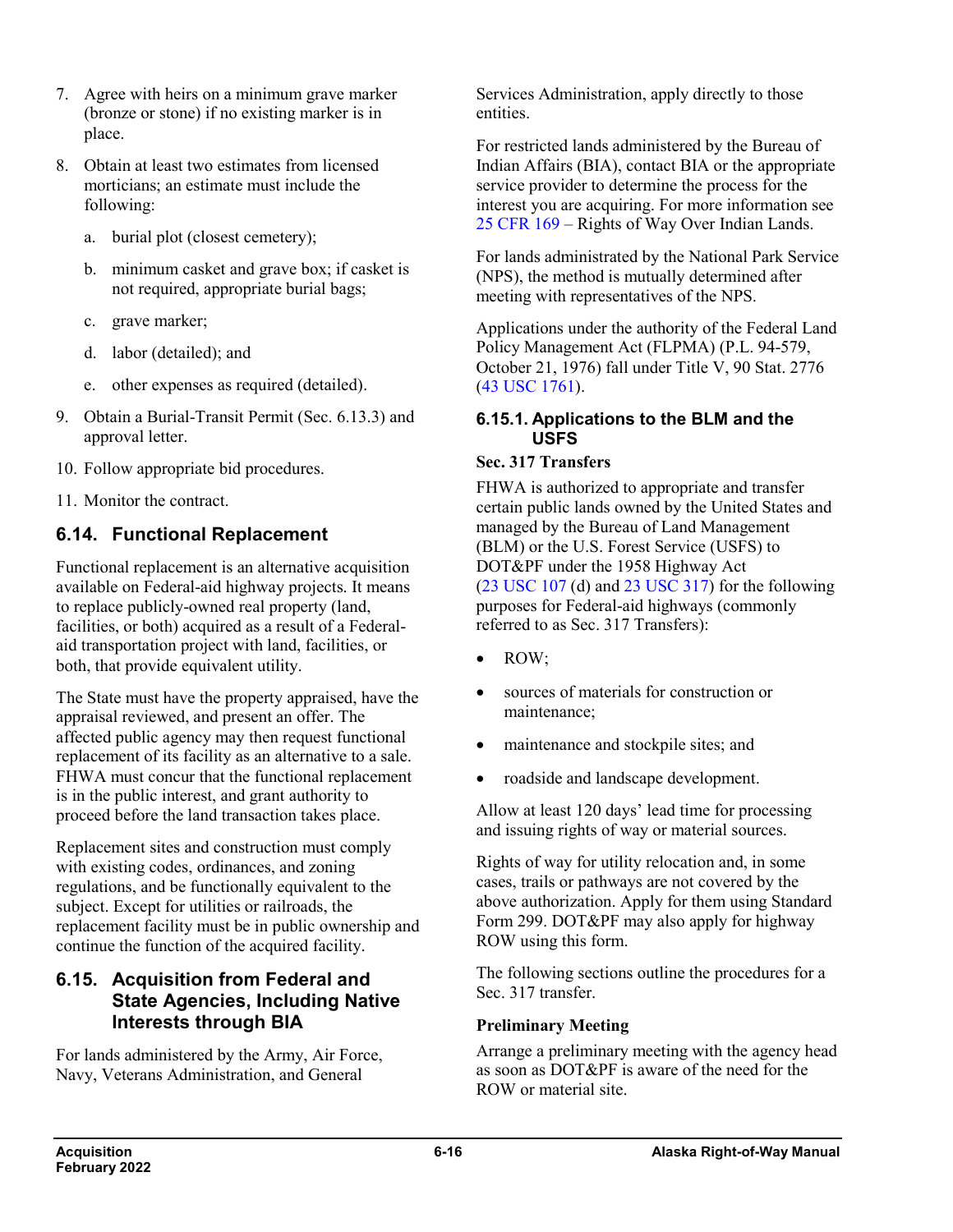#### **Appropriation Request**

The Regional ROW Chief must make a written request for appropriation to FHWA [see suggested format Exhibit 6-2 Sample Appropriation Request Letter (BLM)] or Forest Service [(see suggested format Exhibit 6-3 Sample Appropriation Request Letter (Forest Service)] and include the following:

- statement that the public land is essential for the ROW for the project;
- statement as to whether the land is under selection from the State or a Native corporation. If it is, include a letter of non-objection from the selecting agency;
- copy of the approved Environmental Document; and
- copy of the plat, which must include or have attached the signed [Applicant's Certificate](http://www.dot.state.ak.us/stwddes/dcsrow/urlindex.html#MiscNonDOTPFExhibitForms) [\(Exhibit](http://www.dot.state.ak.us/stwddes/dcsrow/urlindex.html#MiscNonDOTPFExhibitForms) 6-4); and
- legal description.

#### **Materials Sources on BLM Property**

Include a Mining and Reclamation Plan that consists of a map, plat, sketch, or aerial photograph showing the following:

- area applied for and its identification;
- area to be disturbed, including stockpile area;
- existing and proposed access; and
- names and locations of major topographic and known cultural features.

#### **Mining Plan**

Include the following:

- description of proposed methods of operation;
- periods of operation, including starting date;
- description of measures to prevent hazards to public health and safety and unnecessary degradation;
- cross-section diagram showing pit design and original ground level;
- screening methods (if possible); and
- volume required.

#### **Reclamation Plan**

Describe the proposed manner and time to complete rehabilitation, including re-vegetation methods, grade of back-slopes, backfill methods, and a map, plat, sketch, or aerial photograph showing the area to be reclaimed. Recommend future use.

#### **Letter of Consent**

The agency issues a letter of consent to FHWA including any special stipulations. FHWA sends a copy of the letter to the Regional ROW Chief.

#### **Transfer of Use Rights**

When the Regional ROW Chief receives the letter of consent, construction may proceed. After construction:

- the Regional ROW Chief must prepare a [Highway Easement Deed](http://www.dot.state.ak.us/stwddes/dcsrow/urlindex.html#MiscNonDOTPFExhibitForms) for a highway right of way or a material source on BLM property (Exhibits [6-5 or 6-6\)](http://www.dot.state.ak.us/stwddes/dcsrow/urlindex.html#MiscNonDOTPFExhibitForms) (Use a USF[S Highway](http://www.dot.state.ak.us/stwddes/dcsrow/urlindex.html#MiscNonDOTPFExhibitForms)  [Easement Deed \(Exhibit](http://www.dot.state.ak.us/stwddes/dcsrow/urlindex.html#MiscNonDOTPFExhibitForms) 6-7) for Forest Service property. Include in the deed as built plans and any additional stipulations from the letter of consent for the transfer to the State.);
- the region's Assistant Attorney General (AAG) reviews the deed for legal sufficiency and signs the appropriate space on the deed (the AAG returns the deed to the Regional ROW Chief, who transmits it to FHWA);
- FHWA must return the signed deed to the Regional ROW Chief for recording; and
- the region provides a copy of the recorded deed to the agency from which the property was appropriated.

FHWA administers the ROW or materials site grant as a nonexclusive right, subject to the reservation of leasable or salable minerals to the United States.

#### **Termination**

The appropriation terminates if either of the following occurs:

• DOT&PF has not begun construction or use of the materials for highway purposes within 10 years (or less, if agreed upon between FHWA, the agency, and DOT&PF).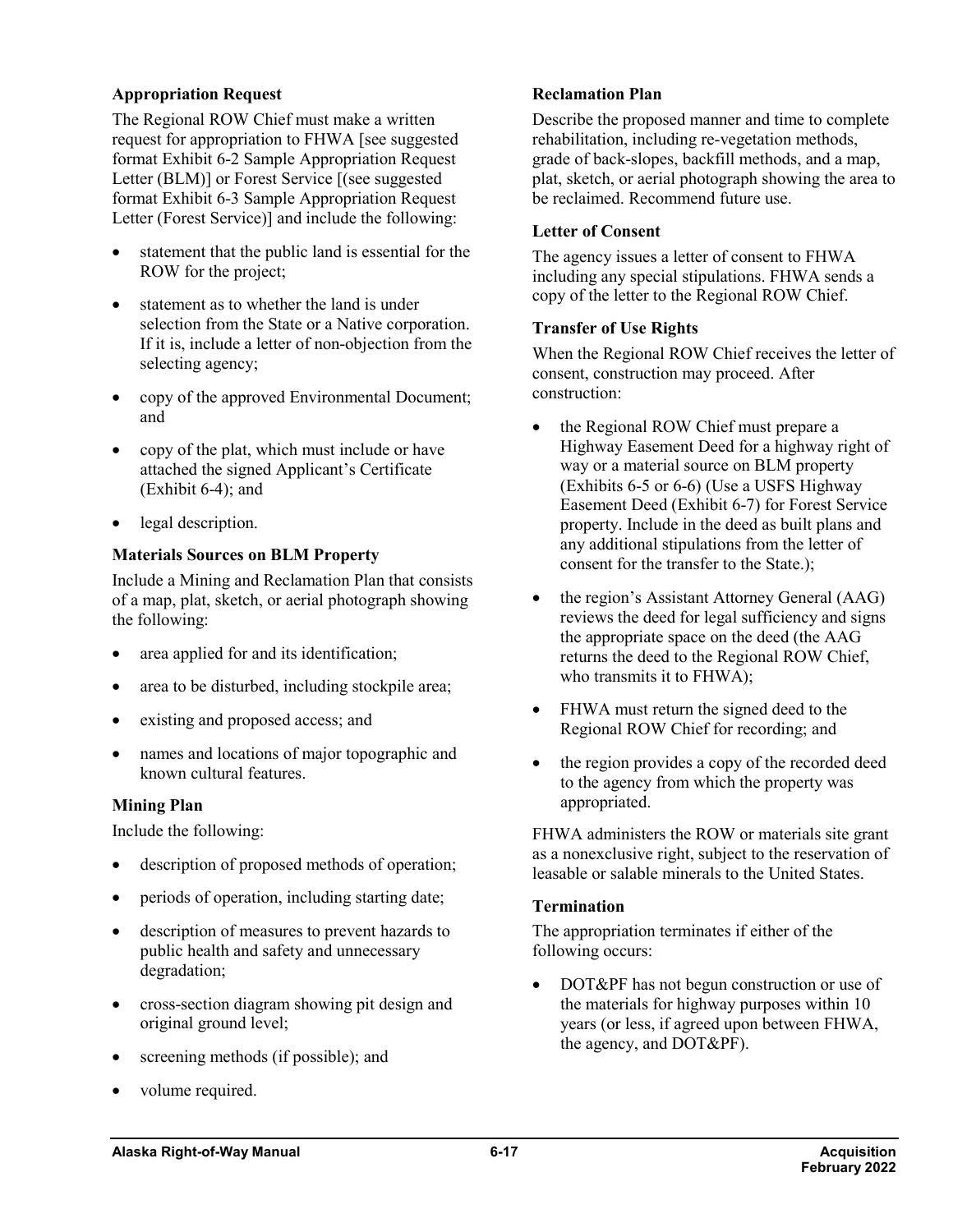• DOT&PF notifies FHWA that the need for the ROW or materials no longer exists and the lands have been acceptably rehabilitated.

#### **Applications Made to the BLM Town-site Trustee**

The Regional ROW Chief must make the request directly to the town-site trustee, and must also request issuance of a Trustee Deed.

### **Special Use Permit Applications Made to USFS**

Special Use permits are for materials sources, utilities relocation, trails, or pathways, or when the property is needed only for a short term such as restoration work on a slide, etc. Depending on the size and complexity of the project, allow at least 90 days' lead time for processing and issuing USFS permits. If possible, meet with the USFS District Ranger before or at the time of the application to discuss the project. Follow these procedures:

- 1. Submit the required number of copies of the application to the appropriate USFS office.
- 2. Prepare a legal description to accompany Special Use Permit applications. For materials sources, describe the area of the materials source and the haul road by metes and bounds.
- 3. Support each copy of the Special Use Permit application by a plat or map adequately showing the area to be acquired.
- 4. Obtain the estimated cost and estimated time to begin and complete the construction project and include this information on the Special Use Permit application.
- 5. Make available a copy of the Environmental Document, plus any further supporting documents such as U.S. Army Corps of Engineers permits, etc.

### **6.15.2. Applications to the BIA for Trust or Restricted Lands**

Allow at least 24 months for the processing and granting of BIA rights-of-way or deeds.

### **Authority**

BIA grants actions affecting Native title on restricted land (owned by individual allotment or restricted town-site owners) primarily under the Act of February 5, 1948 (62 Stat. 17; 25 [USC](http://uscode.house.gov/view.xhtml?req=(title:25%20section:323%20edition:prelim)%20OR%20(granuleid:USC-prelim-title25-section323)&f=treesort&edition=prelim&num=0&jumpTo=true) 323, 25 [USC](http://uscode.house.gov/view.xhtml?req=(title:25%20section:324%20edition:prelim)%20OR%20(granuleid:USC-prelim-title25-section324)&f=treesort&edition=prelim&num=0&jumpTo=true) 324, 25 [USC](http://uscode.house.gov/view.xhtml?req=(title:25%20section:325%20edition:prelim)%20OR%20(granuleid:USC-prelim-title25-section325)&f=treesort&edition=prelim&num=0&jumpTo=true) 325, 25 [USC](http://uscode.house.gov/view.xhtml?req=(title:25%20section:326%20edition:prelim)%20OR%20(granuleid:USC-prelim-title25-section326)&f=treesort&edition=prelim&num=0&jumpTo=true) 326,

25 [USC](http://uscode.house.gov/view.xhtml?req=(title:25%20section:327%20edition:prelim)%20OR%20(granuleid:USC-prelim-title25-section327)&f=treesort&edition=prelim&num=0&jumpTo=true) 327, 25 [USC](http://uscode.house.gov/view.xhtml?req=(title:25%20section:328%20edition:prelim)%20OR%20(granuleid:USC-prelim-title25-section328)&f=treesort&edition=prelim&num=0&jumpTo=true) 328). See 25 [CFR](https://www.ecfr.gov/cgi-bin/text-idx?SID=1fad4147cbcad5de02b7b41d78b134f2&mc=true&tpl=/ecfrbrowse/Title25/25cfr169_main_02.tpl) 169 for BIA's regulations. Regulations for materials sites are contained in 25 [CFR](http://www.ecfr.gov/cgi-bin/text-idx?SID=2f03feab1dcfd8e2d0c655a1b972a8e2&mc=true&node=pt25.1.212&rgn=div5) 212 and 25 [CFR](http://www.ecfr.gov/cgi-bin/text-idx?SID=2f03feab1dcfd8e2d0c655a1b972a8e2&mc=true&node=pt25.1.216&rgn=div5) 216.

### **BIA Right-of-Way Applications**

**Stage l, Obtain Permission to Survey:** Since Trust and Restricted lands are not subject to AS [34.65.020](http://www.akleg.gov/basis/statutes.asp#09.55.280)  and AS [09.55.280](http://www.akleg.gov/basis/statutes.asp#09.55.280) (entry upon land for survey purposes), DOT&PF must meet with or contact the BIA or the appropriate contract representative.

### **Stage 2, Acquisition of Right of Way:** After a

survey, or in the case of an existing ROW, the Acquisition Unit must proceed in accordance with BIA regulations, 25 [CFR](https://www.ecfr.gov/cgi-bin/text-idx?SID=1fad4147cbcad5de02b7b41d78b134f2&mc=true&tpl=/ecfrbrowse/Title25/25cfr169_main_02.tpl) 169.

### **6.15.3. Applications to USFWS**

Applications to the U.S. Fish and Wildlife Service (USFWS) are time-consuming and require coordination as soon as possible.

### **Permits for Special Uses (one year or less)**

USFWS prefers a written request in letter form for Special Use Permits.

### **Right-of-Way Permits**

ROW permits are issued under the authority of the National Wildlife Refuge System Administration Act of 1966, Public Law 89-699 (80 Stat. 928, 16 USC [668dd\)](http://uscode.house.gov/view.xhtml?req=(title:16%20section:668dd%20edition:prelim)%20OR%20(granuleid:USC-prelim-title16-section668dd)&f=treesort&edition=prelim&num=0&jumpTo=true), as amended, or for oil and gas pipelines under Sec. 28 of the Mineral Leasing Act of 1920, 41 Stat. 449, 30 [USC](http://uscode.house.gov/view.xhtml?req=(title:30%20section:185%20edition:prelim)%20OR%20(granuleid:USC-prelim-title30-section185)&f=treesort&edition=prelim&num=0&jumpTo=true) 185, as amended by Public Law 93-153.

General regulations for processing ROW permits are found in 50 [CFR](https://www.ecfr.gov/cgi-bin/text-idx?SID=2d4e8d636c39c2d1477e225f891e4c07&mc=true&node=pt50.9.29&rgn=div5) 29. Regulations specific to processing Transportation and Utility system ROW permits are found in 50 [CFR](https://www.ecfr.gov/cgi-bin/text-idx?SID=2d4e8d636c39c2d1477e225f891e4c07&mc=true&node=pt50.9.36&rgn=div5) 36. Both sets of regulations would be used to process ROW permit requests for most projects. Use Standard Form 299 for ROW permits.

Lands within the boundaries of a National Wildlife Refuge on December 18, 1971, the date of enactment of the Alaska Native Claims Settlement Act (ANCSA), 43 USC [1621,](http://uscode.house.gov/view.xhtml?req=(title:43%20section:1621%20edition:prelim)%20OR%20(granuleid:USC-prelim-title43-section1621)&f=treesort&edition=prelim&num=0&jumpTo=true) remain subject to the laws governing use and development of that refuge, as provided in ANCSA Sec. 22g. Sec. 22g does not apply until the land is actually conveyed.

Use of these lands may be authorized by the landowner (e.g. a Letter of Non-objection) in consultation with the USFWS.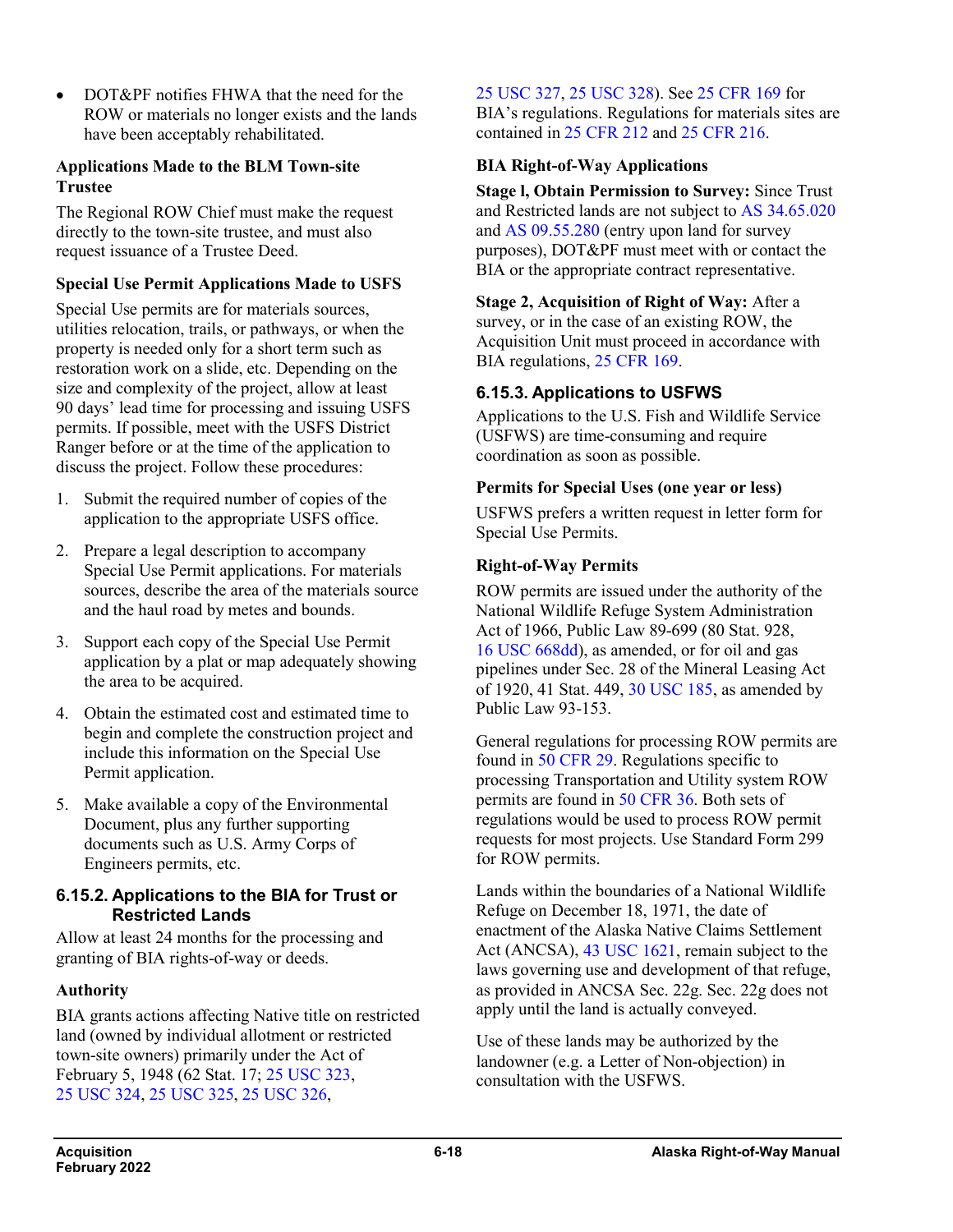### **6.15.4. Applications to the DNR Division of Mining, Land, and Water**

Obtain applications referred to in this section from the Alaska Department of Natural Resources (DNR) Division of Mining, Land, and Water.

Submit applications to DNR Division of Mining, Land, and Water for the following:

- rights-of-way for Federal-aid highways;
- sources of materials for construction or maintenance of Federal-aid highways;
- temporary easements and construction permits; or
- State airport Interagency Land Management Assignments (ILMAs).

Applications are time-consuming and require coordination with DNR as soon as possible.

### **Application Preparation**

Follow these procedures in preparing a DNR application:

- 1. Use the forms supplied by DNR. (The forms include an Application for Easement, Land Use Permit Application or Material Sale Application.)
- 2. Submit one original of all applications directly to the Regional Office Manager, Division of Mining, Land, and Water.
- 3. Coordinate all DNR applications with DOT&PF's Environmental Section.

Submit reports to DNR annually and indicate the quantity of materials extracted from pits under DNR contracts, using the appropriate accounting voucher. If a materials source is depleted or unnecessary, DOT&PF may need to relinquish that materials source back to DNR.

### **6.15.5. Application for Interagency Land Management Assignment (ILMA) and State Agency Leases**

Use ILMAs for airports, building sites, temporary research sites, and State public facilities and institutions. DNR may issue ILMAs for varying terms, based on proposed use. ILMAs are not transferable or assignable.

Use leases for administrative sites, school sites, State-constructed projects with eventual ownership by others (e.g., hospital, port, and terminal facility), etc. Leases may be transferable and assignable, depending on their construction (see AS [38.05.810\)](http://www.akleg.gov/basis/statutes.asp#38.05.810).

DOT&PF's Commissioner (or designee) must submit an application to the appropriate DNR regional office, consisting of the following:

- [transmittal](http://www.dot.state.ak.us/stwddes/dcsrow/urlindex.html#MiscNonDOTPFExhibitForms) letter;
- [Application for ILMA;](http://www.dot.state.ak.us/stwddes/dcsrow/urlindex.html#MiscNonDOTPFExhibitForms) and
- [Environmental Risk Questionnaire.](http://www.dot.state.ak.us/stwddes/dcsrow/urlindex.html#MiscNonDOTPFExhibitForms)

DNR's Regional Manager submits a final finding for the authorized officer's signature and returns the original ILMA or lease to the Regional ROW Chief.

## **6.16. Early Acquisition**

Early acquisition means acquiring parcels for a project before the normal sequence of acquisition events. FAA does not have an early acquisition process. FHWA may approve early acquisition for a highway project in certain situations, as explained in the remainder of this section. (See Sec. 2.3.4.)

Generally, any acquisition that occurs early (prior to approval of a project's Environmental Document) is not eligible for Federal participation. However the State may undertake early acquisition under 23 CFR [710.501](https://www.ecfr.gov/cgi-bin/text-idx?SID=1fad4147cbcad5de02b7b41d78b134f2&mc=true&node=se23.1.710_1501&rgn=div8) for corridor preservation, access management, or other purposes (See Exhibit 6-8). Prior approval from FHWA is necessary to ensure Federal-aid participation.

The following early acquisitions are available prior to an Environmental Document:

- Acquisition Using State Funds with Project Matching Credit;
- Federally Funded Early Acquisition;
- Protective buying;
- Hardship acquisition; and
- State-Funded Early Acquisition Requesting Reimbursement.

Regardless of the process chosen, early acquisition has risks. These risks include: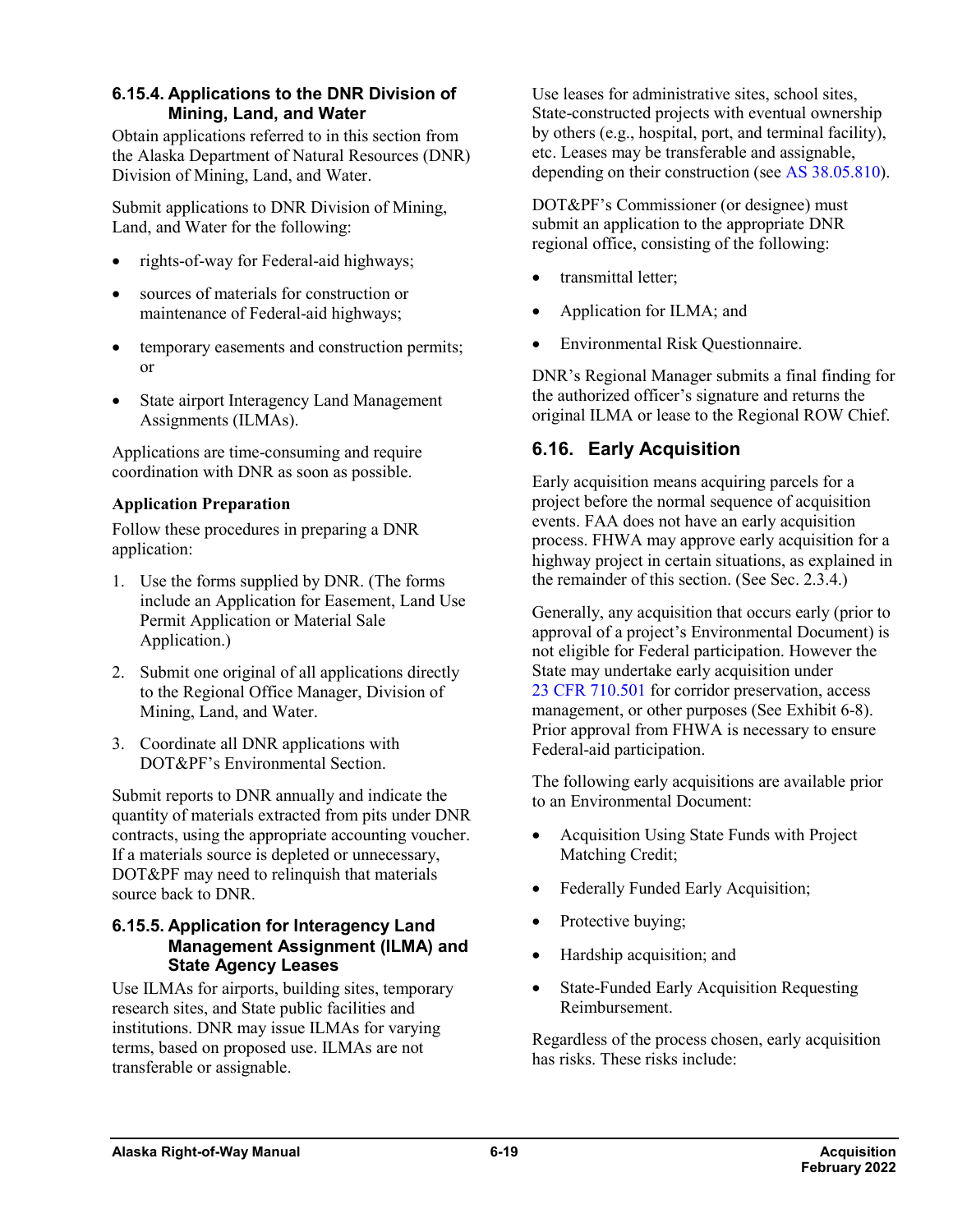- project becoming ineligible for Federal funds because the procedures were not followed;
- potential to prejudice route selection, which threatens Federal funding to the overall project;
- perception that it circumvents or conflicts with environmental process. Acquisition of property can't influence the environmental assessment of a project, including the need for the project or route selection;
- design issues (total or partial, redesign, etc.);
- public opposition; or
- maintenance, lease, or disposal issue if project does not get built or other alternatives are chosen.

The Regional ROW Chief should evaluate these risks before recommending early acquisition activities.

Early acquisition procedures are the same as standard acquisition, except that the former requires additional documentation and possibly different funding sources.

If State funds are used for early acquisition, no demolition or development of the property shall occur until the environmental process is complete. If Federal funds are used under 6.16.2, no ground disturbance, demolition, or development of the property is allowed until final FHWA certification of the project is obtained. Parcels impacted by Sec. (4)(f) cannot be acquired until an Environmental Document has been approved.

All early acquisitions must be incorporated into a Federal-aid project within 20 years following the fiscal year for which the request is made, unless the US Department of Transportation Secretary determines that a longer period is reasonable.

### **6.16.1. Acquisition Using State Funds with Project Matching Credit**

DOT&PF may use its own funds to purchase right of way prior to approval of the Environmental Document and may apply the purchase price (or if donated, the fair market value) toward its share of project costs if it meets the requirements of 23 CFR [710.501](https://www.ecfr.gov/cgi-bin/text-idx?SID=1fad4147cbcad5de02b7b41d78b134f2&mc=true&node=se23.1.710_1501&rgn=div8) (c). This procedure is generally used to preserve a corridor for a future highway location, or to provide access management. While

the acquisition costs are not eligible for Federal-aid reimbursement, they may become eligible as a credit toward the State's share of a Federal-aid project. For that to happen, the following criteria apply:

- property was lawfully obtained;
- property was not parkland subject to 23 [USC](http://uscode.house.gov/view.xhtml?req=(title:23%20section:138%20edition:prelim)%20OR%20(granuleid:USC-prelim-title23-section138)&f=treesort&edition=prelim&num=0&jumpTo=true) 138;
- property was not subject to National Historic Preservation Act procedures under 54 USC [100101;](http://uscode.house.gov/search/criteria.php)
- property was acquired in accordance with 49 [CFR](https://www.ecfr.gov/cgi-bin/retrieveECFR?gp=&SID=ef0cebd3b0b75e730b23dc09a695eaf6&mc=true&n=pt49.1.24&r=PART&ty=HTML) 24;
- DOT&PF complied with the Title VI of the Civil Rights Act of 1964;
- acquisition did not influence the environmental assessment for the project; and
- property will be incorporated into a Federal-aid project.

ROW Agents must follow the Uniform Act and 49 [CFR](https://www.ecfr.gov/cgi-bin/retrieveECFR?gp=&SID=ef0cebd3b0b75e730b23dc09a695eaf6&mc=true&n=pt49.1.24&r=PART&ty=HTML) 24 to preserve the project's eligibility for Federal participation.

To be eligible for the project cost credit, the Regional ROW Chief must demonstrate compliance with the Uniform Act and the requirements of 23 CFR [710.501](https://www.ecfr.gov/cgi-bin/text-idx?SID=1fad4147cbcad5de02b7b41d78b134f2&mc=true&node=se23.1.710_1501&rgn=div8) (c) to FHWA for each parcel acquired.

#### **6.16.2. Early Acquisition Using Federal Funds**

When using Federal funds for early acquisition, the right-of-way acquisition is a stand-alone project with parcel-specific [Statewide Transportation](http://dot.alaska.gov/stwdplng/cip/stip/index.shtml)  [Improvement Plan](http://dot.alaska.gov/stwdplng/cip/stip/index.shtml) (STIP) and Environmental Documents (National Environmental Policy Act (42 USC 4321 *[et seq.](http://uscode.house.gov/view.xhtml?req=(title:42%20section:4321%20edition:prelim)%20OR%20(granuleid:USC-prelim-title42-section4321)&f=treesort&edition=prelim&num=0&jumpTo=true)* also known as NEPA)). The Regional ROW Chief must certify to FHWA, in writing, that:

- the State has authority to acquire the real property interest under State law; and
- the acquisition;
	- o is for a transportation purpose;
	- o won't cause a significant adverse environmental impact; and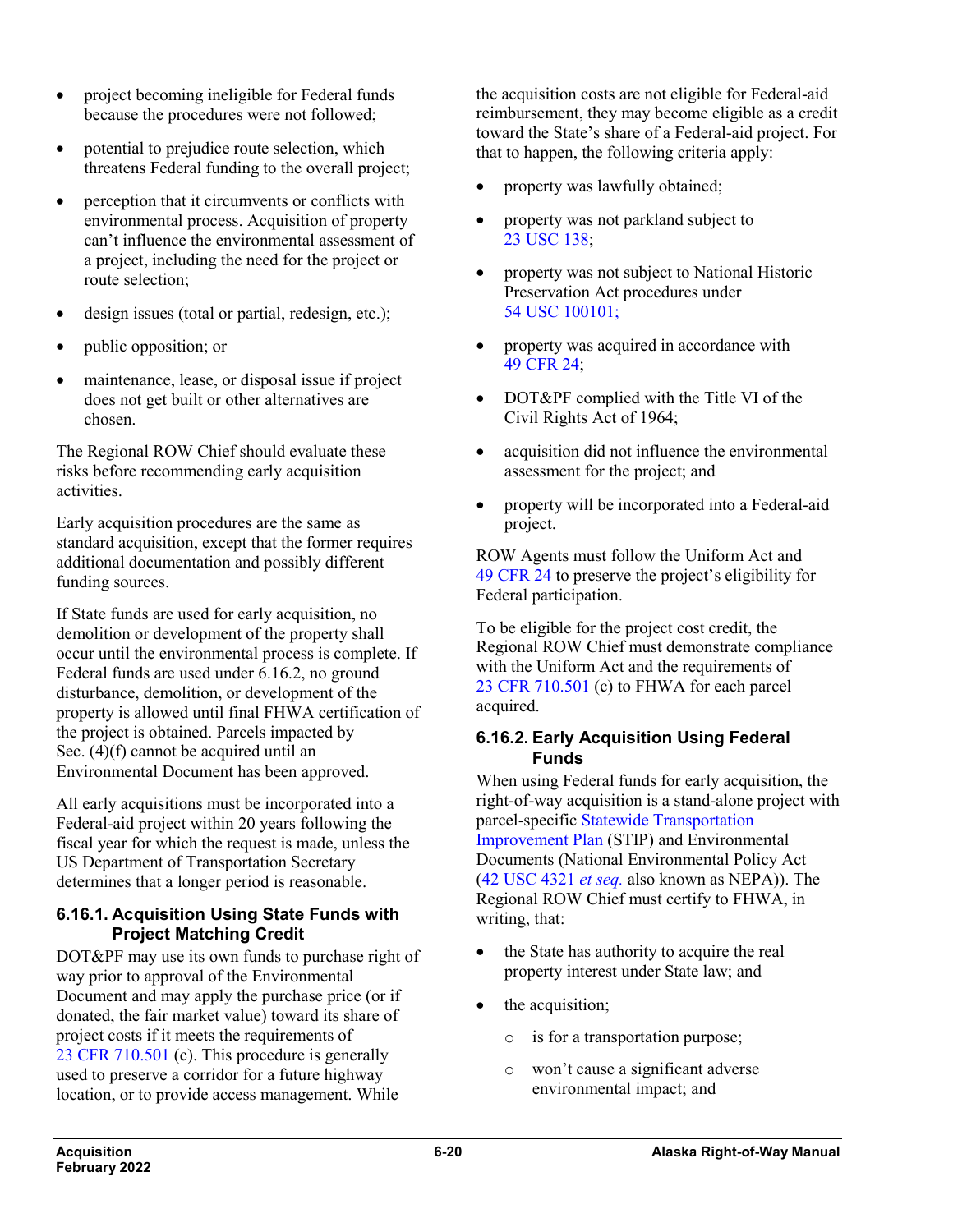- o won't limit the choice of reasonable alternatives for the project or influence the decision of the Secretary on any approval required for the project;
- o does not prevent an impartial decision on accepting an alternative considered in the environmental review process;
- o is consistent with the STIP process;
- o complies with other applicable Federal laws (*i.e.* the Uniform Act);
- o will be acquired through negotiation, without the threat of condemnation; and,
- o won't result in a reduction or elimination of benefits or assistance to a displaced person.

The environmental process and approved documentation must be completed on each real property acquisition before authorizing Federal funds for this method of advanced acquisition.

The Regional ROW Chief certification should be substantially similar to the following:

*"I certify that the early acquisition complies with applicable Federal laws and regulations and is only for transportation purposes. The advance purchase of right of way will not influence the outcome of alternatives considered during the future project's NEPA process nor will it cause any significant environmental impacts (to the property). The acquisition will not be done under threat of condemnation and the early acquisition will not reduce or eliminate relocation benefits. Demolition of any improvement on the property or other irrevocable actions will not be taken until NEPA for the overall project is complete and the need for right of way is documented*."

### **Protective Buying**

Protective buying involves using Federal funds to acquire land within an identified corridor when the owner has *known* plans to develop the property in a way that precludes future transportation uses. Property offered for sale within an area of rapid commercial, industrial, or residential development could also be purchased through this method. Protective Buying Acquisitions must meet the following conditions for Federal funding:

- project is included in the currently approved STIP;
- DOT&PF has complied with applicable public involvement requirements in 23 [CFR](https://www.ecfr.gov/cgi-bin/text-idx?SID=5565dbafec683fd39790422b2163a10b&mc=true&node=pt23.1.450&rgn=div5) 450 and 23 [CFR](https://www.ecfr.gov/cgi-bin/text-idx?SID=5565dbafec683fd39790422b2163a10b&mc=true&node=pt23.1.771&rgn=div5) 771;
- determination has been completed for any property subject to the provisions of 23 [USC](http://uscode.house.gov/view.xhtml?req=(title:23%20section:138%20edition:prelim)%20OR%20(granuleid:USC-prelim-title23-section138)&f=treesort&edition=prelim&num=0&jumpTo=true) 138;
- procedures of the Advisory Council on Historic Preservation are completed for properties subject to 54 USC [100101;](http://uscode.house.gov/view.xhtml?req=54+USC+300101&f=treesort&fq=true&num=25&hl=true&edition=prelim&granuleId=USC-prelim-title54-section300101) and
- acquisition may not influence the environmental process, including the decision to construct the project or the selection of a specific location [23 CFR [710.503](https://www.ecfr.gov/cgi-bin/text-idx?SID=1fad4147cbcad5de02b7b41d78b134f2&mc=true&node=se23.1.710_1503&rgn=div8) (d)].

The Regional ROW Chief must clearly demonstrate that a development is imminent and such development would limit future transportation choices. Further guidance on Protective Buying can be found in 23 CFR [710.503.](https://www.ecfr.gov/cgi-bin/text-idx?SID=1fad4147cbcad5de02b7b41d78b134f2&mc=true&node=se23.1.710_1503&rgn=div8)

### **Hardship Acquisition**

Hardship acquisitions are found in 23 CFR [710.503](https://www.ecfr.gov/cgi-bin/text-idx?SID=1fad4147cbcad5de02b7b41d78b134f2&mc=true&node=se23.1.710_1503&rgn=div8) (c). Hardship acquisitions are permissive and not mandatory. DOT&PF may elect to conduct hardship acquisitions or not to utilize this advance acquisition technique.

When the Regional ROW Chief accepts and concurs with a hardship acquisition request by a property owner, FHWA does not require DOT&PF to accelerate condemnation. If a negotiated agreement cannot be reached with the property owner, DOT&PF may defer acquisition of the property to the time it would occur in the normal project schedule. The ROW Agent should inform the property owner of this possibility when it accepts for processing a hardship acquisition request.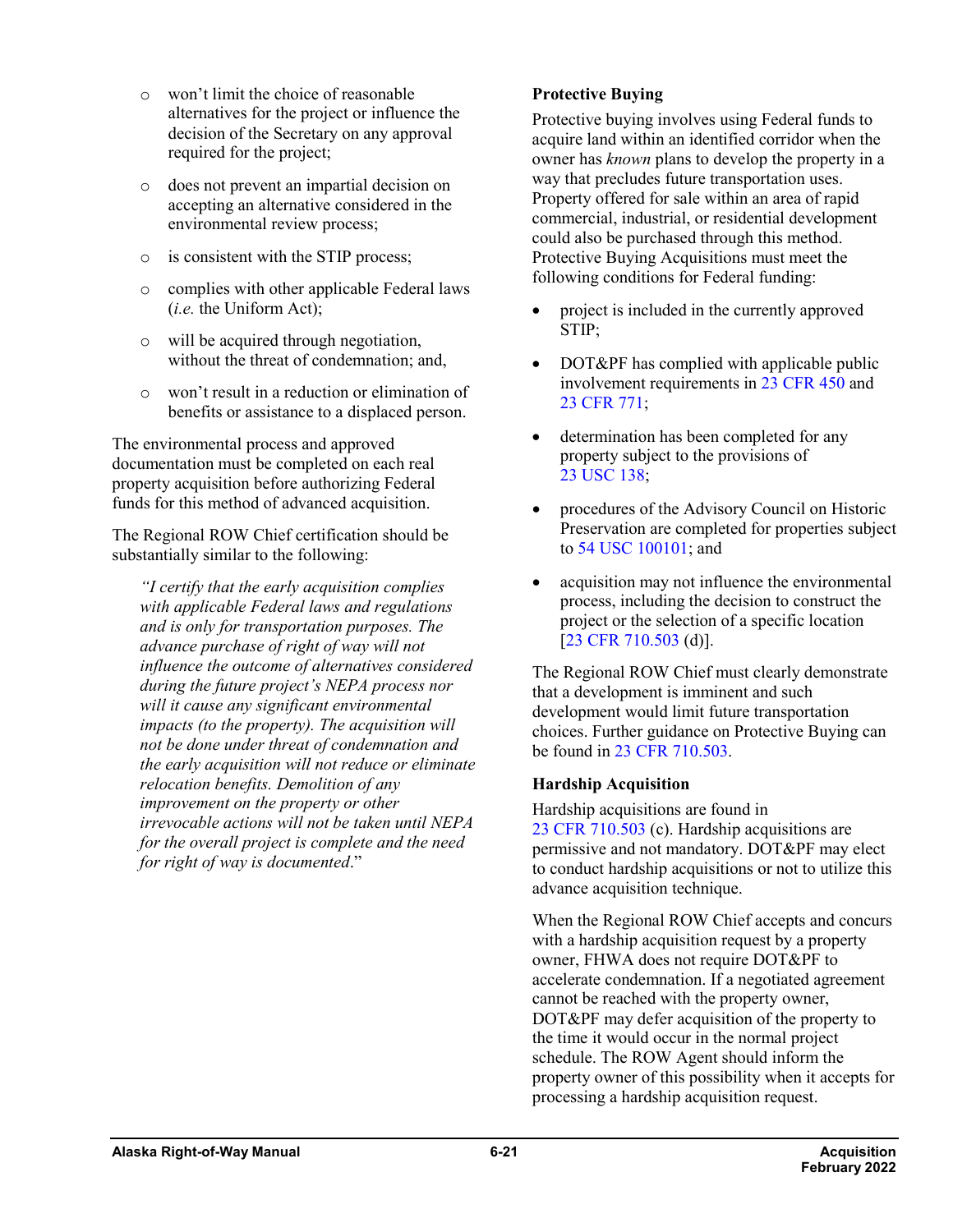Generally, hardship acquisitions are initiated by property owners who will experience a justified hardship, based on health, safety or financial reasons, if they continue ownership of a parcel until the normal project acquisition phase. The owners' application must set forth the exact circumstances creating the hardship and conclude that the only appropriate action is an immediate sale. At a minimum, the property owner must demonstrate that remaining in possession of the property creates an undue hardship compared to other property owners and the property owner is unable to sell the property because of the impending project.

The acquisition must meet 23 CFR [701.503](https://www.ecfr.gov/cgi-bin/text-idx?SID=1fad4147cbcad5de02b7b41d78b134f2&mc=true&node=se23.1.710_1503&rgn=div8) to be eligible for Federal funds. The Regional ROW Chief must demonstrate the following conditions are met:

- project is included in the currently approved STIP;
- DOT&PF has complied with applicable public involvement requirements in 23 [CFR](https://www.ecfr.gov/cgi-bin/text-idx?SID=5565dbafec683fd39790422b2163a10b&mc=true&node=pt23.1.450&rgn=div5) 450 and 23 [CFR](https://www.ecfr.gov/cgi-bin/text-idx?SID=5565dbafec683fd39790422b2163a10b&mc=true&node=pt23.1.771&rgn=div5) 771; and
- acquisition may not influence the environmental process, including the decision to construct the project or the selection of a specific location [23 CFR [710.503](https://www.ecfr.gov/cgi-bin/text-idx?SID=1fad4147cbcad5de02b7b41d78b134f2&mc=true&node=se23.1.710_1503&rgn=div8) (d)].

The Environmental Section determines:

- whether the property is parkland subject to 23 [USC](http://uscode.house.gov/view.xhtml?req=(title:23%20section:138%20edition:prelim)%20OR%20(granuleid:USC-prelim-title23-section138)&f=treesort&edition=prelim&num=0&jumpTo=true) 138 (d) (1) [also known as Section 4 (f)];
- whether the property is subject to Historic Preservation procedures under 16 [USC](http://uscode.house.gov/view.xhtml?req=(title:16%20section:470%20edition:prelim)%20OR%20(granuleid:USC-prelim-title16-section470)&f=treesort&edition=prelim&num=0&jumpTo=true) 470 and, if so, that those procedures are completed; and
- acquisition will not influence the environmental process.

The Regional ROW Chief must submit proper documentation to show that the acquisition is in the public interest and is necessary for one of the following reasons:

• to alleviate particular hardship to a property owner in contrast to others because of documented health, safety, or financial reasons, including an inability to sell the property at market value within the time that would be typical for property that is not impacted by the impending project (the property owner must

submit this in writing to the Regional ROW Chief); or

• to prevent imminent development of a parcel that may be needed for a proposed transportation corridor or site. Documentation must clearly demonstrate that development of the land would preclude future transportation use and that such development is imminent. Advance acquisition is not permitted for the sole purpose of reducing the cost of property for a proposed project.

The advance acquisition may not influence the environmental process, including the decision to construct the project or the selection of a specific NEPA alternative. All operating procedures affecting appraisal, negotiations, and relocation are applicable.

Use sound judgment in requesting approval of the acquisition. If the property is not incorporated (either in whole or in part) in the final ROW project, Federal funds will not participate in the cost of the property. If FHWA authorizes the acquisition, Project Control must process a PDA when it receives a current cost estimate that authorizes the region to proceed with the acquisition.

### **6.16.3. State-Funded Early Acquisition Requesting Reimbursement**

DOT&PF may use its own funds to purchase rightsof-way prior to an Environmental Document and be reimbursed. However, this requires meeting the very stringent conditions of  $23 \text{ USC } 108 \text{ (c)} (3)$  $23 \text{ USC } 108 \text{ (c)} (3)$  $23 \text{ USC } 108 \text{ (c)} (3)$ , as explained in 23 CFR [710.501](https://www.ecfr.gov/cgi-bin/text-idx?SID=1fad4147cbcad5de02b7b41d78b134f2&mc=true&node=se23.1.710_1501&rgn=div8) (d).

To be eligible for reimbursement the real property interests acquired must be incorporated into a project eligible for surface transportation program funds and the acquisition must be necessary to preserve environmental and scenic values.

Furthermore, in addition to the requirements contained in Sec. 6.16.1 the Regional ROW Chief must demonstrate, and FHWA must find that:

- any land acquired, and relocation assistance provided, complied with the Uniform Act;
- requirements of Title VI of the Civil Rights Act of 1964 have been complied with;
- State has a mandatory comprehensive and coordinated land use, environment, and transportation planning and the acquisition is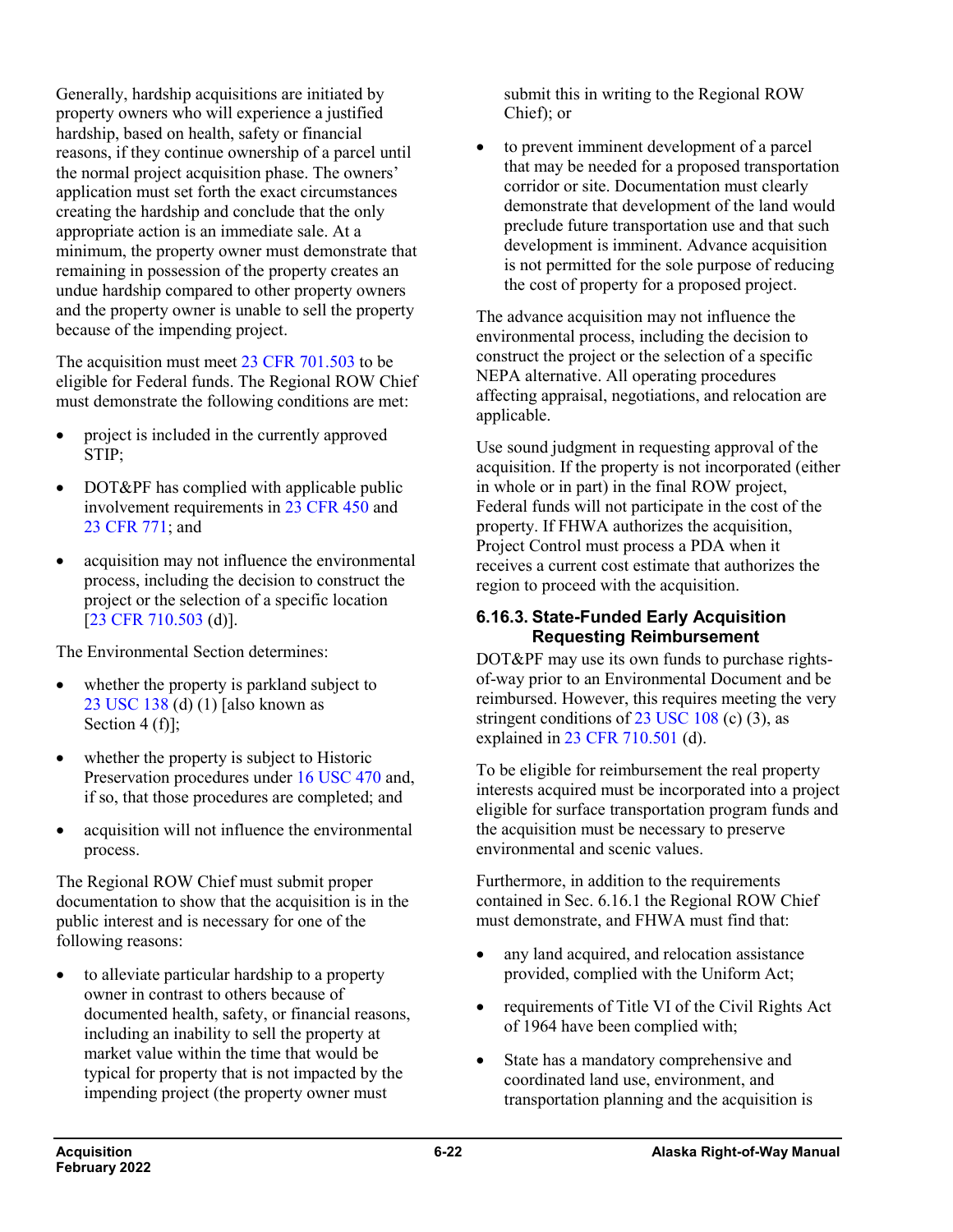certified by the Governor or designee as consistent with the plan before the acquisition;

- acquisition is determined in advance by the Governor or designee to be consistent with the STIP;
- alternative for which the real property interest is acquired is selected by DOT&PF in consideration of the environmental impacts of various alternatives;
- NEPA and all other required environmental documentation is completed before the time that the cost incurred by DOT&PF is approved for Federal participation; and
- property acquired in advance of FHWA approval or authorization did not influence the environmental assessment of the project, the decision relative to the need to construct the project, or the selection of the project design or location.

Due to the additional need to have executive branch involvement, the Regional ROW Chief should exercise sound judgment and planning when seeking reimbursement as opposed to credit for early acquisitions.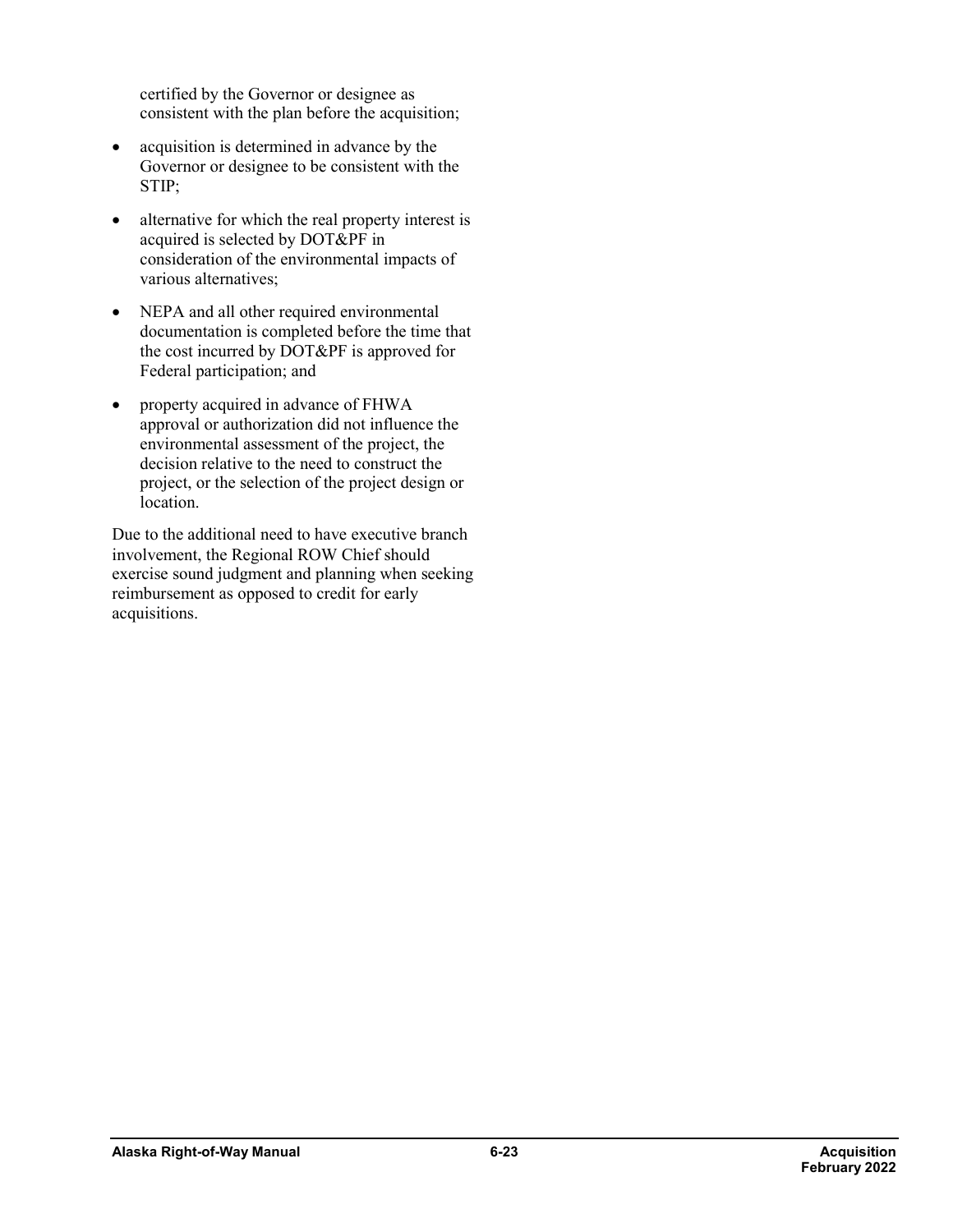Date:

| Project Name                |                                                                                                                                                                                                                                                                                                                                                                                                                                                    |
|-----------------------------|----------------------------------------------------------------------------------------------------------------------------------------------------------------------------------------------------------------------------------------------------------------------------------------------------------------------------------------------------------------------------------------------------------------------------------------------------|
|                             |                                                                                                                                                                                                                                                                                                                                                                                                                                                    |
|                             |                                                                                                                                                                                                                                                                                                                                                                                                                                                    |
| Parcel Number               |                                                                                                                                                                                                                                                                                                                                                                                                                                                    |
| LETTER OF OFFER TO PURCHASE |                                                                                                                                                                                                                                                                                                                                                                                                                                                    |
|                             |                                                                                                                                                                                                                                                                                                                                                                                                                                                    |
| this transaction.           |                                                                                                                                                                                                                                                                                                                                                                                                                                                    |
|                             | State Project No.<br>Unit Number<br>$\text{Dear}$ $\qquad \qquad$ :<br>By now, you are aware that the State of Alaska, Department of Transportation & Public Facilities (DOT&PF) is<br>preparing to <u>[describe project]</u><br>As part of the project, we need to purchase your property and/or property rights, since a portion of the new<br>construction will extend approximately feet onto your property. I am DOT&PF's Agent in completing |

Your property has been examined by qualified appraisers and appraisal reviewers who have carefully considered all of the elements that contribute to the market value of your property. The market value of your property has been determined to be \$ for [insert appropriate Option and Clauses from Page 2 of this exhibit].

Please consider this a final offer to purchase your property.

The exact location and size of your property to be purchased is described on the enclosed Warranty Deed with the attached parcel plat. Other documents necessary to purchase your property are enclosed, including the Memorandum of Agreement, Purchase Voucher(s), Easement and Construction Permit. The enclosed brochure provides additional information about right-of-way acquisition procedures.

Your lending institution may require payment of funds for a partial release of those lands being acquired. After we have obtained all necessary releases, we will send the sale proceeds to you. The State of Alaska will reimburse prorated property taxes to you based on the percentage of your property acquired.

Please feel free to call me at [phone]  $\cdot$  if I can be of assistance in this matter.

Sincerely,

Right-of-Way Agent

 $\mathcal{L}_\text{max}$  , where  $\mathcal{L}_\text{max}$  , we have the set of  $\mathcal{L}_\text{max}$ 

Enclosures

**Exhibit 6-1 Sample Letter of Offer to Purchase Page 1 of 2**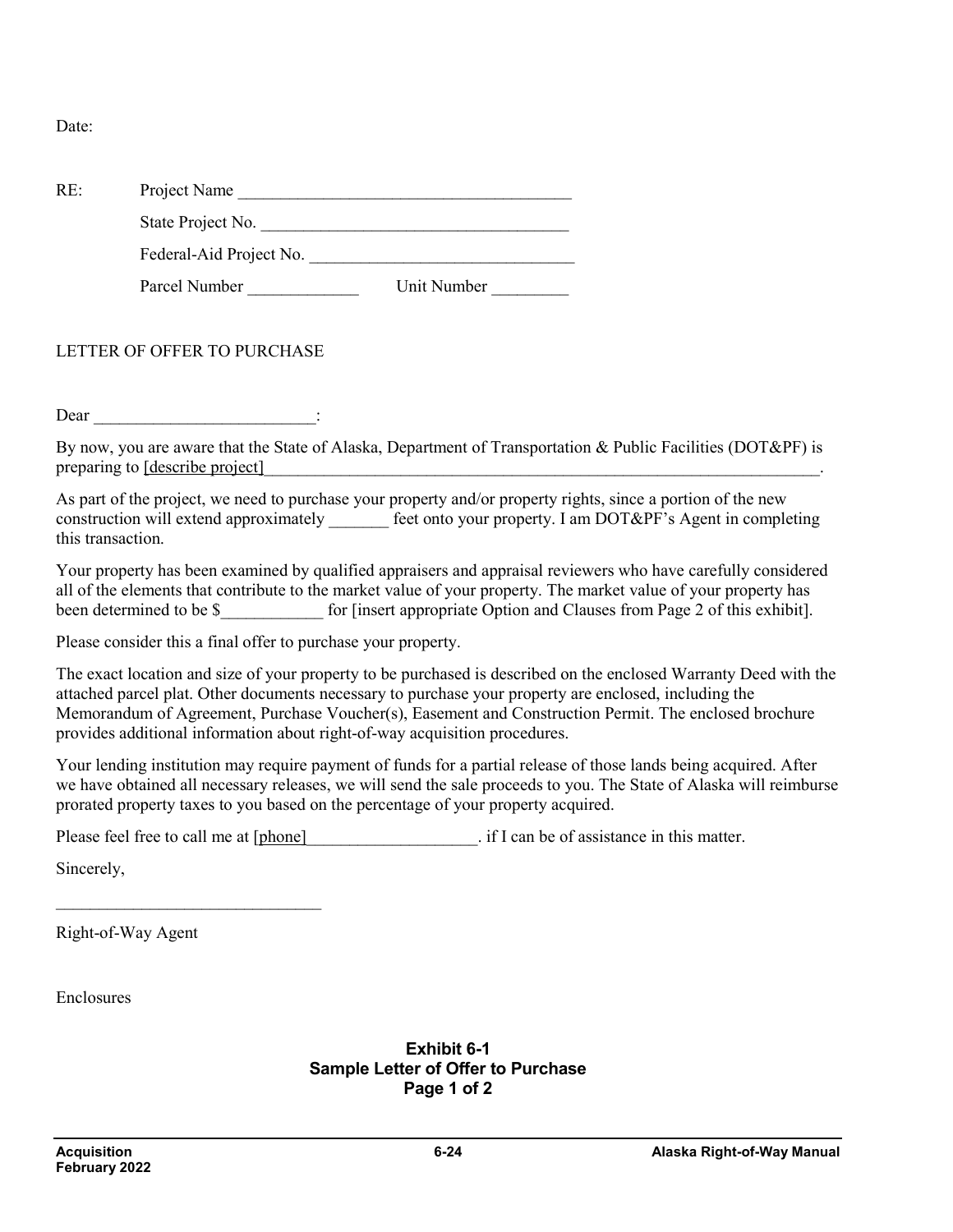#### ONLY THE OPTIONAL PARAGRAPHS THAT ARE APPLICABLE TO EACH INDIVIDUAL CASE ARE INCLUDED IN THE LETTER OF OFFER TO PURCHASE

OPTION 1: (Total Acquisition: Add Clause C as required)

... determined to be \$ for fee simple interest in [square feet/acres] of land and [house, garage, pump house and pump, etc., as applicable in each case]

OPTION 2: (Partial Acquisition: Add Clauses A, B and C as required)

...determined to be \$ for fee simple interest in [square feet/acres] of land [, access rights,] and [house, garage, etc.] including \$  $\qquad$  for all [severance or proximity] damages.

OPTION 3: (Used for less than fee acquisition: Add Clauses B and C as required)

... determined to be \$\_\_\_\_\_\_\_\_for [an easement/permit, etc.] across the portion of your property. This offer consists of \$\_\_\_\_\_\_\_ for loss in market value (damages) to your property and \$\_\_\_\_\_ for [list any improvements to be acquired].

OPTION 4: (Used for acquisition of access rights only: Add clauses A and B as required)

...determined to be \$ for the purchase of access rights only.

OPTION 5: (Used for tenant-owned improvements: Add Clause C)

... determined to be  $\$\$ for the purchase of improvement

Additional Clauses

CLAUSE A: (If there is an uneconomic remnant, add):

DOT&PF has determined that the acquisition of the needed right of way will leave you with a remainder containing an area of The Supersection of the seep this remainder, you may do so; however, if you prefer to sell it, the State will pay you the market value of \$\_\_\_\_\_\_\_ for this remainder. This would be in addition to the amount offered in this letter for the purchase of the needed property.

CLAUSE B: (Used in cases involving special benefits)

 $DOT\&PF's Approxation$  conclude(s) that the completion of this project enhances the market value of your remaining property in the amount of  $f(\underline{Item 1})$  ; therefore, special benefits in 1  $\frac{1}{\sqrt{1-\frac{1}{\sqrt{1-\frac{1}{\sqrt{1-\frac{1}{\sqrt{1-\frac{1}{\sqrt{1-\frac{1}{\sqrt{1-\frac{1}{\sqrt{1-\frac{1}{\sqrt{1-\frac{1}{\sqrt{1-\frac{1}{\sqrt{1-\frac{1}{\sqrt{1-\frac{1}{\sqrt{1-\frac{1}{\sqrt{1-\frac{1}{\sqrt{1-\frac{1}{\sqrt{1-\frac{1}{\sqrt{1-\frac{1}{\sqrt{1-\frac{1}{\sqrt{1-\frac{1}{\sqrt{1-\frac{1}{\sqrt{1-\frac{1}{\sqrt{1-\frac{1}{\sqrt{1-\frac{1}{\sqrt{1-\frac{1}{\sqrt{1-\frac{1$ amount of  $\S(\text{Item 2})$  have been deducted from the damages of  $\S$ 

Item 1: Enter the total amount of special benefits as shown on the approved Review Appraiser's Recommendation.

Item 2: Enter the amount of special benefits that have been deducted in computing the offer. This amount cannot exceed the amount of damages, if any, to the remainder of the property.

CLAUSE C: (If ROW Chief has approved owner's request to retain certain improvements in acquisition area – see Sec. 6.8.1.)

If you choose to keep the improvements and remove them from the site, you may retain them by paying the retention value of \$\_\_\_\_\_\_\_\_\_\_\_\_\_\_ and by posting a performance deposit of \$\_\_\_\_\_\_\_\_\_\_\_\_\_\_. Deducting them from the amount of the purchase price offered may pay both of these.

#### **Exhibit 6-1 Sample Letter of Offer to Purchase Page 2 of 2**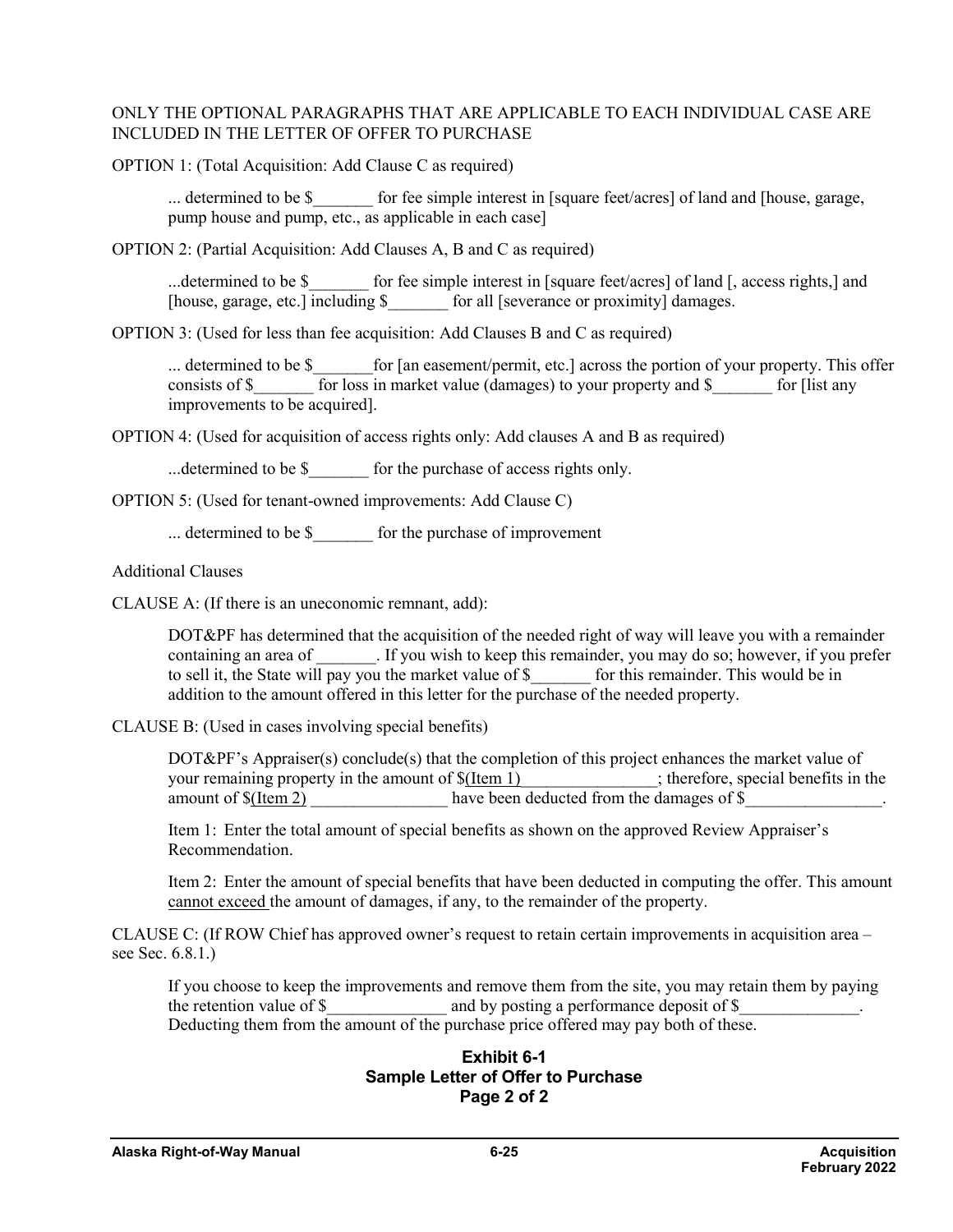Date \_\_\_\_\_\_\_\_\_\_\_\_\_\_\_\_\_\_\_\_\_\_

Project Name:

Project No.

Parcel No.

Division Administrator Federal Highway Administration

P.O. Box 21648

Juneau, AK 99802-1648

Dear Sir:

Enclosed is an application to the Bureau of Land Management for a \_\_\_\_\_\_\_\_\_\_\_\_\_\_\_\_\_\_\_\_ on Public Domain. The land(s) applied for is/are needed for construction and/or maintenance of a Federal-Aid (Highway)/(Airport) located at or near

Please forward the application to the Bureau of Land Management with your recommendation for concurrence, based on the Interagency Agreement dated July 27, 1982.

We appreciate your assistance.

Sincerely yours,

Regional Right-of-Way Chief

Region

Enclosures

**Exhibit 6-2 Sample Appropriation Request Letter (BLM)**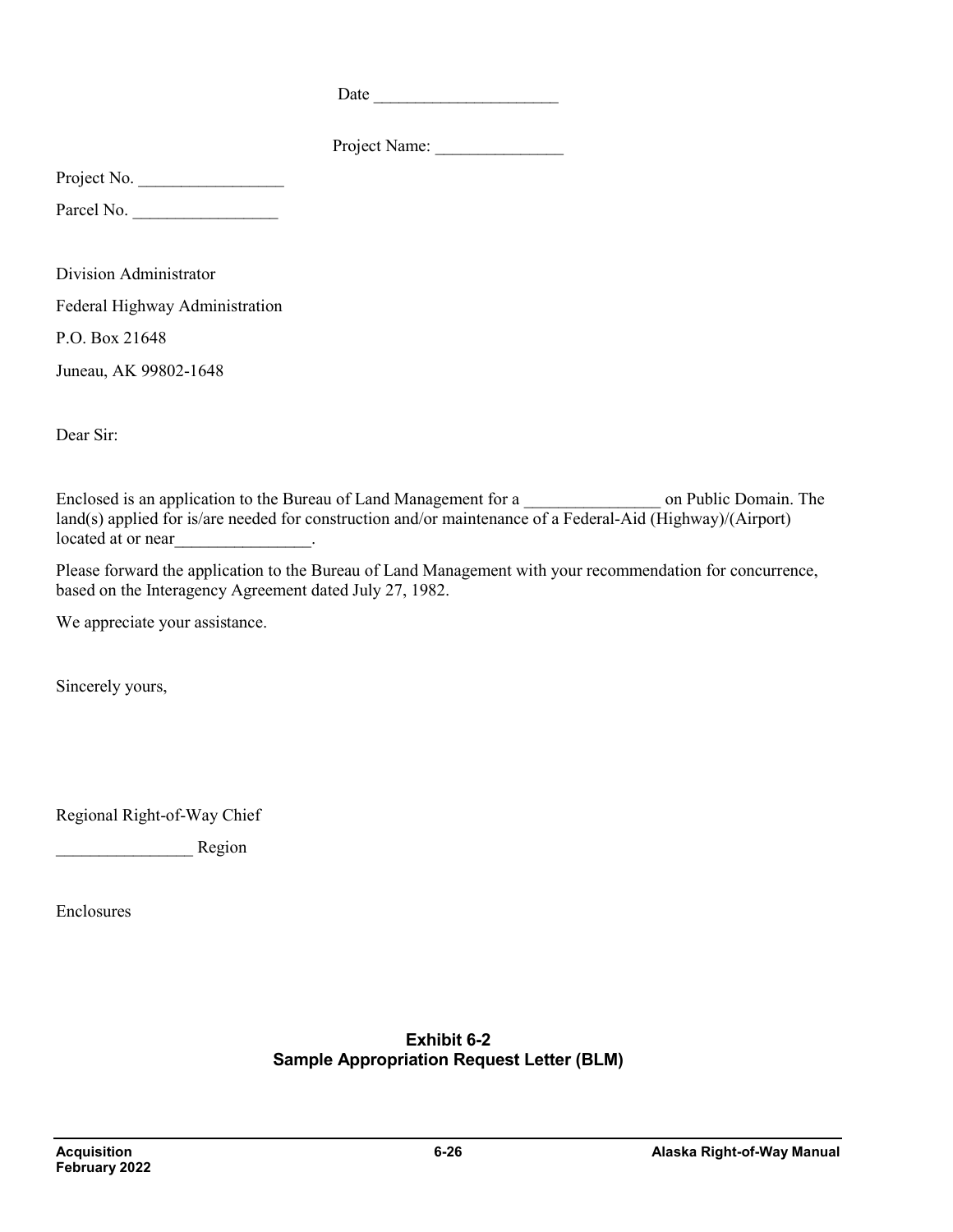| Date |
|------|
|------|

| Project Name: |  |
|---------------|--|
| Project No.   |  |
| Parcel No.    |  |

Division Administration Federal Highway Administration P.O. Box 21648 Juneau, AK 99802-1648

Dear Sir:

The Department of Transportation & Public Facilities hereby applies for right of way on Forest Service land located as hereinafter more particularly described, and states:

- $\Box$  This application is being filed under the Act of August 27, 1958 (72 Stat. 916, 23 USC 317).
- $\Box$  This application is an amendment to Application No.
- $\Box$  That the rights-of-way sought to be acquired are necessary in order to construct and/or maintain a (highway) (airport) connecting the towns of (or located in) \_\_\_\_\_\_\_\_ in the State of Alaska.
- $\Box$  That the desired right of way will occupy a total of  $\Box$  acres, more or less.
- $\Box$  That the total centerline length of the desired right of way is  $\Box$  miles, more or less.
- $\Box$  That construction will be undertaken during the construction season, scheduled to begin
- $\Box$  The Department of Transportation & Public Facilities requests immediate right of entry pending final grant of right of way.

The Department of Transportation & Public Facilities agrees that the application, if approved, will be subject to the terms and conditions of the applicable regulations of the Department of Agriculture and agrees to utilize the right of way requested within ten (10) years following the transfer of the land.

In support of this application and in compliance with the rules and regulations of the Department of Agriculture governing rights-of-way, the following are attached and made a part thereof:

Four (4) parcel descriptions of this application, together with four (4) plats are submitted, showing the location of the land to be acquired. No field notes are attached, since all angles and dimensions constituting the field notes are shown thereon.

(Use one of the following statements as appropriate)

In accordance with Federal regulations, the project has been reevaluated and the project will not adversely affect the environment. A Finding of No Significant Impact (FONSI) is attached.

The final Environmental Assessment (Impact Statement) for this project has been (was) approved on  $\blacksquare$ .

WHEREFORE, the applicant requests that the right of way herein applied for be approved.

DEPARTMENT OF TRANSPORTATION AND PUBLIC FACILITIES

Regional Right-of-Way Chief

Region

#### **Exhibit 6-3 Sample Appropriation Request Letter (Forest Service)**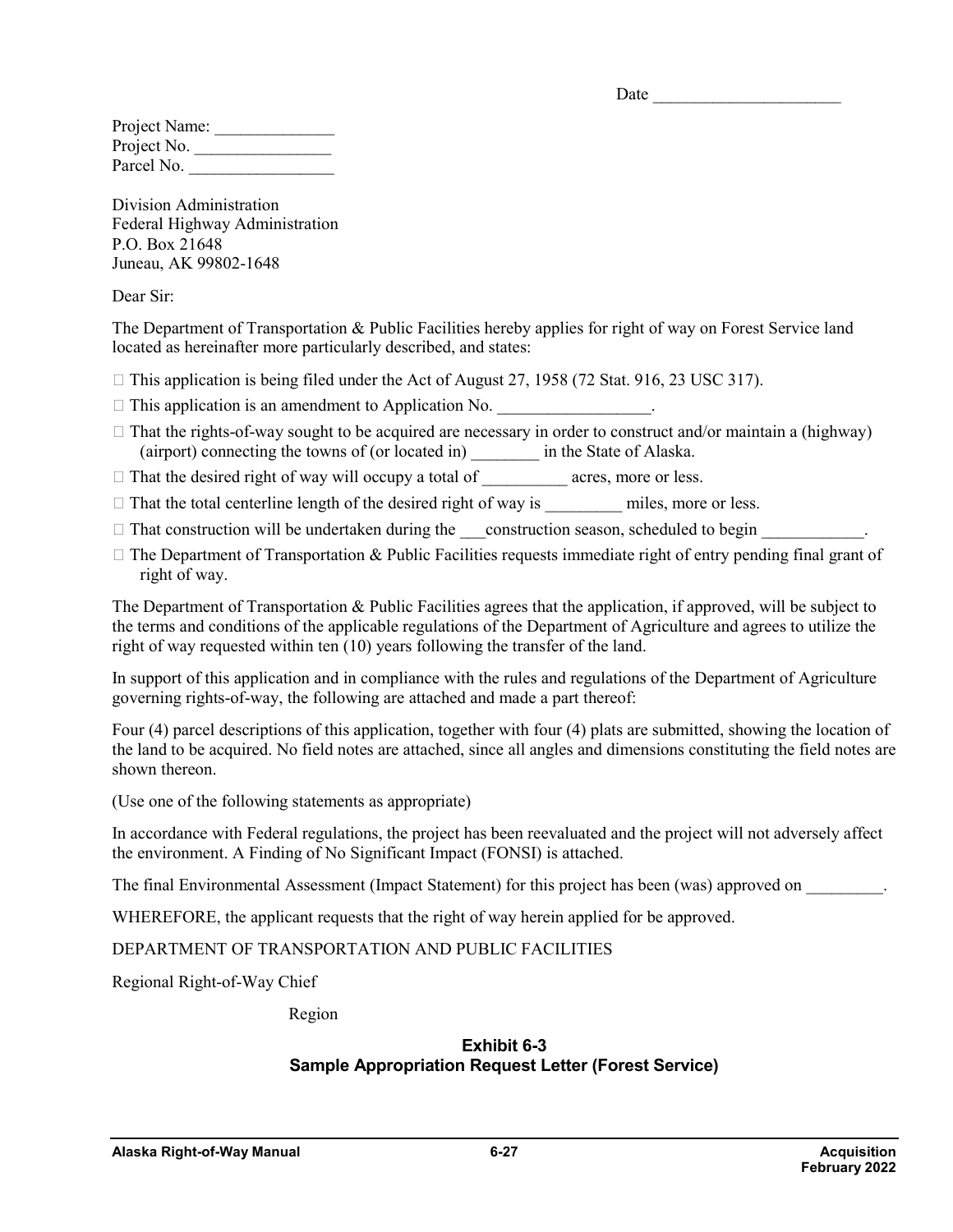### **APPLICANT'S CERTIFICATE**

This is to certify that ,

who subscribed the statement hereon, is the person employed by the undersigned applicant to supervise the preparation of this map, which has been adopted by the applicant as the approximate final location of the project hereby shown; and this map is filed as part of the complete application and, in order that the applicant may obtain the benefits of the Act of August 27, 1958 (72 Stat. 885, 23 USC 317), and I further certify that the right of way herein described is desired for Alaska Project No. .

Director, Design and Construction

\_\_\_\_\_\_\_\_\_\_\_\_\_\_\_\_ Region

Attest:

#### **Exhibit 6-4 Applicant's Certificate**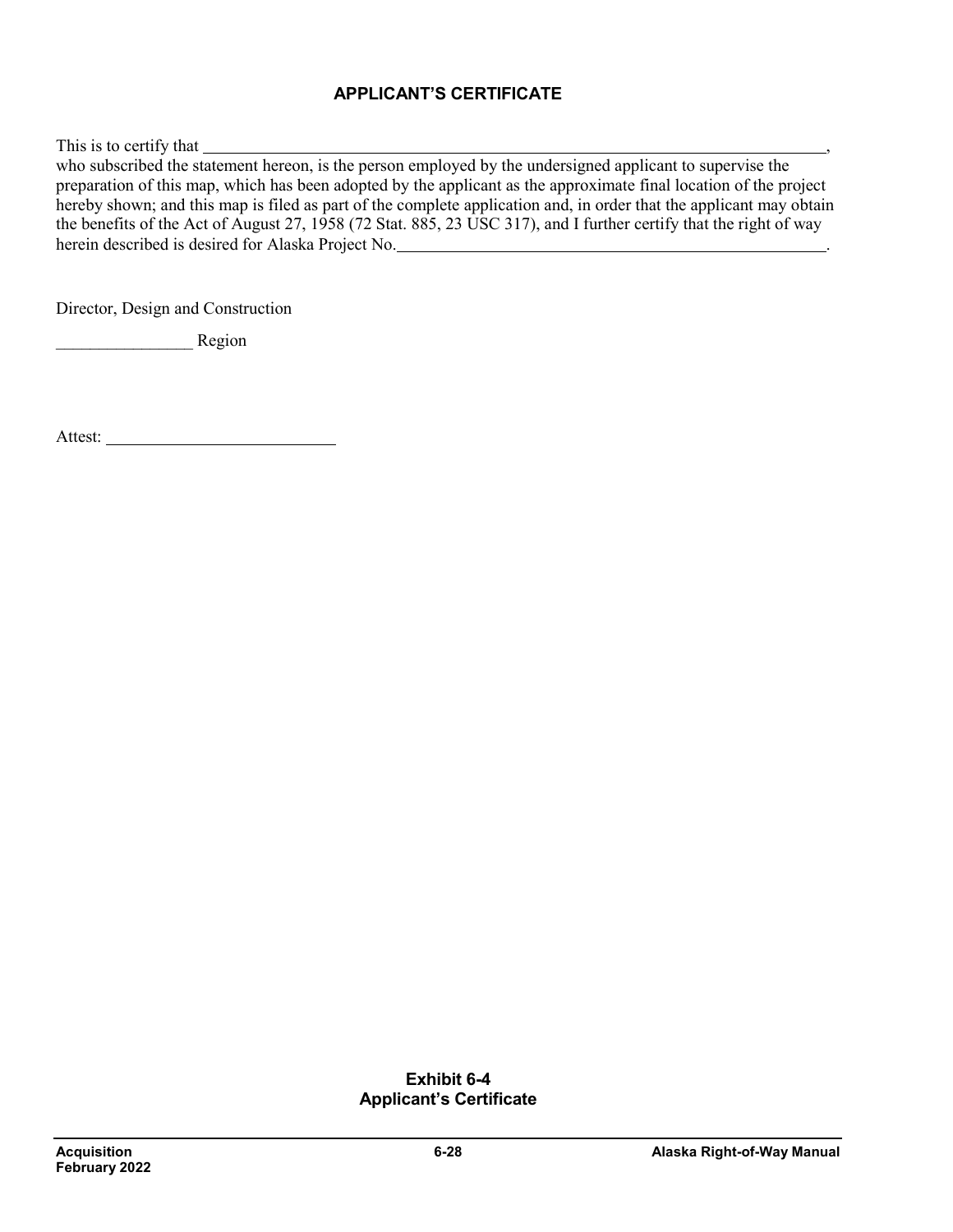#### **HIGHWAY EASEMENT DEED**

#### FOR HIGHWAY RIGHT OF WAY ON BLM PROPERTY

THIS DEED, made this day of  $\qquad \qquad$ , 20  $\qquad$ , by and between the UNITED STATES OF AMERICA, acting by and through the DEPARTMENT OF TRANSPORTATION, FEDERAL HIGHWAY ADMINISTRATION, hereinafter referred to as the DEPARTMENT, and the STATE OF ALASKA, DEPARTMENT OF TRANSPORTATION AND PUBLIC FACILITIES, hereinafter referred to as the STATE:

#### WITNESSETH:

WHEREAS, the STATE has filed application under the provisions of the Act of Congress of August 27, 1958, as amended (23 USC Sec. 317), for a right of way of a highway over certain Federal land under the jurisdiction of the DEPARTMENT OF THE INTERIOR, BUREAU OF LAND MANAGEMENT in the State of Alaska, and,

WHEREAS, the Federal Highway Administrator, pursuant to delegation of authority from the Secretary of Transportation, has determined that an easement over the land covered by the application is reasonably necessary for a right of way for \_\_\_\_\_\_\_\_\_\_\_\_\_\_\_\_\_\_\_\_\_, \_\_\_\_\_\_\_\_\_\_\_\_\_ Highway,  $P$ roject  $\qquad \qquad$ ; and,

WHEREAS, the DEPARTMENT OF THE INTERIOR, acting by and through the BUREAU OF LAND MANAGEMENT, in its consent to the appropriation of the Federal land, has agreed to the transfer by the DEPARTMENT of an easement over the land to the STATE;

NOW, THEREFORE, the DEPARTMENT, as authorized by law and in compliance with all requirements imposed by or pursuant to Title 49 CFR , DEPARTMENT OF TRANSPORTATION, Subtitle A, Office of Secretary, Part 21, nondiscrimination in Federally-assisted programs of the DEPARTMENT OF TRANSPORTATION (49 CFR 21.2 - 21.23) pertaining to and effectuating the provisions of Title VI of the Civil Rights Act of 1964 (78 Stat. 252, 42 USC 2000d to 2000d-4), does hereby grant to the STATE an easement for a right of way for the construction and maintenance of the **Highway**, a Federal-Aid Highway, and use of the space above and below the existing ground surface for highway purposes on, over, across, in and upon the following described Federal land within Meridian, Recording District, State of Alaska, as shown on the right of way plans dated<br>
Recording District, State of Alaska, as shown on the right of way plans dated<br>
marked as Exhibit A, and attached hereto and made a pa \_\_\_\_\_\_\_\_, marked as Exhibit A, and attached hereto and made a part hereof, subject, however, to the following terms and conditions:

1) Outstanding valid claims, if any, existing on the date of this grant, and the STATE shall obtain such permission as may be necessary on account of any such claims.

2) Use of the right of way is to be undertaken by the STATE in compliance with the Act entitled "An Act for the Preservation of American Antiquities" approved June 8, 1960, (34 Stat. 225, 26 USC 432-433), and State laws where applicable.

3) The easement herein granted shall terminate 10 years from the date of the execution of this deed by the UNITED STATES OF AMERICA in the event development of the right of way has not commenced during such period.

#### **Exhibit 6-5 Highway Easement Deed (Highway ROW on BLM Property) Page 1 of 4**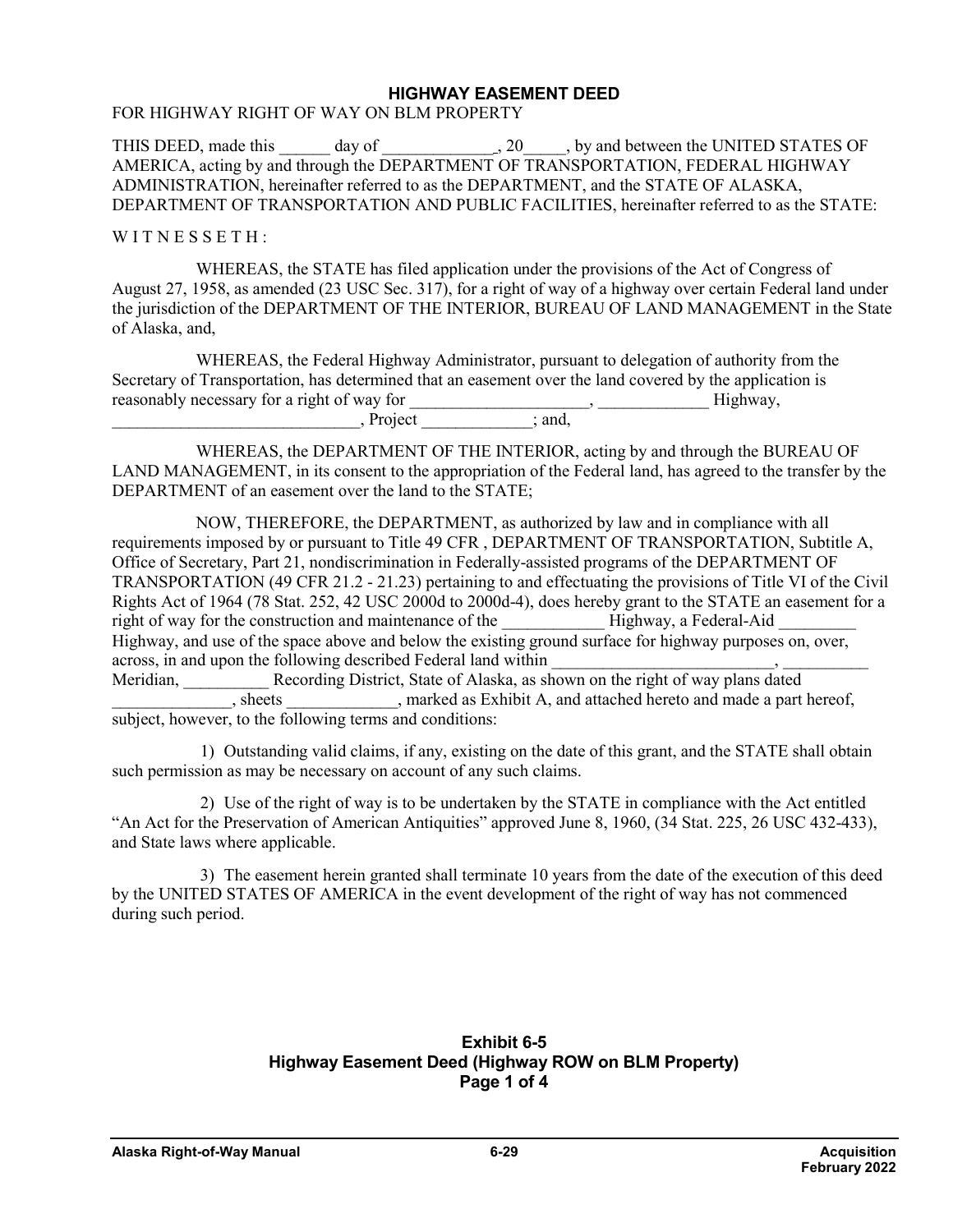4) The easement herein granted is limited to use of the described right of way and the space above and below the existing ground surface for the purpose of development and maintenance of a right of way in accordance with the approved plans described in the following condition No. 5 and does not include the grant of any rights for non-highway purposes or facilities: Provided, that the right of the BUREAU OF LAND MANAGEMENT to use or authorize the use of any portion of the right of way for non-highway purposes shall not be exercised when such use would be inconsistent with the provisions of Title 23 of the United States Code and of the Federal Highway Administration Regulations issued pursuant thereto or would interfere with the free flow of traffic or impair the full use and safety of the highway, and in any case the DEPARTMENT shall be consulted prior to the exercise of such rights: and provided, further that nothing herein shall preclude the BUREAU OF LAND MANAGEMENT from locating DEPARTMENT OF THE INTERIOR information signs on the portions of the right of way outside of development limits as long as concurrence to do so is first obtained from the STATE.

5) The use of this right of way will be in accord with the provisions of Title 23, U.S. Code-Highways, and amendments; the provisions of regulations issued pursuant thereto; the construction specifications of the STATE highway department as approved by the DEPARTMENT for use on Federal-aid projects; and the following terms and conditions specified by the BUREAU OF LAND MANAGEMENT attached as Exhibit \_\_\_\_\_\_\_\_\_.

6) Consistent with highway safety standards, the STATE shall protect and preserve soil and vegetative cover and scenic and aesthetic values on the right of way outside of development limits.

7) The STATE shall maintain this right of way to acceptable standards of repair, orderliness, neatness, sanitation and safety.

8) The STATE shall maintain the right of way clearing by means of chemicals only after specific written approval has been given by the DEPARTMENT after consultation with the BUREAU OF LAND MANAGEMENT. Application for such approval must be in writing and specify the time, methods, chemicals and the exact portion of the right of way to be chemically treated.

9) When need for the easement herein granted shall no longer exist and the area has been reasonably rehabilitated to protect the public and environment, the STATE shall give notice of that fact to the DEPARTMENT and the rights herein granted shall terminate and the land shall immediately revert to the full control of the Secretary of the DEPARTMENT OF THE INTERIOR or his assigns.

The STATE, in consideration of the conveyance of said land, does hereby covenant and agree as a covenant running with the land for itself, its successors and assigns that:

(a) no person shall, on the grounds of race, color, national origin, gender, age, income, or disability, be excluded from participation in, be denied the benefits of, or be otherwise subjected to discrimination with regard to any facility located wholly or in part on, over, or under such land hereby conveyed;

(b) that the STATE shall use said land so conveyed in compliance with all requirements imposed by or pursuant to Title 49, Code of Federal Regulations, Department of Transportation, Subtitle A, Office of the Secretary, Part 21, nondiscrimination in Federally-assisted programs of the Department of Transportation, in effectuation of Title VI of the Civil Rights Act of 1964, and as said regulations may be amended.

#### **Exhibit 6-5 Highway Easement Deed (Highway ROW on BLM Property) Page 2 of 4**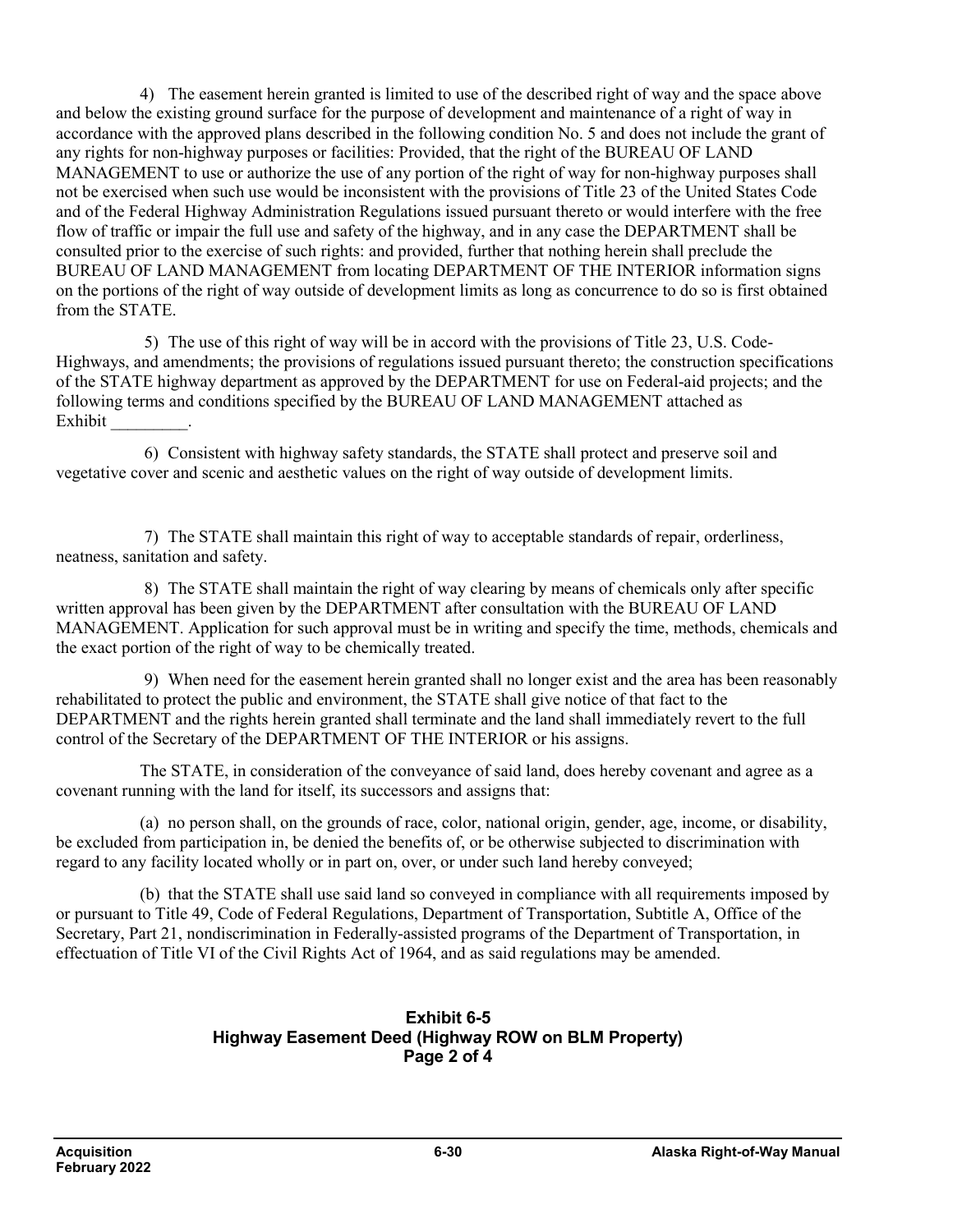In the event of breach of any of the above-mentioned nondiscrimination conditions, the DEPARTMENT shall have the right to enter said land and facilities on said land, and the above-described land and facilities shall thereupon revert to and vest in and become the absolute property of the Secretary of the DEPARTMENT OF THE INTERIOR and its assigns, as such interest existed prior to this instrument.

IN WITNESS WHEREOF, I, https://www.phythology.com/settlemail/settlemail/settlemail/settlemail/settlemail/settl pursuant to delegations of authority from the Secretary of Transportation and the Federal Highway Administrator, by virtue of authority in me vested by law, have hereunto subscribed my name as of the day and year first above written.

## UNITED STATES OF AMERICA DEPARTMENT OF TRANSPORTATION FEDERAL HIGHWAY ADMINISTRATION

By:

Name:

Division Administrator, Alaska Division

STATE OF ALASKA )

) ss.

FIRST JUDICIAL DISTRICT)

I, \_\_\_\_\_\_\_\_\_\_\_\_\_\_\_\_\_\_\_\_\_\_\_\_\_\_\_\_\_\_\_\_, a Notary Public in and for the State of Alaska, do hereby certify that on the day of  $\qquad \qquad$  20  $\qquad$ , before me personally appeared

being to me personally known and known to me to be the Division Administrator for the Alaska Division, Federal Highway Administration, and acknowledged that the foregoing instrument bearing the date \_\_\_\_\_\_\_\_\_\_\_\_\_\_\_\_\_,

 $\mathcal{L}_\mathcal{L} = \{ \mathcal{L}_\mathcal{L} = \{ \mathcal{L}_\mathcal{L} = \{ \mathcal{L}_\mathcal{L} = \{ \mathcal{L}_\mathcal{L} = \{ \mathcal{L}_\mathcal{L} = \{ \mathcal{L}_\mathcal{L} = \{ \mathcal{L}_\mathcal{L} = \{ \mathcal{L}_\mathcal{L} = \{ \mathcal{L}_\mathcal{L} = \{ \mathcal{L}_\mathcal{L} = \{ \mathcal{L}_\mathcal{L} = \{ \mathcal{L}_\mathcal{L} = \{ \mathcal{L}_\mathcal{L} = \{ \mathcal{L}_\mathcal{$ 

2\_\_\_\_, was executed by him in his official capacity and by authority in him vested by law, for the purposes and intents in said instrument described and set forth, and acknowledged the same to be his act and deed as Alaska Division Administrator, Federal Highway Administration.

Witness my hand and seal of office this day of the case of  $\alpha$ .

Notary Public for Alaska My Commission expires:

### **Exhibit 6-5 Highway Easement Deed (Highway ROW on BLM Property) Page 3 of 4**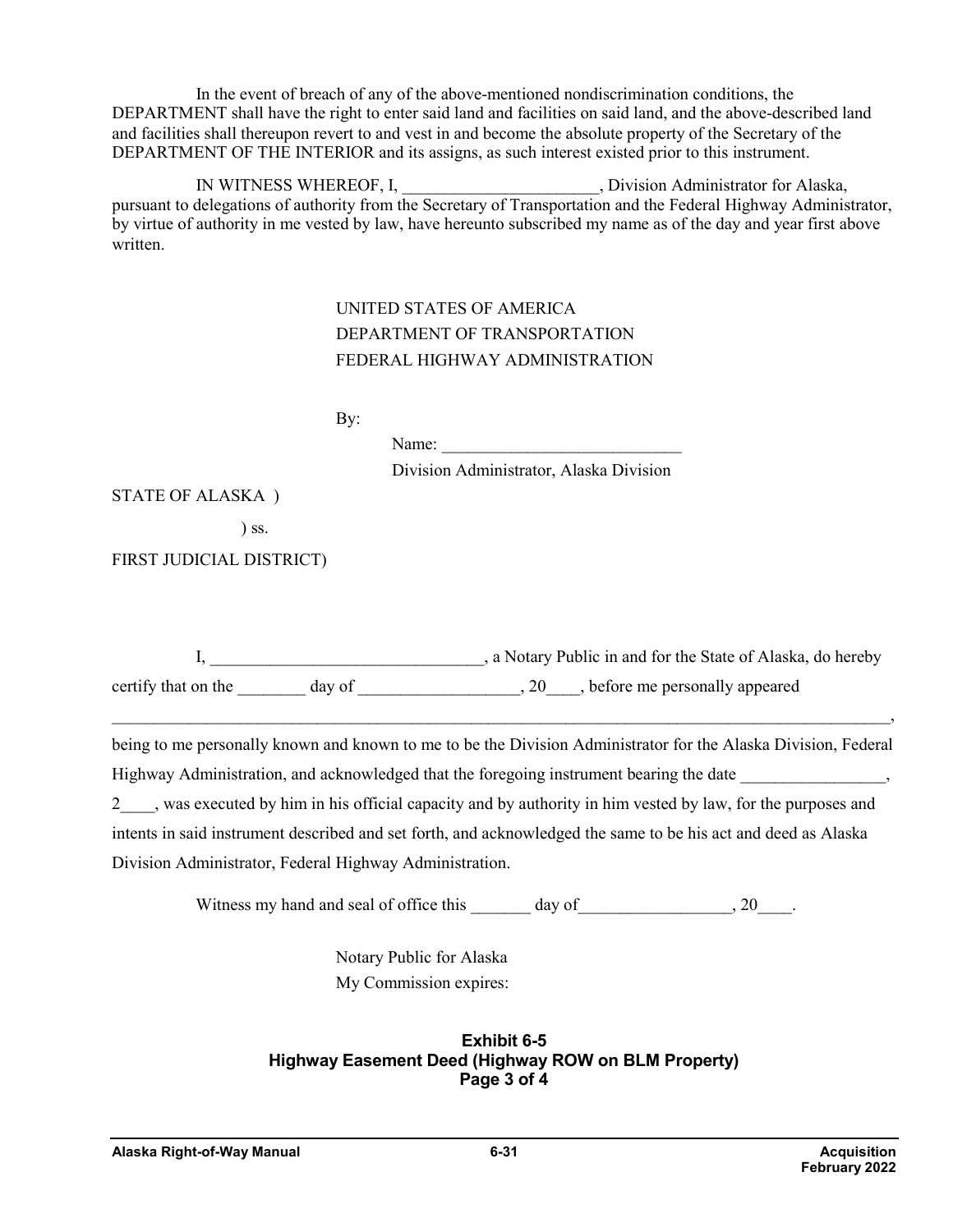**In compliance with the conditions set forth in the foregoing deed, the STATE OF ALASKA, DEPARTMENT OF TRANSPORTATION AND PUBLIC FACILITIES, certifies and, by the acceptance of this deed, accepts the right of way over certain lands herein described and agrees for itself, its successors and assigns forever to abide by the conditions set forth in said deed.**

> STATE OF ALASKA DEPARTMENT OF TRANSPORTATION AND PUBLIC FACILITIES

|                                   | By:                                                                                                                                                                                                                            |                                                                                                             |
|-----------------------------------|--------------------------------------------------------------------------------------------------------------------------------------------------------------------------------------------------------------------------------|-------------------------------------------------------------------------------------------------------------|
|                                   | Name:                                                                                                                                                                                                                          |                                                                                                             |
|                                   | Regional Right-of-Way Chief                                                                                                                                                                                                    |                                                                                                             |
|                                   | For the Commissioner                                                                                                                                                                                                           |                                                                                                             |
| STATE OF ALASKA )                 |                                                                                                                                                                                                                                |                                                                                                             |
| $)$ ss.                           |                                                                                                                                                                                                                                |                                                                                                             |
| JUDICIAL DISTRICT)                |                                                                                                                                                                                                                                |                                                                                                             |
|                                   |                                                                                                                                                                                                                                |                                                                                                             |
|                                   |                                                                                                                                                                                                                                |                                                                                                             |
|                                   |                                                                                                                                                                                                                                | whose name is signed to the foregoing conveyance and who is known to me, acknowledged before me on this day |
|                                   |                                                                                                                                                                                                                                |                                                                                                             |
|                                   | that, being informed of the contents of the conveyance, he in his capacity as                                                                                                                                                  |                                                                                                             |
|                                   |                                                                                                                                                                                                                                | executed the same voluntarily on this day.                                                                  |
|                                   |                                                                                                                                                                                                                                |                                                                                                             |
|                                   | Witness my hand and seal of office this day of 30 contracts and seal of office this day of 30 contracts with the seal of office this day of 30 contracts with the seal of office this day of 30 contracts with the seal of off |                                                                                                             |
|                                   | Notary Public for Alaska                                                                                                                                                                                                       |                                                                                                             |
|                                   | My commission expires:                                                                                                                                                                                                         |                                                                                                             |
|                                   | DEED APPROVED AS LEGALLY SUFFICIENT                                                                                                                                                                                            |                                                                                                             |
|                                   | DATE: $\qquad \qquad .20$                                                                                                                                                                                                      |                                                                                                             |
|                                   |                                                                                                                                                                                                                                |                                                                                                             |
|                                   |                                                                                                                                                                                                                                |                                                                                                             |
| <b>Assistant Attorney General</b> |                                                                                                                                                                                                                                |                                                                                                             |
| Alaska Attorney General's Office  |                                                                                                                                                                                                                                |                                                                                                             |

#### **Exhibit 6-5 Highway Easement Deed (Highway ROW on BLM Property) Page 4 of 4**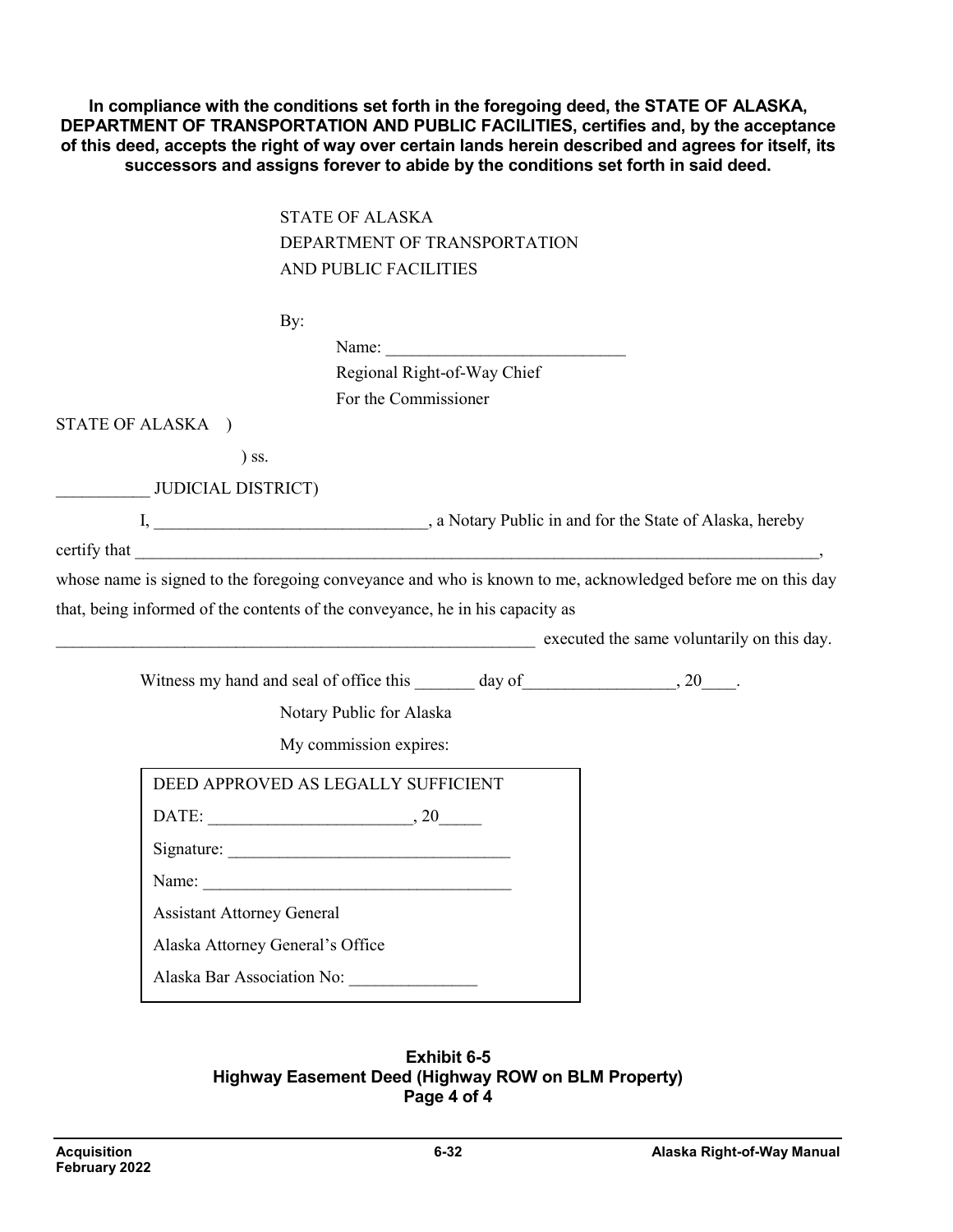#### HIGHWAY EASEMENT DEED

#### FOR A MATERIAL SOURCE ON BLM PROPERTY

THIS DEED, made this \_\_\_\_\_\_\_ day of \_\_\_\_\_\_\_\_\_\_\_\_\_\_\_\_\_\_\_\_, 20\_\_\_\_, by and between the UNITED STATES OF AMERICA, acting by and through the DEPARTMENT OF TRANSPORTATION, FEDERAL HIGHWAY ADMINISTRATION, hereinafter referred to as the DEPARTMENT, and the STATE OF ALASKA, DEPARTMENT OF TRANSPORTATION AND PUBLIC FACILITIES, hereinafter referred to as the STATE:

#### WITNESSETH:

WHEREAS, the STATE has filed application under the provisions of the Act of Congress of August 27, 1958, as amended (23 USC Sec. 317), for a right of way for Material Source over certain Federal land under the jurisdiction of the Department of the Interior, Bureau of Land Management in the State of Alaska, and,

WHEREAS, the Federal Highway Administrator, pursuant to delegation of authority from the Secretary of Transportation, has determined that an easement over the land covered by the application is reasonably necessary for a right of way for a material source; and,

WHEREAS, the Department of the Interior, acting by and through the Bureau of Land Management in its consent to the appropriation of the Federal land, has agreed to the transfer by the DEPARTMENT of an easement over the land to the STATE;

NOW, THEREFORE, the DEPARTMENT, as authorized by law and in compliance with all requirements imposed by or pursuant to Title 49 CFR , DEPARTMENT OF TRANSPORTATION, Subtitle A, Office of Secretary, Part 21, nondiscrimination in Federally-assisted programs of the DEPARTMENT OF TRANSPORTATION (49 CFR 21.2 - 21.23) pertaining to and effectuating the provisions of Title VI of the Civil Rights Act of 1964 (78 Stat. 252, 42 USC 2000d to 2000d-4), does hereby grant to the STATE an easement for a material source for the construction and maintenance of the **Highway**, a Federal-Aid Highway, and use of the space above and below the existing ground surface for highway purposes on, over, across, in and upon Federal land within

Meridian, Recording District, State of Alaska, as shown on the plat dated as narked as Exhibit A, attached hereto and made a part hereof, subject, however, to the following terms and conditions:

1) Outstanding valid claims, if any, existing on the date of this grant, and the STATE shall obtain such permission as may be necessary on account of any such claims.

2) Use of the material source is to be undertaken by the STATE in compliance with the Act entitled "An Act for the Preservation of American Antiquities" approved June 8, 1960, (34 Stat. 225, 26 USC 432-433), and State laws where applicable.

3) The easement herein granted shall terminate 10 years from the date of the execution of this deed by the UNITED STATES OF AMERICA in the event development of the material source has not commenced during such period.

#### **Exhibit 6-6 Highway Easement Deed (Material Source on BLM Property) Page 1 of 4**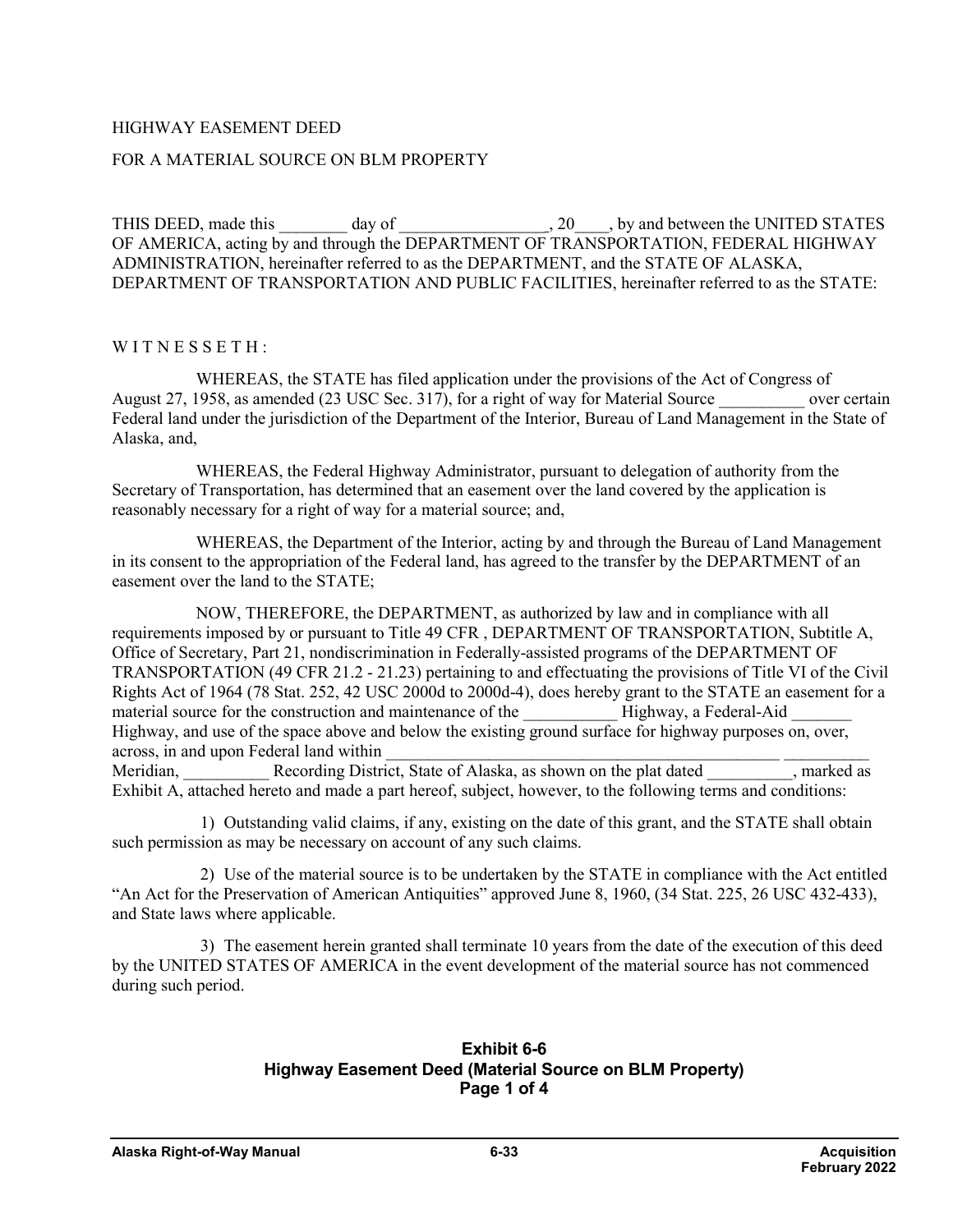4) The easement herein granted is limited to use of the described right of way and the space above and below the existing ground surface for the purpose of development and maintenance of a material source in accordance with the approved plans described in the following condition No. 5 and does not include the grant of any rights for non-highway purposes or facilities: Provided, that the right of the BUREAU OF LAND MANAGEMENT to use or authorize the use of any portion of the right of way for non-highway purposes shall not be exercised when such use would be inconsistent with the provisions of Title 23 of the United States Code and of the Federal Highway Administration Regulations issued pursuant thereto or would interfere with the free flow of traffic or impair the full use and safety of the highway, and in any case the DEPARTMENT shall be consulted prior to the exercise of such rights: and Provided, further that nothing herein shall preclude the BUREAU OF LAND MANAGEMENT from locating DEPARTMENT OF THE INTERIOR information signs on the portions of the right of way outside of development limits as long as concurrence to do so is first obtained from the STATE.

5) The use of this material source will be in accord with the provisions of Title 23, U.S. Code-Highways, and amendments; the provisions of regulations issued pursuant thereto; the construction specifications of the STATE highway department as approved by the DEPARTMENT for use on Federal-aid projects; and the following terms and conditions specified by the BUREAU OF LAND MANAGEMENT attached as Exhibit \_\_\_\_\_\_\_\_\_\_\_\_\_.

6) Consistent with highway safety standards, the STATE shall protect and preserve soil and vegetative cover and scenic and aesthetic values on the right of way outside of development limits.

7) The STATE shall maintain this material source to acceptable standards of repair, orderliness, neatness, sanitation and safety.

8) The STATE shall maintain the right of way clearing by means of chemicals only after specific written approval has been given by the DEPARTMENT after consultation with the BUREAU OF LAND MANAGEMENT. Application for such approval must be in writing and specify the time, methods, chemicals and the exact portion of the right of way to be chemically treated.

9) When need for the easement herein granted shall no longer exist and the area has been reasonably rehabilitated to protect the public and environment, the STATE shall give notice of that fact to the DEPARTMENT and the rights herein granted shall terminate and the land shall immediately revert to the full control of the Secretary of the DEPARTMENT OF THE INTERIOR or his assigns.

The STATE, in consideration of the conveyance of said land, does hereby covenant and agree as a covenant running with the land for itself, its successors and assigns that:

(a) no person shall, on the grounds of race, color, national origin, gender, age, income, or disability, be excluded from participation in, be denied the benefits of, or be otherwise subjected to discrimination with regard to any facility located wholly or in part on, over, or under such land hereby conveyed;

(b) that the STATE shall use said land so conveyed in compliance with all requirements imposed by or pursuant to Title 49, Code of Federal Regulations, Department of Transportation, Subtitle A, Office of the Secretary, Part 21, nondiscrimination in Federally-assisted programs of the Department of Transportation, in effectuation of Title VI of the Civil Rights Act of 1964, and as said regulations may be amended.

### **Exhibit 6-6 Highway Easement Deed (Material Source on BLM Property) Page 2 of 4**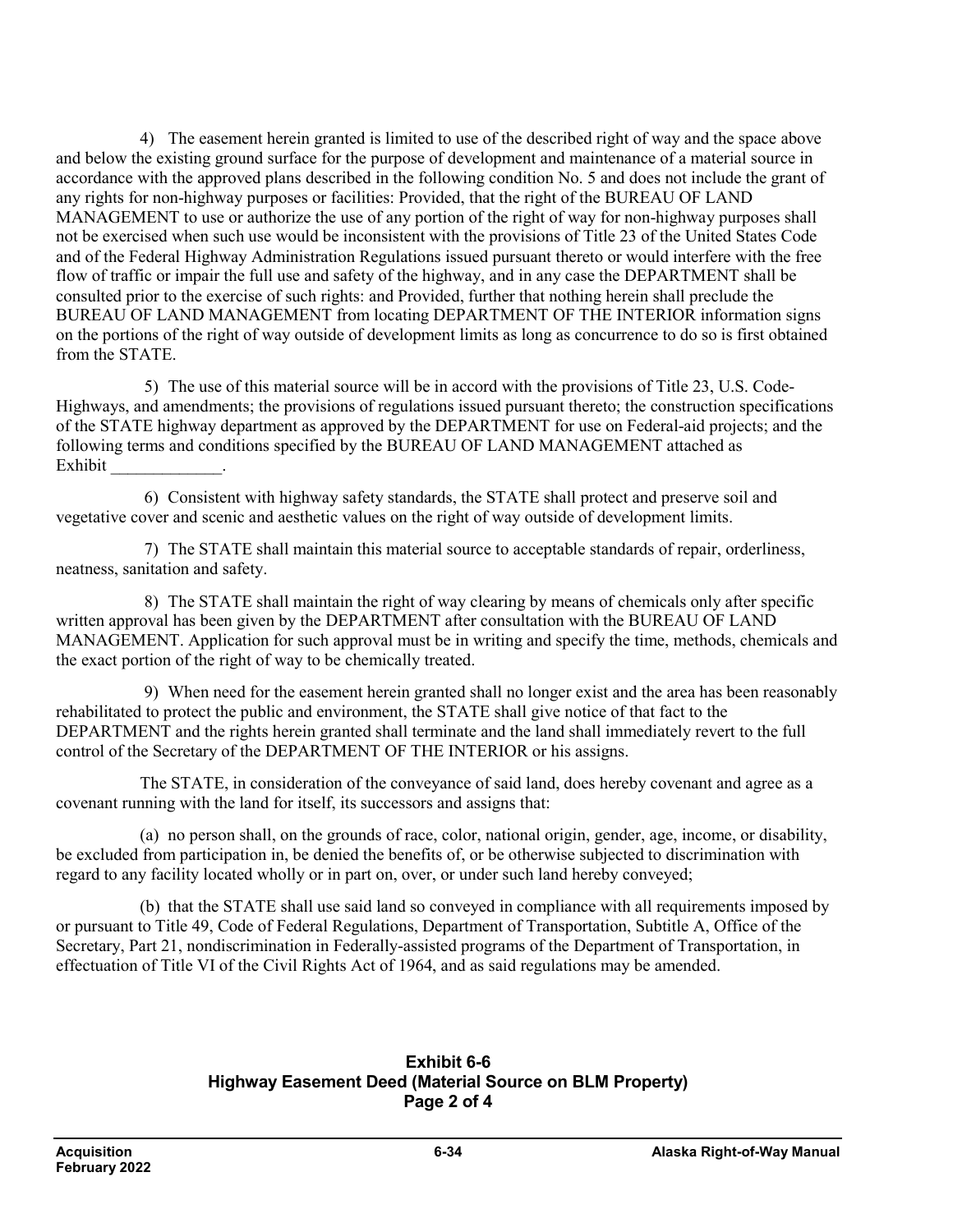In the event of breach of any of the above-mentioned nondiscrimination conditions, the DEPARTMENT shall have the right to enter said land and facilities on said land, and the above-described land and facilities shall thereupon revert to and vest in and become the absolute property of the Secretary of the DEPARTMENT OF THE INTERIOR and its assigns, as such interest existed prior to this instrument.

IN WITNESS WHEREOF, I,  $Division$  Administrator for the Alaska Division, pursuant to delegations of authority from the Secretary of Transportation and the Federal Highway Administrator by virtue of authority in me vested by law, have hereunto subscribed my name as of the day and year first above written.

## UNITED STATES OF AMERICA DEPARTMENT OF TRANSPORTATION FEDERAL HIGHWAY ADMINISTRATION

By:

Name:

Division Administrator, Alaska Division

STATE OF ALASKA )

) ss.

FIRST JUDICIAL DISTRICT )

|                                                                                                                                                                                                                                |  | , a Notary Public in and for the State |
|--------------------------------------------------------------------------------------------------------------------------------------------------------------------------------------------------------------------------------|--|----------------------------------------|
| of Alaska, do hereby certify that on the day of the day of the set of Alaska, do hereby certify that on the day of the set of Alaska, do hereby certify that on the day of the set of Alaska, and hereby certify that on the d |  |                                        |
|                                                                                                                                                                                                                                |  | , being to me personally known         |
| and known to me to be the Division Administrator for the Alaska Division, Federal Highway Administration, and                                                                                                                  |  |                                        |
| acknowledged that the foregoing instrument bearing the date $, 2, $ , was executed                                                                                                                                             |  |                                        |
| by him in his official capacity and by authority in him vested by law, for the purposes and intents in said                                                                                                                    |  |                                        |
| instrument described and set forth, and acknowledged the same to be his act and deed as Alaska Division                                                                                                                        |  |                                        |
| Administrator, Federal Highway Administration.                                                                                                                                                                                 |  |                                        |

Witness my hand and seal of office this day of the case of  $\alpha$ . 20 and 20

Notary Public for Alaska My Commission expires:

**Exhibit 6-6 Highway Easement Deed (Material Source on BLM Property) Page 3 of 4**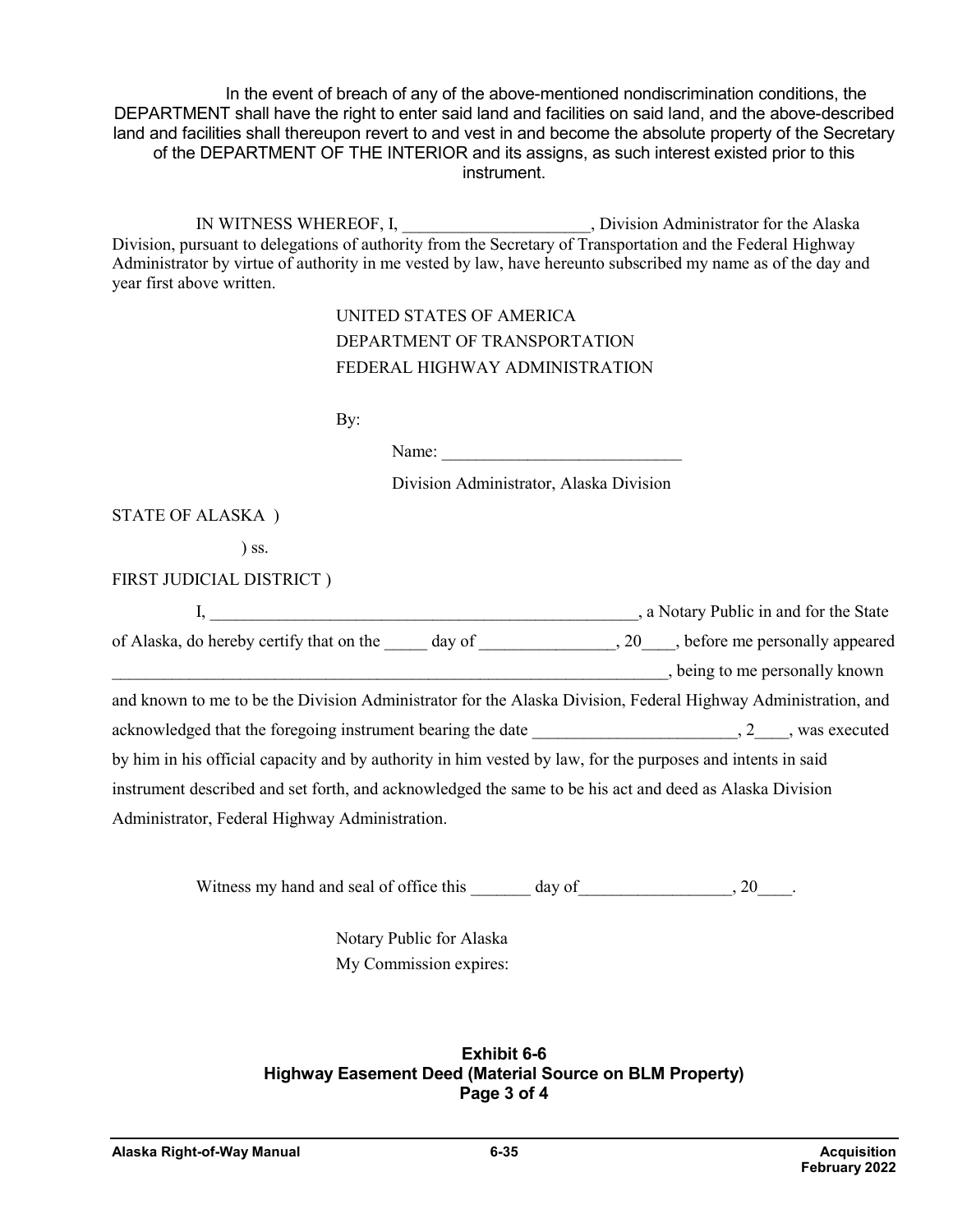In compliance with the conditions set forth in the foregoing deed, the STATE OF ALASKA, DEPARTMENT OF TRANSPORTATION AND PUBLIC FACILITIES, certifies and, by the acceptance of this deed, accepts the right of way over certain lands herein described and agrees for itself, its successors and assigns forever to abide by the conditions set forth in said deed.

| <b>STATE OF ALASKA</b>                                                                                      |  |
|-------------------------------------------------------------------------------------------------------------|--|
| DEPARTMENT OF TRANSPORTATION                                                                                |  |
| AND PUBLIC FACILITIES                                                                                       |  |
| By:                                                                                                         |  |
|                                                                                                             |  |
| Regional Right-of-Way Chief                                                                                 |  |
| For the Commissioner                                                                                        |  |
| STATE OF ALASKA )                                                                                           |  |
| $)$ ss.                                                                                                     |  |
| <b>JUDICIAL DISTRICT)</b>                                                                                   |  |
|                                                                                                             |  |
|                                                                                                             |  |
|                                                                                                             |  |
| whose name is signed to the foregoing conveyance and who is known to me, acknowledged before me on this day |  |
|                                                                                                             |  |
| executed the same voluntarily on this day.                                                                  |  |
|                                                                                                             |  |
|                                                                                                             |  |
|                                                                                                             |  |
| Notary Public for Alaska                                                                                    |  |
| My commission expires:                                                                                      |  |
|                                                                                                             |  |
| DEED APPROVED AS LEGALLY SUFFICIENT                                                                         |  |
|                                                                                                             |  |
| Signature:                                                                                                  |  |
| Name:                                                                                                       |  |
| <b>Assistant Attorney General</b>                                                                           |  |
| Alaska Attorney General's Office                                                                            |  |
| Alaska Bar Association No:                                                                                  |  |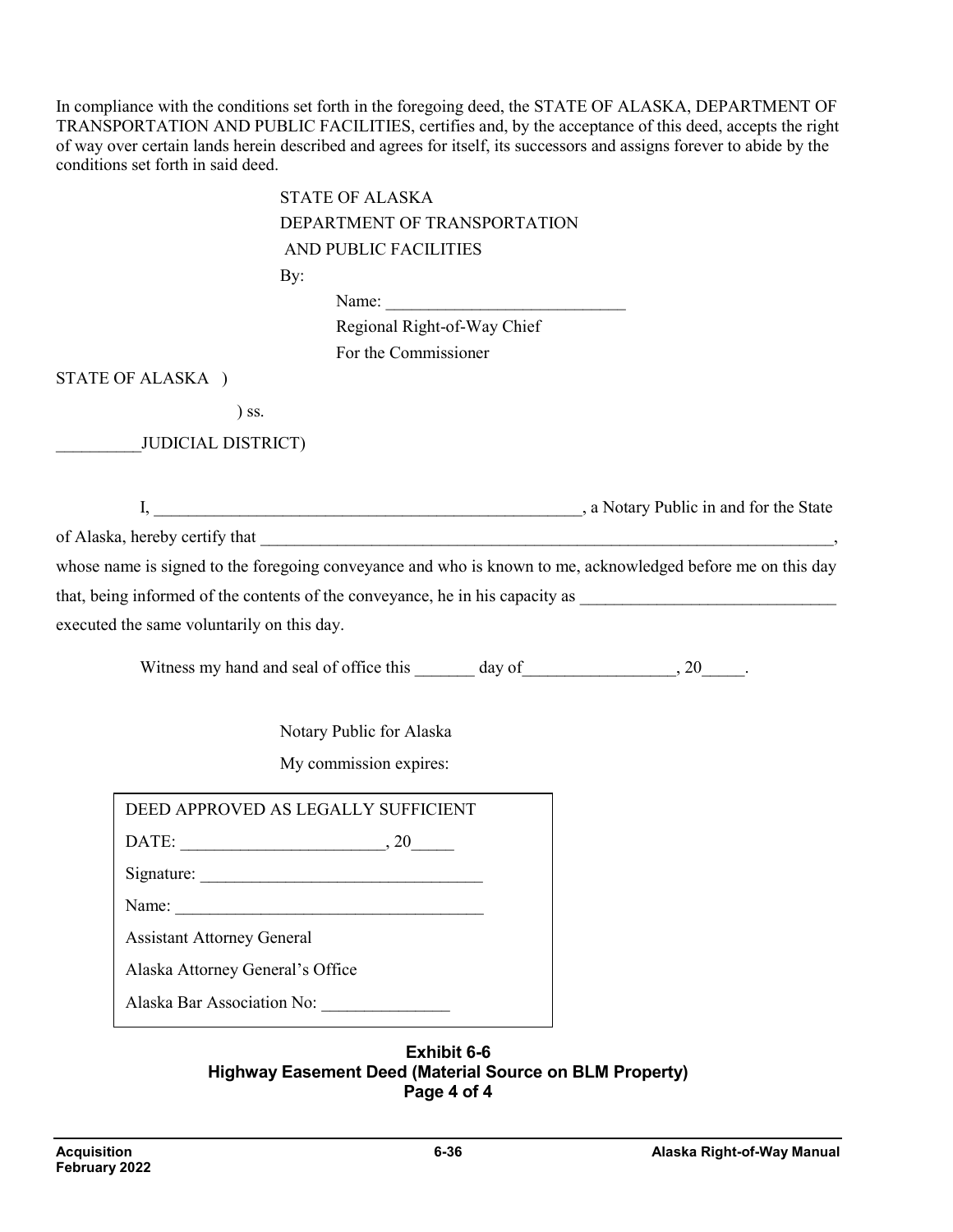#### **HIGHWAY EASEMENT DEED FOR A HIGHWAY RIGHT OF WAY ON FOREST SERVICE LAND**

THIS DEED, made this day of  $20 \rightarrow$  by and between the UNITED STATES OF AMERICA, acting by and through the DEPARTMENT OF TRANSPORTATION, FEDERAL HIGHWAY ADMINISTRATION, hereinafter referred to as the DEPARTMENT, and the STATE OF ALASKA; DEPARTMENT OF TRANSPORTATION AND PUBLIC FACILITIES; hereinafter referred to as the STATE:

#### $W I T N E S S E T H$ :

WHEREAS, the STATE has filed application under provisions of the Act of Congress of August 27, 1958, as amended (23 USC Sec. 317), for a right of way of a highway over certain land owned by the United States in the State of Alaska which is under the jurisdiction of the Department of Agriculture, United States Forest Service; and,

WHEREAS, this transfer is further authorized under the provisions of the Act of Congress approved October 15, 1966 [80 Stat. 931, 937, Sec. 6 (a) (1) (A)]; and,

WHEREAS, the Regional Federal Highway Administrator, pursuant to delegation of authority from the Secretary of Transportation, has determined that an easement over the land covered by the application is reasonably necessary for a right of way for the existing Alaska Federal-Aid Highway, Route  $\qquad \qquad ;$  and,

WHEREAS, the Department of Agriculture, acting by and through the Forest Service, has agreed to the transfer by the DEPARTMENT of an easement over the land to the STATE:

NOW THEREFORE, the DEPARTMENT, as authorized by law, does hereby grant to the STATE an easement for a right of way for the construction, operation, and maintenance of a highway, and use of the space above and below the established grade lane of the highway pavement for highway purposes on, over, across, in and upon the following described lands of the United States within the National Forest, State of Alaska:

SURVEYED

| <b>RANGE</b> | <b>TOWNSHIP</b> | SECTION(S) | <b>MERIDIAN</b> |
|--------------|-----------------|------------|-----------------|
| UNSURVEYED   |                 |            |                 |
| <b>RANGE</b> | <b>TOWNSHIP</b> | SECTION(S) | <b>MERIDIAN</b> |

and as shown on the following described plats:

Right-of-Way map, Alaska Project sheets marked "EXHIBIT A" attached hereto and made a part hereof, subject, however, to the following terms, conditions and covenants:

(1) Outstanding valid claims, if any, existing on the date of this grant, and the STATE shall obtain such permission as may be necessary on account of any such claims.

(2) The STATE and the Regional Forester shall make determinations as to the necessity for archaeological and paleontological reconnaissance and salvage to the extent determined necessary because of construction of the highway facility is to be undertaken by the STATE in compliance with the Act entitled "An Act for the preservation of American antiquities" approved June 8, 1906 (34 Stat. 225, 16 USC 432-433), and State laws where applicable.

#### **Exhibit 6-7 Highway Easement Deed (Highway ROW on Forest Service Land) Page 1 of 4**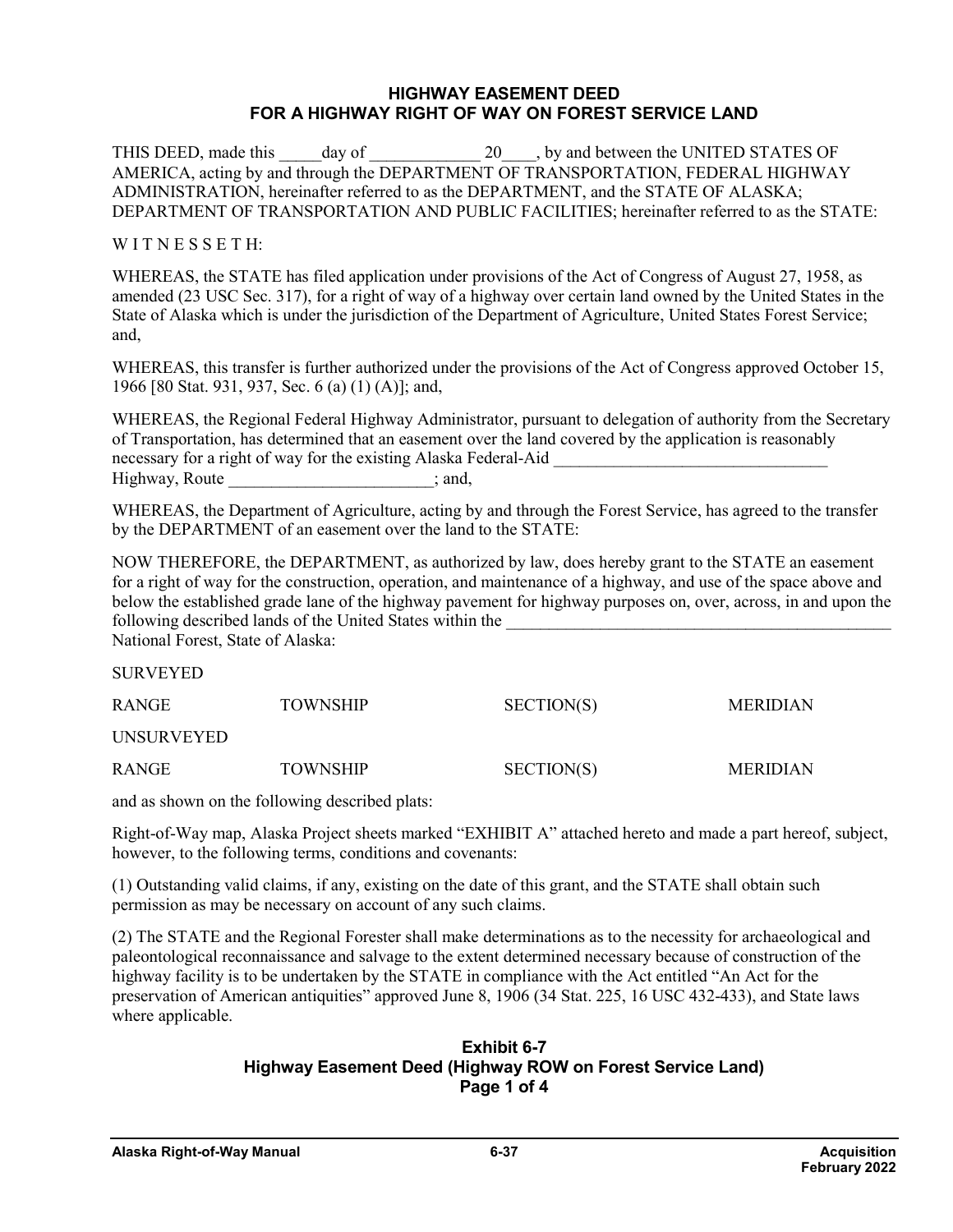(3) Unless the STATE and Regional Forester stipulate as to a shorter time, the easement herein granted shall terminate ten (10) years from the date of the execution of this deed by the United States of America in the event construction of a highway on the right of way is not started during such ten year period.

(4) The easement herein granted is limited to use of the described right of way and the space above and below the established grade line of the highway pavement for the purposes of construction, operation and maintenance of a highway in accordance with approved plans and does not include the grant of any rights of non-highway purposes or facilities.

Provided, that the right of the Forest Service to use or authorize the use of any portion of the right of way for nonhighway purposes shall not be exercised when such use would be inconsistent with the provisions of Title 23 of the United States Code and of the Federal Highway Administration Regulations issued pursuant thereto, would interfere with the free flow of traffic or impair the full use and safety of the highway, and in any case the STATE and the Federal Highway Administration shall be consulted prior to the exercise of such rights: And Provided, Further that nothing herein shall preclude the Forest Service from locating National Forest and other Department of Agriculture information signs on the portions of the right of way outside of construction clearing limits.

(5) Consistent with highway safety standards, the STATE shall:

(a) Protect and preserve soil and vegetative cover and scenic and esthetic values on the right of way outside of construction limits.

(b) Provide for the prevention and control of soil erosion within the right of way and adjacent lands that might be affected by the construction, operation or maintenance of the highway, and shall vegetate and keep vegetated with suitable species, all earth cut or fill slopes feasible for re-vegetation, or other areas on which ground cover is destroyed where it is deemed necessary during a joint review between the Regional Forester and the STATE, shall maintain all terracing, waterbars, lead-off ditches, or other preventative works that may be required to accomplish this objective. This provision shall also apply to slopes that are reshaped following slides that occur during or after construction.

(6) The STATE shall establish no borrow, sand, or gravel pits, stone quarry, or permanent storage areas, sites for highway operation and maintenance facilities, camps, supply depots or disposal areas within the right of way, unless shown on approved construction plans, without first obtaining approval of the Regional Forester.

(7) The STATE shall maintain the right of way clearing limits by means of chemicals only after specific written approval has been given by the Regional Forester. Application for such approval must be in writing and specify the time, method, chemicals, and the exact portion of the right of way to be chemically treated.

(8) The STATE, in consideration of the grant of this easement, does hereby covenant and agree as a covenant running with the land for itself, its successors and assigns that:

(a) No persons shall, on the grounds of race, color, national origin, gender, age, income, or disability, be excluded from. participation in, be denied the benefits of, or be otherwise subjected to discrimination with regard to any facility located wholly or in part on, over or under such lands hereby conveyed;

b) The STATE shall use said easement and right of way so conveyed, in compliance with all requirements imposed by or pursuant to Title 49, Code of Federal Regulations, Department of Transportation, Subtitle A, Office of the Secretary, Part 21, Nondiscrimination in Federally-assisted programs of the Department of Transportation, effectuation of Title VI of the Civil Rights Act of 1964, and as said Regulations may be amended.

#### **Exhibit 6-7 Highway Easement Deed (Highway ROW on Forest Service Land) Page 2 of 4**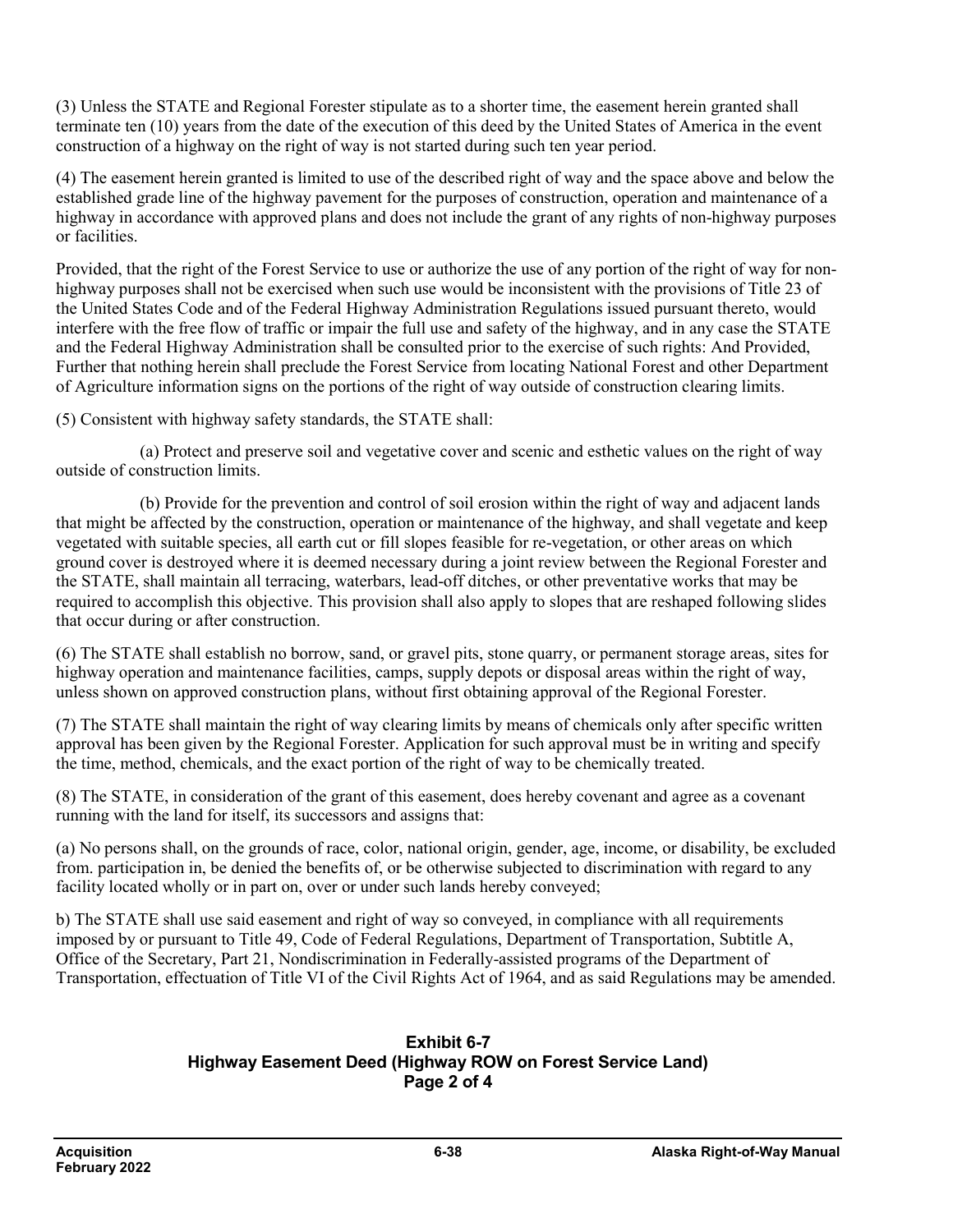(9) When need for the easement herein granted shall no longer exist, the STATE shall give notice of that fact to the Secretary of Transportation and the rights herein granted shall terminate and the land shall immediately revert to the full control of the Department of Agriculture.

IN WITNESS WHEREOF, I,  $\rule{1em}{0.15mm}$  Division Administrator for the Alaska Division, pursuant to delegations of authority from the Secretary of Transportation and the Federal Highway Administrator by virtue of authority in me vested by law, have hereunto subscribed my name as of the day and year first above written.

UNITED STATES OF AMERICA

DEPARTMENT OF TRANSPORTATION

#### FEDERAL HIGHWAY ADMINISTRATION

By:

Name:

Division Administrator, Alaska Division

STATE OF ALASKA )

) ss.

FIRST JUDICIAL DISTRICT )

|                                                                                                                     |     | , a Notary Public in and for the State |
|---------------------------------------------------------------------------------------------------------------------|-----|----------------------------------------|
| of Alaska, do hereby certify that on the<br>day of                                                                  | .20 | , before me personally appeared        |
|                                                                                                                     |     | being to me personally known           |
| and known to me to be the Division Administrator for the Alaska Division, Federal Highway Administration, and       |     |                                        |
| acknowledged that the foregoing instrument bearing the date                                                         |     | $, 2 \t , was executed by$             |
| him in his official capacity and by authority in him vested by law, for the purposes and intents in said instrument |     |                                        |
| described and set forth, and acknowledged the same to be his act and deed as Alaska Division Administrator,         |     |                                        |
| Federal Highway Administration.                                                                                     |     |                                        |
|                                                                                                                     |     |                                        |

Witness my hand and seal of office this day of the case of  $\alpha$ . 20 and 20

Notary Public for Alaska

My Commission expires:

### **Exhibit 6-7 Highway Easement Deed (Highway ROW on Forest Service Land) Page 3 of 4**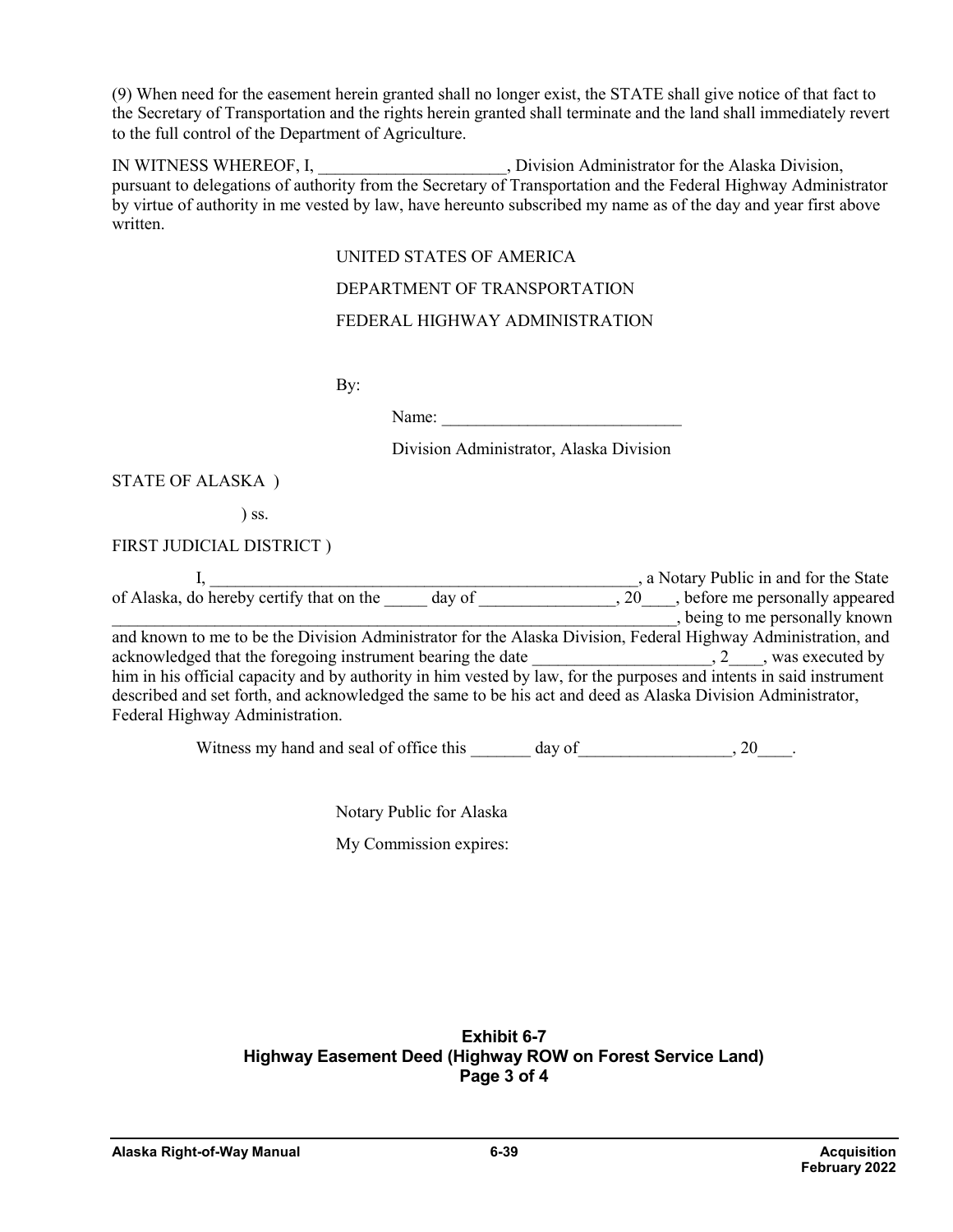In compliance with the conditions set forth in the foregoing deed, the STATE OF ALASKA, DEPARTMENT OF TRANSPORTATION AND PUBLIC FACILITIES, certifies and, by the acceptance of this deed, accepts the right of way over certain lands herein described and agrees for itself, its successors and assigns forever to abide by the conditions set forth in said deed.

|                                                                                                           | <b>STATE OF ALASKA</b>                    |  |  |
|-----------------------------------------------------------------------------------------------------------|-------------------------------------------|--|--|
|                                                                                                           | DEPARTMENT OF TRANSPORTATION              |  |  |
|                                                                                                           | AND PUBLIC FACILITIES                     |  |  |
|                                                                                                           | By:                                       |  |  |
|                                                                                                           | Name:                                     |  |  |
|                                                                                                           | Regional Right-of-Way Chief               |  |  |
|                                                                                                           | For the Commissioner                      |  |  |
| STATE OF ALASKA )                                                                                         |                                           |  |  |
| $)$ ss.                                                                                                   |                                           |  |  |
| <b>JUDICIAL DISTRICT)</b>                                                                                 |                                           |  |  |
|                                                                                                           |                                           |  |  |
|                                                                                                           |                                           |  |  |
| signed to the foregoing conveyance and who is known to me, acknowledged before me on this day that, being |                                           |  |  |
|                                                                                                           |                                           |  |  |
| executed the same voluntarily on this day.                                                                |                                           |  |  |
|                                                                                                           |                                           |  |  |
|                                                                                                           |                                           |  |  |
|                                                                                                           | Notary Public for Alaska                  |  |  |
|                                                                                                           |                                           |  |  |
|                                                                                                           | My commission expires:                    |  |  |
| DEED APPROVED AS LEGALLY SUFFICIENT                                                                       |                                           |  |  |
| DATE: $\qquad \qquad .20$                                                                                 |                                           |  |  |
|                                                                                                           |                                           |  |  |
| Name:                                                                                                     |                                           |  |  |
| <b>Assistant Attorney General</b>                                                                         |                                           |  |  |
| Alaska Attorney General's Office                                                                          |                                           |  |  |
|                                                                                                           | Alaska Bar Association No: ______________ |  |  |
|                                                                                                           |                                           |  |  |

#### **Exhibit 6-7 Highway Easement Deed (Highway ROW on Forest Service Land) Page 4 of 4**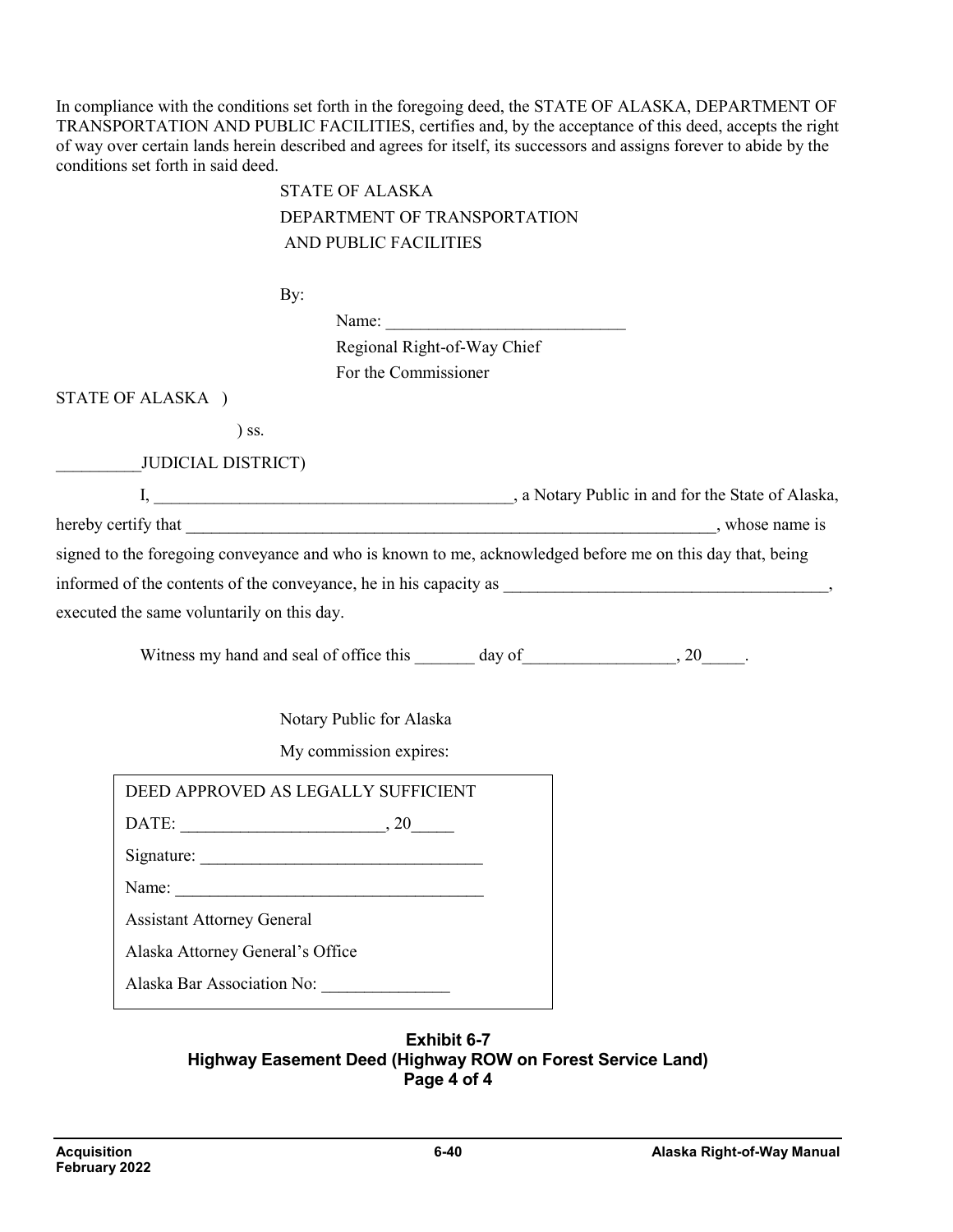|                                                                           | Early Acquisition/Corridor Preservation options allowable under 23 USC 108; 23 CFR 710.501 and 503; 23 CFR 771.113; and MAP-                                      |  |  |  |  |
|---------------------------------------------------------------------------|-------------------------------------------------------------------------------------------------------------------------------------------------------------------|--|--|--|--|
| 21                                                                        |                                                                                                                                                                   |  |  |  |  |
|                                                                           |                                                                                                                                                                   |  |  |  |  |
| ы                                                                         | State Funded with no match or reimbursement                                                                                                                       |  |  |  |  |
| Option                                                                    | Comply with the Uniform and Relocation Act (URA)<br>۰                                                                                                             |  |  |  |  |
|                                                                           | Comply with Title VI of the Civil Rights Act of 1964 (Title VI)                                                                                                   |  |  |  |  |
|                                                                           | Cannot have an adverse environmental impact                                                                                                                       |  |  |  |  |
|                                                                           | Cannot limit the choice of reasonable alternatives                                                                                                                |  |  |  |  |
| N                                                                         | State Funded with matching credit                                                                                                                                 |  |  |  |  |
|                                                                           | Comply with the URA<br>۰                                                                                                                                          |  |  |  |  |
| <b>Option</b>                                                             | Comply with Title VI                                                                                                                                              |  |  |  |  |
|                                                                           | Cannot involve Section 4(f) lands<br>۰                                                                                                                            |  |  |  |  |
|                                                                           | The State determines that the action doesn't influence NEPA<br>۰                                                                                                  |  |  |  |  |
|                                                                           | The FHWA concurs with the State's NEPA determination<br>۰                                                                                                         |  |  |  |  |
|                                                                           | Only the cost of the acquisition (not appraisal, title search, relocation, etc.) can be used as the match<br>۰                                                    |  |  |  |  |
|                                                                           | The State needs to determine if the FMV or the historical value will be determined as match (this determination will<br>۰                                         |  |  |  |  |
|                                                                           | apply every time match is requested)                                                                                                                              |  |  |  |  |
|                                                                           | The procedure for requesting and processing matching credit must be in an approved ROW Manual (DOT&PF's<br>۰                                                      |  |  |  |  |
|                                                                           | manual is up for approval in December 2015 so an approved addendum would be acceptable at this time)                                                              |  |  |  |  |
|                                                                           | The credits to the State's matching share cannot exceed the State's matching share of the total cost of the project<br>۰                                          |  |  |  |  |
|                                                                           | "Excess" credits cannot be used on other projects                                                                                                                 |  |  |  |  |
|                                                                           | The State assumes the risk<br>۰                                                                                                                                   |  |  |  |  |
| m                                                                         | State Funded with Federal reimbursement                                                                                                                           |  |  |  |  |
| <b>Option</b>                                                             | Comply with the URA<br>۰                                                                                                                                          |  |  |  |  |
|                                                                           | Comply with Title VI                                                                                                                                              |  |  |  |  |
|                                                                           | Cannot involve Section 4(f) lands<br>۰                                                                                                                            |  |  |  |  |
|                                                                           | The State must have a comprehensive and coordinated land use, environment and transportation planning process<br>۰                                                |  |  |  |  |
|                                                                           | The acquisition must be certified by the Governor or designee as consistent with the State plans before the<br>۰                                                  |  |  |  |  |
|                                                                           | acquisition                                                                                                                                                       |  |  |  |  |
|                                                                           | The acquired property must be included into the chosen alternative                                                                                                |  |  |  |  |
|                                                                           | The State determines that the action doesn't influence NEPA                                                                                                       |  |  |  |  |
|                                                                           | The FHWA concurs with the State's NEPA determination                                                                                                              |  |  |  |  |
|                                                                           | Environmental compliance is completed prior to reimbursement<br>۰                                                                                                 |  |  |  |  |
| ÷                                                                         | Federally Funded early acquisition                                                                                                                                |  |  |  |  |
| tion                                                                      | The acquisition must be programmed as a project in the approved STIP<br>. .                                                                                       |  |  |  |  |
| ŏ                                                                         | The acquisition may be a single parcel or a corridor                                                                                                              |  |  |  |  |
|                                                                           | The State must certify that the acquisition(s):                                                                                                                   |  |  |  |  |
|                                                                           | *is for a transportation purpose<br>*does not cause adverse environmental impacts                                                                                 |  |  |  |  |
|                                                                           | *does not limit the reasonable alternatives                                                                                                                       |  |  |  |  |
|                                                                           | *does not prevent impartial decision making on the alternatives                                                                                                   |  |  |  |  |
|                                                                           | *was acquired without threat of condemnation                                                                                                                      |  |  |  |  |
|                                                                           | *does not result in a reduction of benefits or assistance                                                                                                         |  |  |  |  |
|                                                                           | *has independent utility                                                                                                                                          |  |  |  |  |
|                                                                           | *does not limit consideration of alternatives for future transportation improvements                                                                              |  |  |  |  |
|                                                                           | NEPA review must be completed and approved by FHWA                                                                                                                |  |  |  |  |
|                                                                           | The land(s) acquired may not be improved (developed)                                                                                                              |  |  |  |  |
|                                                                           |                                                                                                                                                                   |  |  |  |  |
| Other items of note:                                                      |                                                                                                                                                                   |  |  |  |  |
| UT has developed a program which has created a revolving acquisition fund |                                                                                                                                                                   |  |  |  |  |
|                                                                           | Early acquisition can be considered a subset of corridor preservation<br>Other actions which can be taken to preserve corridors – building restrictions or zoning |  |  |  |  |

• Other actions which can be taken to preserve corridors - building restrictions or zoning

### **Exhibit 6-8 Options for Early Acquisition/Corridor Preservation**